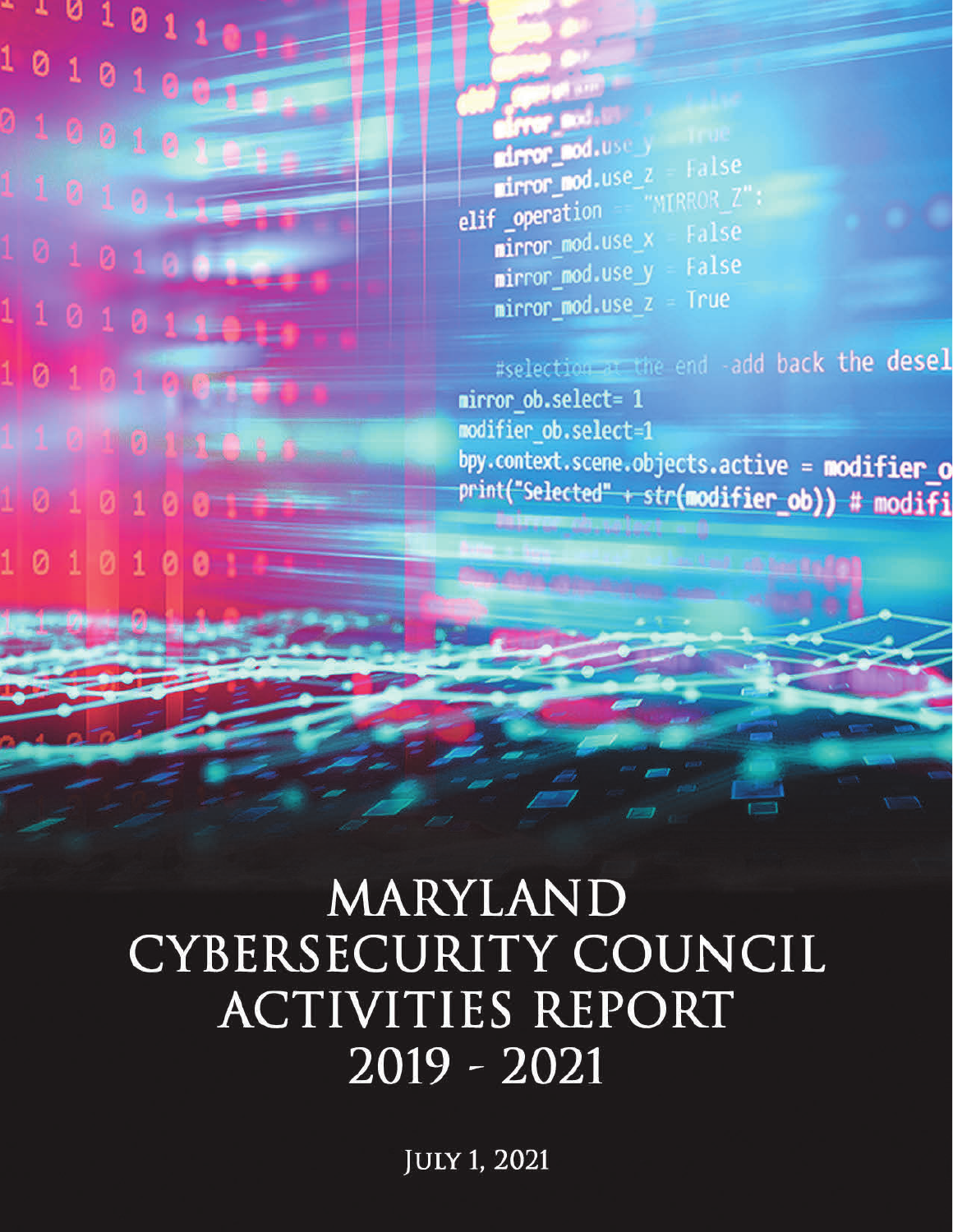# **TABLE OF CONTENTS**

| <b>SECTION</b> |                                                                                            |    |
|----------------|--------------------------------------------------------------------------------------------|----|
| I.             | <b>Statutory Requirement</b>                                                               | 2  |
| Π.             | <b>Executive Summary</b>                                                                   | 2  |
| Ш.             | <b>Council Organization and Membership</b>                                                 | 6  |
| IV.            | <b>Council-Related Activities in Detail</b>                                                | 12 |
| V.             | Setting the Stage for the Next Two Years                                                   | 19 |
| VI.            | Conclusion                                                                                 | 26 |
| VII.           | More Information                                                                           | 27 |
|                | Appendix A. Consolidated Recommendations $(2016 - 2021)$                                   | 28 |
|                | Appendix B. White Paper (An Information Sharing and Analysis Organization<br>for Maryland) | 33 |
|                | Appendix C. Maryland Cybersecurity Council Members by Sector                               | 55 |
|                | Appendix D. Cybersecurity Sector Survey                                                    | 62 |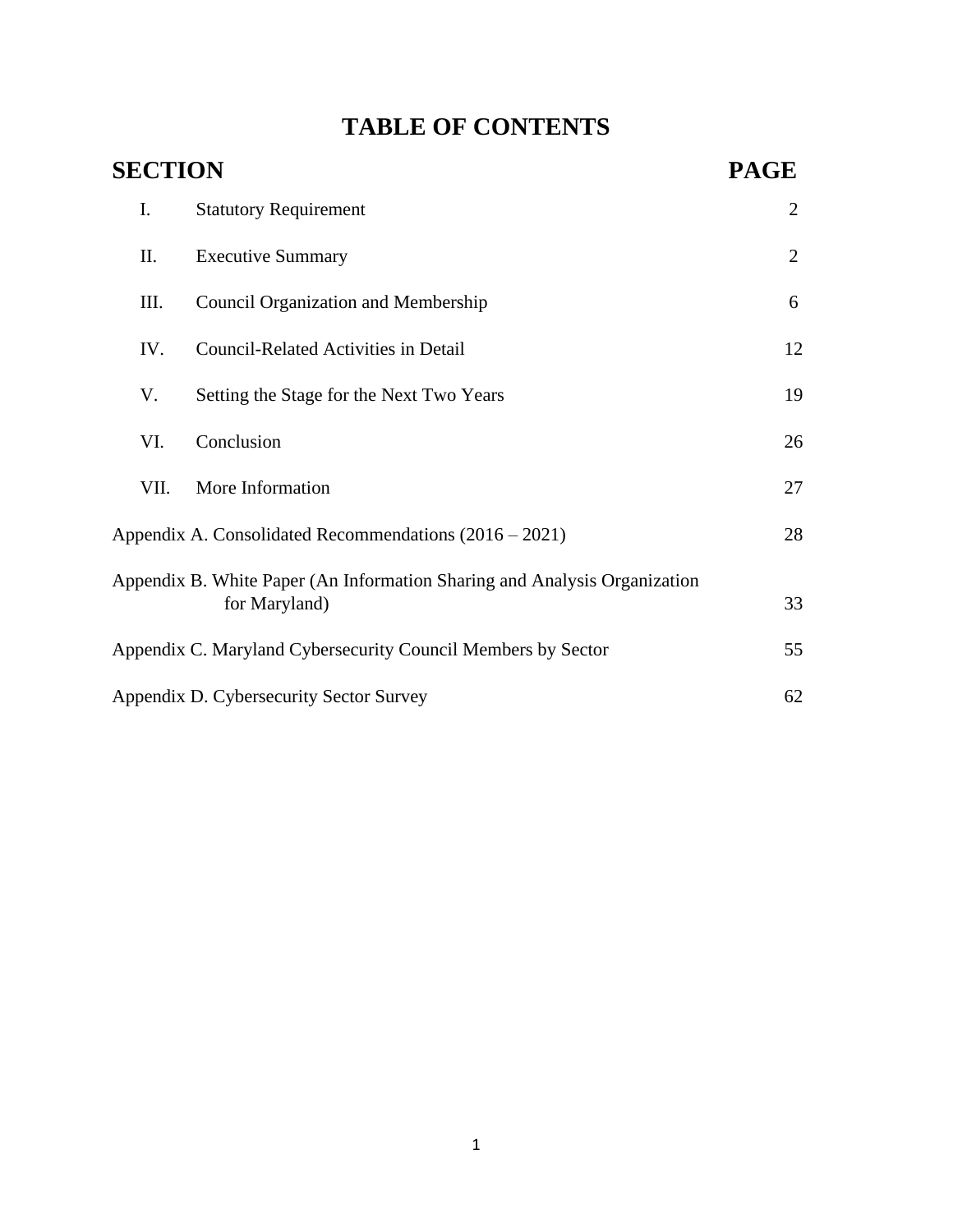#### **I. Statutory Requirement**

This is the third biennial activities report of the Maryland Cybersecurity Council covering FY 2020 and 2021. The report is required by SB 542. Md. Ann. Code, St. Gov't Art. §9-2901 Section  $3<sup>1</sup>$  All Council reports, the Council's membership, its plenary and subcommittee meeting minutes, and various cybersecurity resources for consumers and small- and medium-size businesses may be found on the Council's website at

[https://www.umgc.edu/mdcybersecuritycouncil.](https://www.umgc.edu/mdcybersecuritycouncil)

#### **II. Executive Summary**

The Council's statutory charge is to assess the cybersecurity risk of critical infrastructure in Maryland, to assist critical infrastructure entities not covered by Federal Executive Order 13636 in meeting federal cybersecurity guidance, to encourage and assist private sector firms to adopt the National Institute of Standards and Technology (NIST) Cybersecurity Framework, to identify regulatory inconsistencies between State and Federal cybersecurity law that may complicate compliance by Maryland businesses, to support the creation of a cybersecurity resiliency plan for the State, and to recommend any other legislation to address cybersecurity issues.<sup>2</sup> In pursuing this charge, the Council informs legislation, undertakes educational and other public outreach initiatives, develops white papers and other work products, and fulfills duties required by other statutes.

#### Informing Legislation

During the last two years, the Council has continued to make policy recommendations intended for legislative consideration. With this report, the Council has 35 recommendations on record, including five new ones.<sup>3</sup> For the most part, these recommendations concern consumer protection, state and local government cybersecurity, criminal law, cyber education and workforce development, and the economic development of the State's cybersecurity sector.

This policy role is supported and extended by the Council's size, composition, and organization. Chaired by the Maryland Attorney General, Brian Frosh, the Council constitutes a crossroads linking many stakeholders from Maryland's public and private sectors. This provides it with a "real world" perspective on cybersecurity issues affecting the State, access to research that its members provide,<sup>4</sup> and practical proposals about how to address those issues.

The Council's composition ensures a nexus between its work and the General Assembly. By statutory design, the Council includes members of the State Senate and the House who in some cases lead or co-lead Council subcommittees. Each year, one or more of these members propose bills that would realize objectives of the Council's recommendations or would address other issues that have been described in the Council's activities reports. Moreover, as a matter of

<sup>1</sup> Section K states that "beginning July 1, 2017, and every two years thereafter, the Council shall submit a report of its activities to the General Assembly in accordance with § 2–1246 of this article".

 $2^2$  Md. Ann. Code Ann, St. Gov't Art. §9-2901 (J).

<sup>&</sup>lt;sup>3</sup> See Appendix A for the cumulative recommendations of the Council. As indicated in the appendix, three of the

<sup>2021</sup> recommendations update and replace three prior recommendations. The total (35) is net of these three. 4 For example, see Appendix D.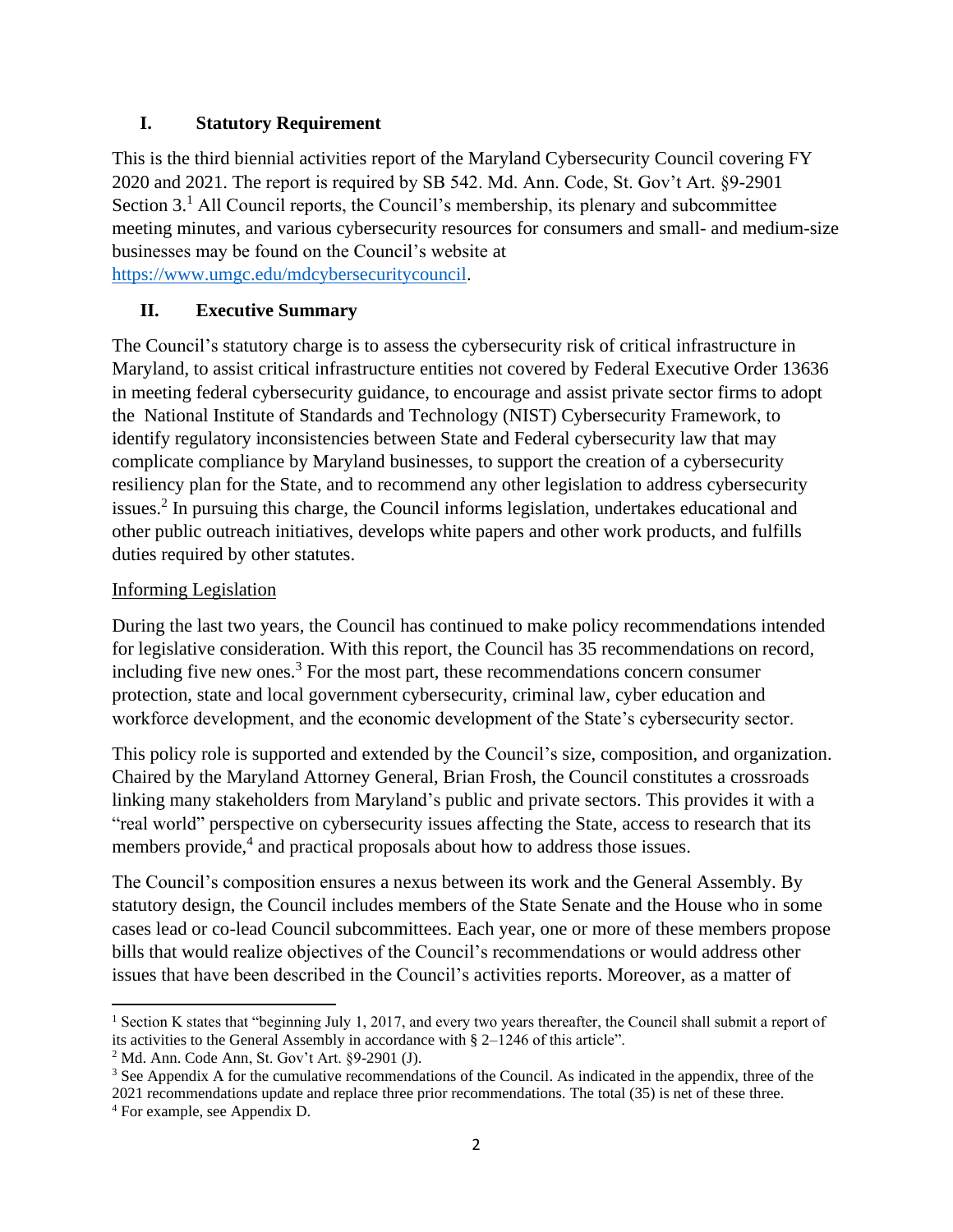course, other Council members are often willing to provide testimony in legislative committee hearings or to recommend others with expertise to do so.<sup>5</sup>

Council members who are also members of the General Assembly are Senator Susan Lee (District 16, Montgomery County), Senator Katie Fry Hester (District 9, Carroll and Howard Counties), Senator Bryan Simonaire (District 31, Anne Arundel County), Delegate Ned Carey (District 31A, Anne Arundel County), and Delegate Mary Ann Lisanti (District 34A, Harford County). Often these members are joined by other members of the General Assembly in their sponsorship of bills consistent with Council recommendations.

In the 2020 session, four of the Council's legislative members—Senator Lee, Senator Hester, Delegate Carey and Delegate Lisanti—cumulatively proposed nine bills (five of them crossfiled) that were aligned with the Council's recommendations and another three bills (two crossfiled) that aimed at other issues the Council has highlighted. However, because of the urgent priorities created by the pandemic and the abbreviated legislative session, none of these bills were passed.

Many of these bills were reintroduced in the 2021 session which lasted the full 90 days. Senator Lee, Senator Hester, Senator Simonaire, Delegate Carey, and Delegate Lisanti variously sponsored or co-sponsored seven bills (six cross-filed) that were connected with recommendations of the Council and three other bills (one cross-filed) that were responsive to issues that the Council had described. One of these three, proposed by Delegate Lisanti, would have expanded the responsibilities of the Council to include monitoring and evaluating the activities of certain agencies and proposing legislative changes where needed.

Two of these 2021 bills were passed by the General Assembly and approved by the Governor:

• *SB 623/HB 425 (Criminal Law - Crimes Involving Computers).*<sup>6</sup> Sponsors: Senator Lee and Delegate Barron. Related Council recommendation: 2017 Recommendation 4. The law a) prohibits the knowing possession of ransomware except for certain purposes (e.g., research), b) establishes criminal penalties, c) in addition to other prohibited acts, specifically prohibits ransomware offenses "commit[ed] with the intent to interrupt or impair" the functioning of health care facilities or public schools, and d) changes monetary penalties for other computer-related offenses. SB 623/HB 425 follows previous efforts to pass legislation levying criminal penalties for the possession or use of ransomware in some form: 2017 (SB 287/HB 772), 2018 (SB 376/HB 456), and 2020 (SB 30/HB 215).

<sup>5</sup> Council members giving testimony include Dr. Anton Dahbura, Robert Day, Cyril Draffin, Dr. Anupam Joshi, Dr. Kevin Morgan, Markus Rauschecker, Laura Nelson, and Greg Smith (who also represented the Cybersecurity Association of Maryland). In addition, various "contributors" to the Council's work provided testimony in their own names: Joseph Carrigan, Dr. Loyce Pailen, Adjutant General (Ret) Dr. Linda Singh, and Ben Yelin, Esq. The Office of the Attorney General selectively supported bills (2021 SB 623/HB 425 and HB 587) and provided Letters of Information for others (2021 HB 1306, SB 69/HB 879).

<sup>&</sup>lt;sup>6</sup> Se[e https://mgaleg.maryland.gov/2021RS/chapters\\_noln/Ch\\_146\\_sb0623T.pdf](https://mgaleg.maryland.gov/2021RS/chapters_noln/Ch_146_sb0623T.pdf)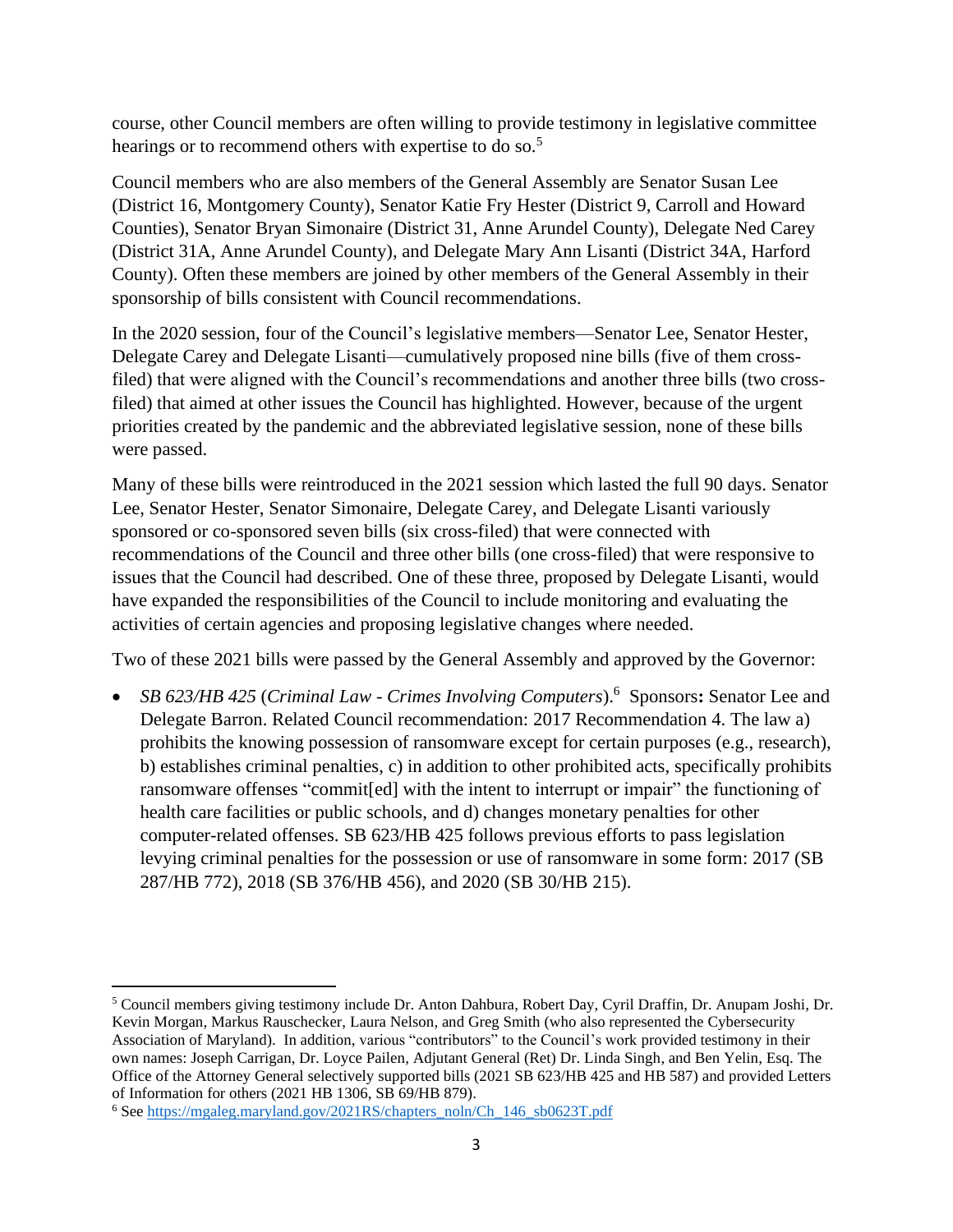• *SB 49/HB 38 (Department of Information Technology – Cybersecurity*).<sup>7</sup> Sponsors: Senator Lee and Delegate Carey. Related Council recommendation**:** 2019 Recommendation 2**.** This law expands the responsibilities of the Department of Information Technology to advise and oversee cybersecurity strategy across the executive branch of State government, as well as Maryland's public institutions of higher education and to provide nonbinding guidance about cybersecurity to the legislative and judicial branches, counties, municipalities, school systems, and all other political subdivisions of the State. The bill had been proposed in the 2020 session as SB 120/HB 235.

#### Outreach and Support

Beyond making policy recommendations intended for legislative consideration, the Council undertook other activities during the last two years.

- Annual cybersecurity policy event for members of the General Assembly. As an ongoing initiative, the Council organizes an annual luncheon in Annapolis at the beginning of each session with subject matter experts to discuss cybersecurity issues for legislators and their staff members. The Council's January 2020 reception included the Honorable George Barnes, Deputy Director of the NSA, who addressed election security and the major cybersecurity threats to the nation. In 2021, the speaker was the Honorable Suzanne Spaulding, former Under Secretary of the National Protection and Programs Directorate at the Department of Homeland Security (2011 – 2017), and the current Senior Advisor for Homeland Security and Director of the Defending Democratic Institutions Project at the Center for Strategic and International Studies. Ms. Spaulding, a Solarium Commission member, discussed the recommendations of the Commission with attention to the role of the states in the nation's cybersecurity. The 2021 event was virtual due to the pandemic.
- *Support for the Emergency Number Systems Board* (*ENSB*). Enacted in 2019, SB 339 (Public Safety – 911 Emergency Telephone System) directed the ENSB to consult with the Council on cybersecurity standards for the State's NextGen 911 system. <sup>8</sup> Pursuant to this responsibility, the Council's Subcommittee on Critical Infrastructure identified two subject matter experts<sup>9</sup> who have been advising ENSB's cybersecurity committee on standards. The Council's subcommittee has met twice with a representative of the ENSB committee to understand the NextGen 911 project and to receive updates on the committee's work.<sup>10</sup>

<sup>&</sup>lt;sup>7</sup> See https://mgaleg.maryland.gov/2021RS/chapters\_noln/Ch\_318\_sb0049E.pdf

<sup>8</sup> Md. Code Ann., Pub Safety Art, § 1-309.1 (A), at

[https://mgaleg.maryland.gov/2019RS/chapters\\_noln/Ch\\_302\\_sb0339E.pdf](https://mgaleg.maryland.gov/2019RS/chapters_noln/Ch_302_sb0339E.pdf) 

<sup>&</sup>lt;sup>9</sup> Dr. Michel Cukier (Associate Professor, University of Maryland and a member of the Council) and Mr. Marc Fruchtbaum (Adjunct Professor, University of Maryland Global Campus). See in this connection the minutes for the Council's June 10, 2020, plenary meeting at [https://www.umgc.edu/documents/upload/draft-minutes-for-january-15-](https://www.umgc.edu/documents/upload/draft-minutes-for-january-15-2021_A.pdf) [2021\\_A.pdf](https://www.umgc.edu/documents/upload/draft-minutes-for-january-15-2021_A.pdf). Both Dr. Cukier and Mr. Fruchtbaum continue to be actively engaged with the standards drafting work.

<sup>&</sup>lt;sup>10</sup> See subcommittee meeting minutes for **April 3, 2020**, and **January 21, 2021**.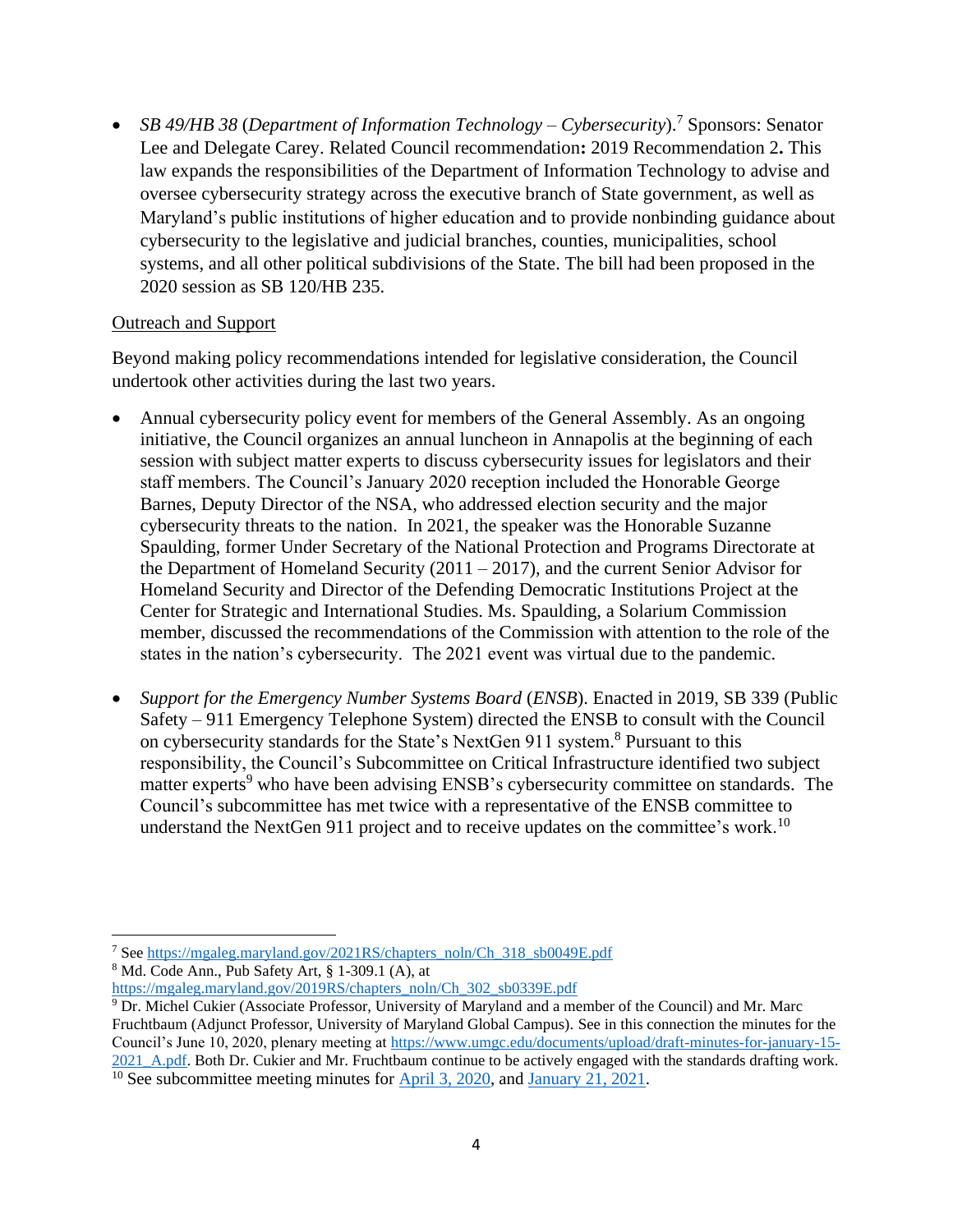- *Developing a plan for an Information Sharing and Analysis Organization (ISAO) for Maryland.* A white paper was drafted for the Council with subcommittee participation to describe how an ISAO could be established in the State.<sup>11</sup> The paper was responsive to the Council's 2019 Recommendation 4. 12
- *Public education*. The Council's Subcommittee on Public and Community Outreach organized three webinars in the 2019 – 2021 period that were directed at general audiences and small businesses: *Cyber Criminals Are Looking for You* (April 30, 2020, and June 2, 2021) and *Cybersecurity and Your Business* (October 22, 2020). These webinars were hosted as a public service by Maryland CASH. Presenters included Attorney General Brian Frosh and Joseph Carrigan, Senior Security Engineer, Johns Hopkins University Information Security Institute.
- *Enhancement of the Council's repository of cybersecurity resources.* As a joint initiative of the Subcommittees on Critical Infrastructure and Public and Community Outreach, the Council launched a web-based searchable repository in  $2017<sup>13</sup>$  Consisting of curated resources on cybersecurity for critical infrastructure owners and operators as well as smalland medium-size businesses, and consumers, the repository averages about  $30 - 40$  visits per month. In the 2019 - 2021 period, another 150 resources were added to the repository, doubling its size. This was the result of recommendations by Council members and a legal intern at the University of Maryland Center for Health and Homeland Security at the University of Maryland Carey School of Law.<sup>14</sup> The repository is hosted and maintained by the University of Maryland Global Campus.

#### Setting the Stage for the Next Two Years

As part of its activities during the last two years, the Council has looked ahead to the next two. It will continue the core activities that it undertakes from year to year. But extending its agenda, it has adopted several new recommendations that may inform future bills of the Council's legislative members. Discussed in Section V below, these recommendations aim to enhance consumer protection, encourage cybersecurity practices among small businesses, and support workforce development of the cybersecurity sector in the State.

In addition, the Council is involved with two substantial studies to look at critical infrastructure within the State. The Council's enabling statute is especially concerned with critical infrastructure "damage or unauthorized cyber access" to which could threaten life on a large scale, cause "catastrophic economic damage" or "severe degradation of State or National

 $11$  See Appendix B.

<sup>12</sup> See Appendix A.

<sup>&</sup>lt;sup>13</sup> Ibid., see Council 2016 Recommendations 8 and 17.

<sup>&</sup>lt;sup>14</sup> During this biennial period, Michael Block, an intern at the Center for Health and Homeland Security at the University of Maryland School of Law, was responsible for compiling additional resources for the repository. Mr. Edward O'Donnell, Reference and Instruction Librarian at the University of Maryland Global Campus, maintains the repository for the Council.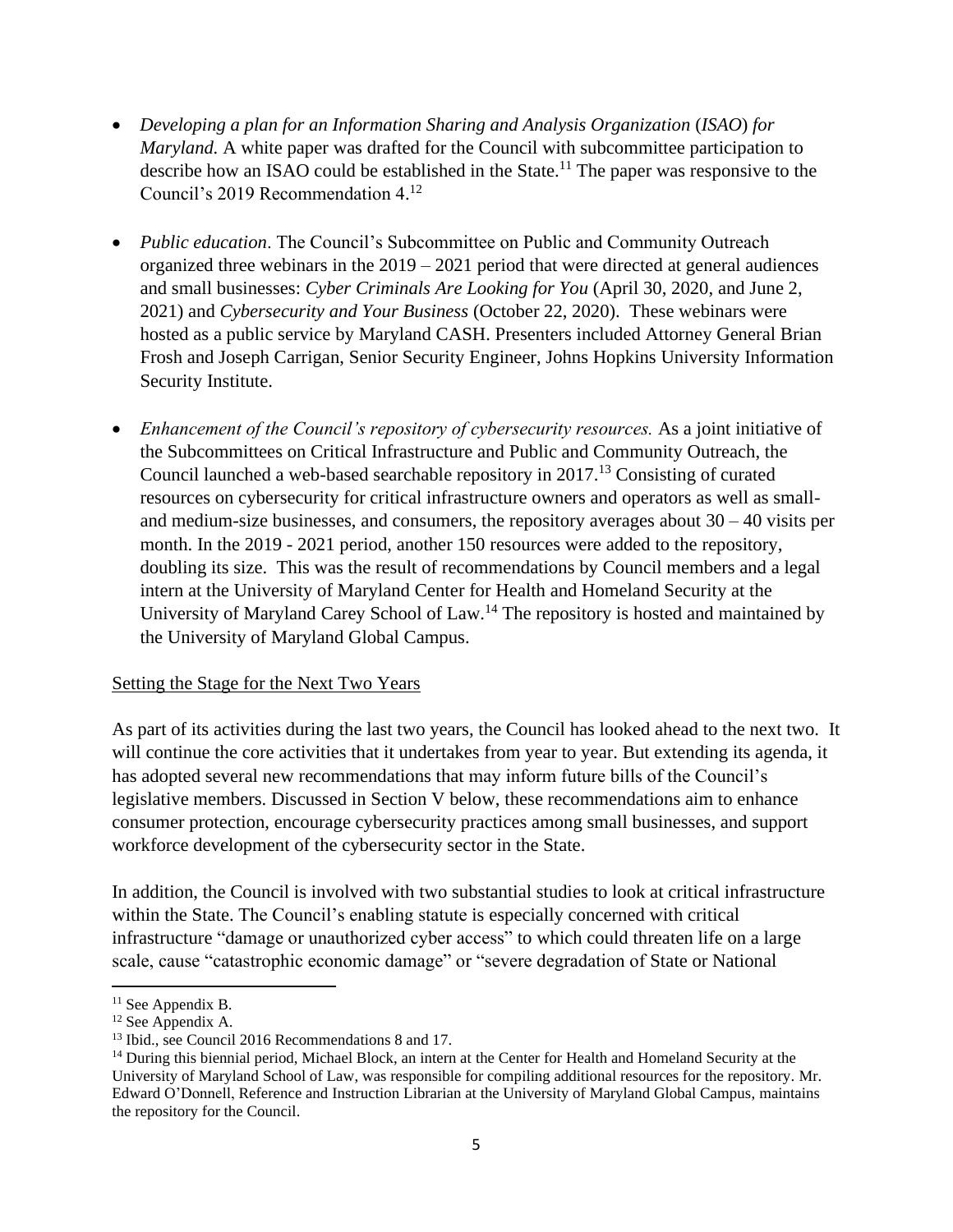security[.]"<sup>15</sup> To be completed within the next year, these studies are expected to result in further policy recommendations by the Council about certain critical infrastructure in the State:

- *The energy sector.* Working with the Council, the Office of the Attorney General (OAG) submitted a successful application to participate in the NSA's external fellowship program, a career enrichment program offered by the Agency to its employees. Specifically, the NSA agreed to place a fellow in OAG to work as a full-time analyst for one year on issues related to the cybersecurity of the utility sector serving Maryland. The role of the analyst is to inform the Attorney General's and the Council's understanding of a) the federal and State regulatory environment of utilities serving Maryland, b) how technologies such as drones and smart meters are affecting the security landscape, c) what steps other states have taken to enhance the cybersecurity and resilience of their utilities, and d) what policy initiatives could be implemented in Maryland to do the same.
- *State and local government.* Responsive to an increasingly aggressive threat environment, the Council will join a study of the cybersecurity needs of the State Executive Branch, counties, cities, and school districts.<sup>16</sup>

#### **III. The Council's Organization and Membership**

By statute, the Council is chaired by the Attorney General or the Attorney General's designee.<sup>17</sup> It currently consists of 57 other members organized into six subcommittees. The Council's composition reflects a 'whole of community' approach to addressing cybersecurity issues.<sup>18</sup> The membership is a mix of statutorily designated and discretionary seats with appointments reserved either to the Attorney General, the President of the Senate, or the Speaker of the House, depending on the case.

Represented on the Council are key federal agencies, State departments and agencies, including the State Board of Elections,<sup>19</sup> State legislators, and various sectors of Maryland civil society: critical infrastructure, higher education, the cybersecurity service sector, small businesses, statewide business and technology associations, and nonprofits, among others.<sup>20</sup> In 2019, with the advice and consent of the President of the Maryland Senate, the Attorney General appointed the Council's fifth elected state official, Senator Katie Fry Hester, co-chair of the General Assembly's Joint Committee on Cybersecurity, Information Technology, and Biotechnology. In

<sup>15</sup> SB 542. Md. Ann. Code, St. Gov't Art. §9-2901 (J)(2) and (J)(7).

<sup>&</sup>lt;sup>16</sup> The project working group is co-led by Senator Katie Fry Hester and Ben Yelin at the Center for Health and Homeland Security (CHHS) at the university of Maryland School of Law, and includes Senator Susan Lee, Delegate Ned Carey and other members of the Maryland Cybersecurity Council and its staff, the Joint Committee on Cybersecurity, Information Technology, and Biotechnology; the Maryland State Department of Information Technology, the Maryland Emergency Management Agency, the Maryland Association of Counties, and student interns at CHHS.

<sup>&</sup>lt;sup>17</sup> Ibid, §9-2901 (G).

 $18$  Ibid, §9-2901(C)-(F).

<sup>19</sup> SB 281. MD. Ann Code, St. Gov't Art. §9-2901, at [https://mgaleg.maryland.gov/2018RS/chapters\\_noln/Ch\\_151\\_sb0281T.pdf](https://mgaleg.maryland.gov/2018RS/chapters_noln/Ch_151_sb0281T.pdf) 

<sup>&</sup>lt;sup>20</sup> For Council members grouped by sector, see Appendix C.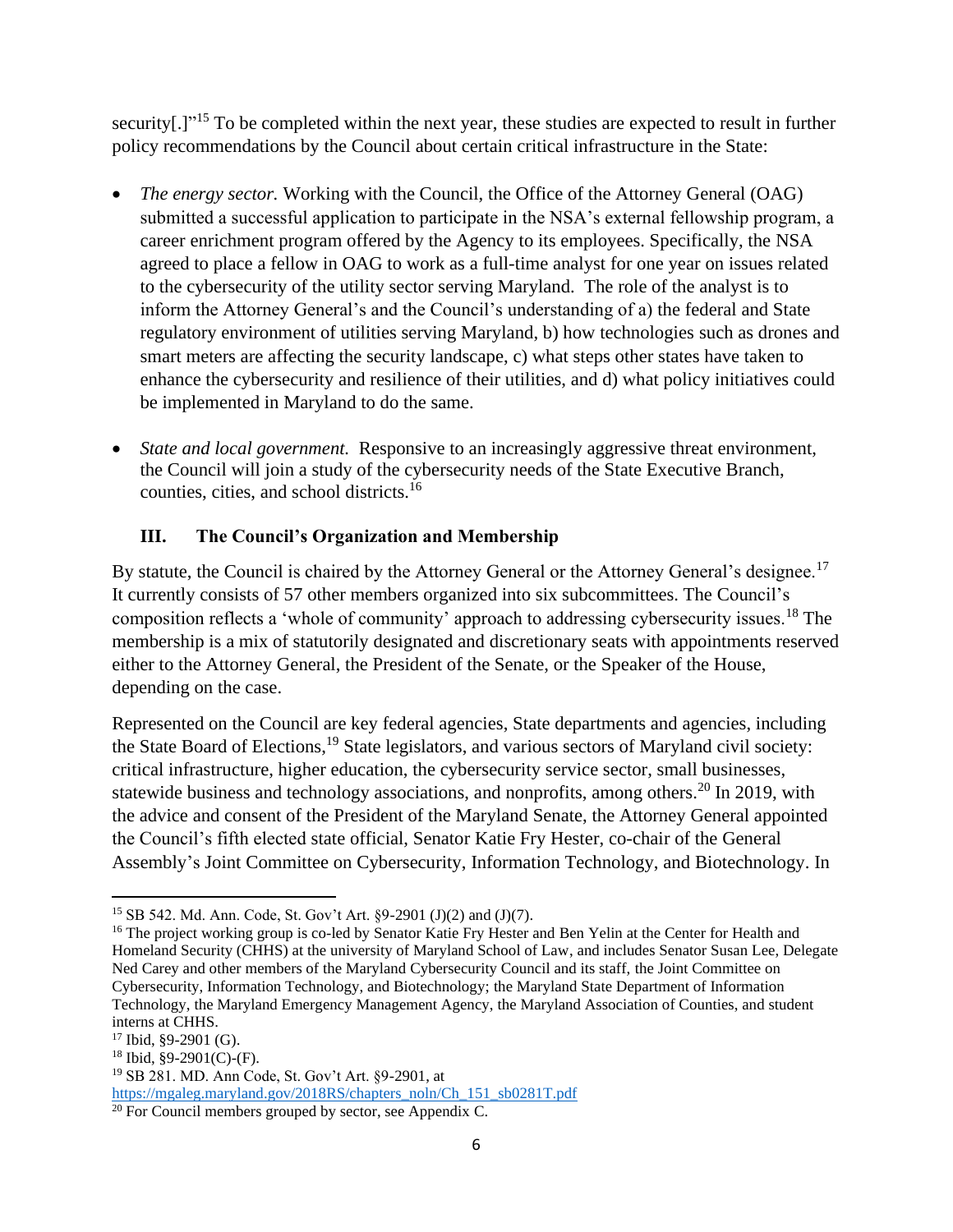addition to its appointed members, the Council has attracted a number of "contributors" to its work, viz. private citizens who are not appointed members but who are willing to give Council initiatives their time and expertise. $21$ 

The Council's work was unimpaired by the pandemic. Like other State entities, it has continued to function virtually. Consequently, it has maintained a full schedule of plenary and subcommittee meetings. $^{22}$ 

The Council meets in plenary session three times per year. These meetings are announced and open to the public. As part of its ongoing discovery, it dedicates half of its business meetings to presentations by subject matter experts on cybersecurity-related issues. Apart from the Annapolis meetings mentioned above, presenters at the plenary meetings in this biennial period included:

- Frank Grimmelmann (President and CEO, Arizona Threat Response Alliance [ACTRA]), "ACTRA Overview: Lessons Learned in Building a Successful State-level Threat Response Organization"
- The Honorable Tom Wheeler (FCC Chairman, 2013–2017) and RADM (USN, Ret.) and David Simpson (Chief, FCC Public Safety and Homeland Security Bureau, 2013–2017), "5G and Cybersecurity"
- Dr. Thomas Rid, Professor of Strategic Studies, Johns Hopkins University, "Active Measures: Hacking American Elections"
- Douglas Robinson, Executive Director, National Association of State CIOs (NASCIO) "Cybersecurity: the State of the States"

During the period of this report, the Council's subcommittees met a total of 20 times. Their meetings—also announced and open—shaped new recommendations discussed below and served as fora to obtain or request broader public input to inform bills. The latter has been true, for example, of the Subcommittee on Law, Policy, and Legislation (breach notification law updates, consumer control of their data, incentives for businesses to invest in cybersecurity)<sup>23</sup> and the Subcommittee on Cybersecurity Education and Workforce Development (talent pipeline management model for the State).<sup>24</sup>

The subcommittees also undertake other activities to advance Council recommendations. The white paper for an information sharing and analysis organization within the State was shaped by discussions between the Subcommittee on Critical Infrastructure and the Arizona Cyber Threat and Response Alliance.<sup>25</sup> Similarly, the public education webinars on cybersecurity topics mentioned earlier were organized by the Subcommittee on Public Awareness and Community Outreach.

<sup>&</sup>lt;sup>21</sup> See Notes 5, 11, and 15.

<sup>&</sup>lt;sup>22</sup> See Office of the Attorney General, *Open Meetings Act Manual* (10<sup>th</sup> edition), pp 3-5 to 3-7 at <https://www.marylandattorneygeneral.gov/OpenGov%20Documents/omaManualPrint.pdf>

<sup>&</sup>lt;sup>23</sup> See the October 9, 2020, meeting minutes at [https://www.umgc.edu/documents/upload/draft-minutes-for-october-](https://www.umgc.edu/documents/upload/draft-minutes-for-october-9-2020.pdf)[9-2020.pdf.](https://www.umgc.edu/documents/upload/draft-minutes-for-october-9-2020.pdf)

 $24$  See the meeting minutes fo[r November 13, 2020.](https://www.umgc.edu/content/dam/umgc/documents/upload/minutes-for-november-13-2020.pdf)

<sup>25</sup> See Appendix B.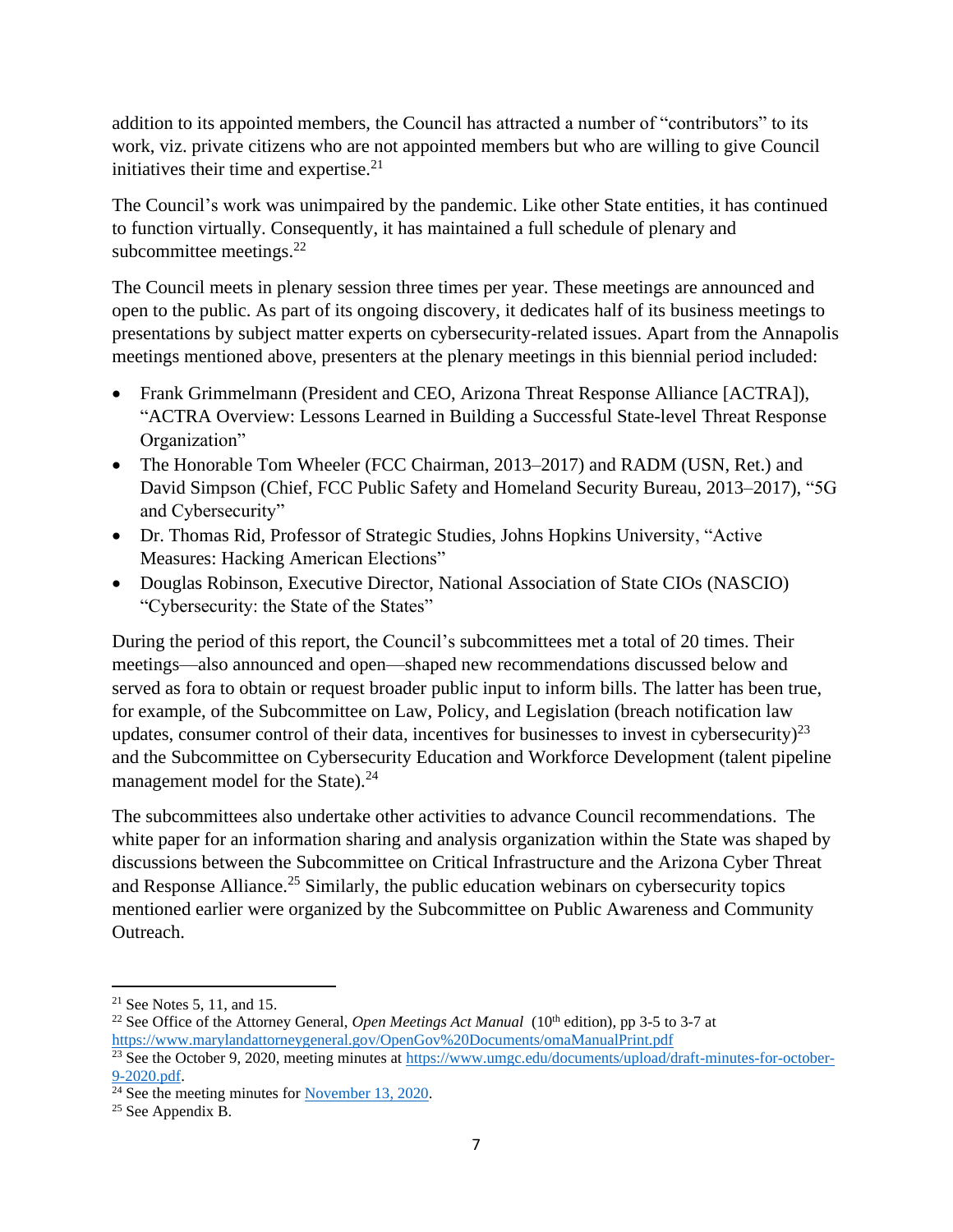Finally, subcommittee meetings sometimes surface issues that lead to policy discussions in other fora, such as when discussion of the "buy-Maryland" program within the Subcommittee on Economic Development led to a focus group of businesses with representatives of the State Commerce Department about how to improve the program.

The subcommittees, their objectives, and current appointed members are as follows.

#### *Subcommittee on Law, Policy and Legislation*

#### *Subcommittee Objectives*

- Examine and identify inconsistencies and gaps between state and federal laws regarding cybersecurity
- Recommend any new legislation needed to address identified inconsistencies/gaps
- Recommend any legislative changes considered necessary by the Council to address cybersecurity
- Review cybercrime statutes and make recommendations for improvements thereto

#### *Subcommittee Members*

- Co-chair: Susan C. Lee, Senator, District 16, Maryland General Assembly
- Co-chair: Blair Levin, Nonresident Senior Fellow, Metropolitan Policy Program, Brookings Institution
- Ned Carey, Delegate, District 31A, Maryland General Assembly
- Howard Feldman, Esq., Attorney, Whiteford, Taylor & Preston
- Michael Greenberger, Director, Center for Health and Homeland Security, Carey School of Law, University of Maryland, Baltimore
- Joseph Morales, Esq., Attorney, Maryland Hispanic Chamber of Commerce
- Jonathan Prutow, Project Manager, eGlobal Tech
- Paul Tiao, Esq., Attorney, Hunton & Williams
- Pegeen Townsend, Vice President, Government Affairs, Medstar Health

#### *Subcommittee on Cyber Operations and Incident Response*

#### *Subcommittee Objectives*

- Recommend best practices for monitoring and assessing cyber threats and responding to cyber attacks or other security breaches
- Create or enhance shared awareness of cyber vulnerabilities, threats, and incidents within the state
- Recommend best practices for developing a comprehensive state strategic plan to ensure a coordinated and quickly adaptable response to and recovery from cyber attacks and incidents
- Serve as a resource for its expertise to all other subcommittees

#### *Subcommittee Members*

- Chair: Michael Leahy, Secretary, Department of Information Technology (DoIT)
- Barry Boseman, Director, State and Local Affairs, National Security Agency, Liaison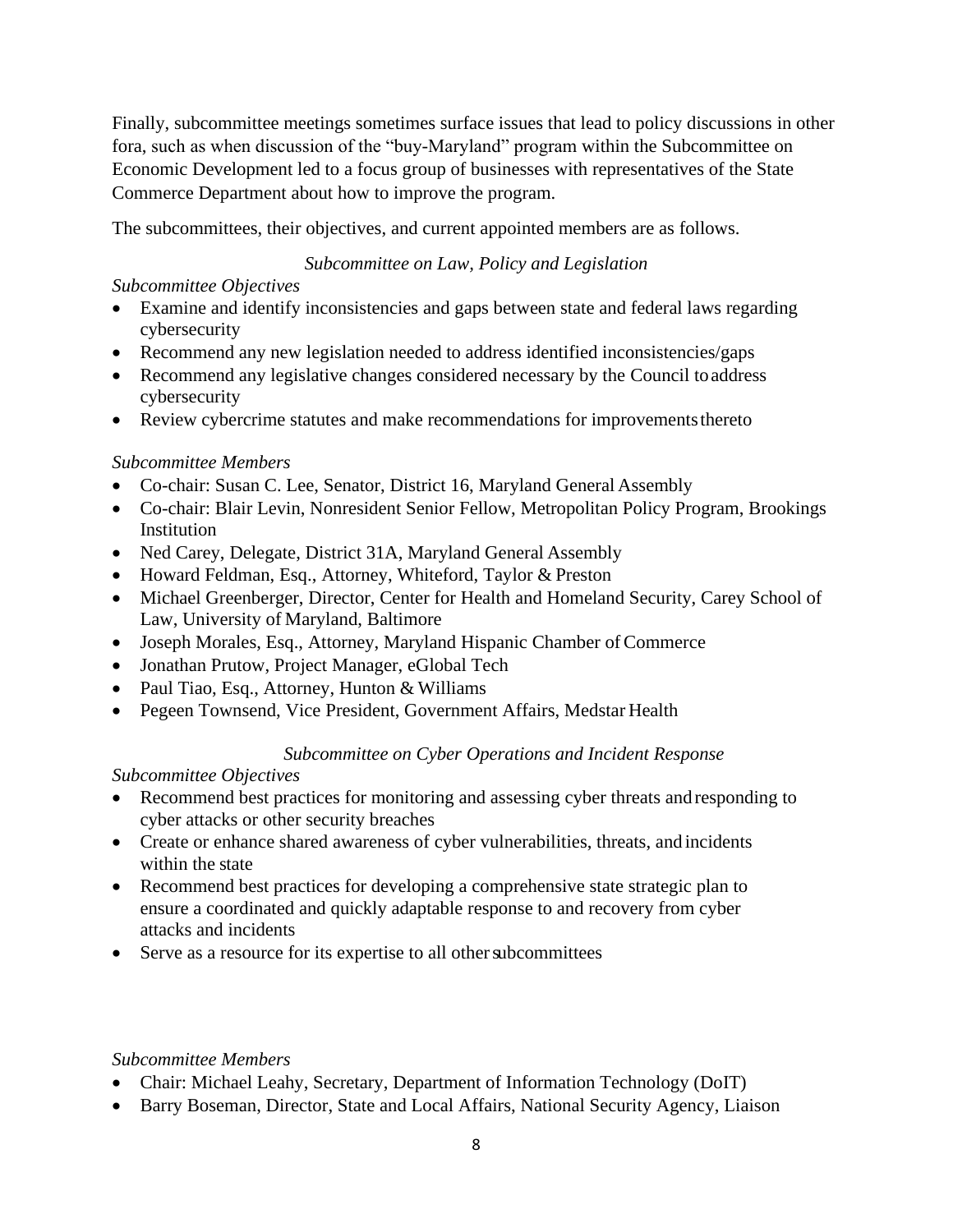to the Council

- Kristin Jones Bryce, Vice President of External Affairs, University of Maryland Medical System
- Robert W. Day Sr., Councilman, College Park, Maryland
- Anupam Joshi, PhD, Director, Center for Security Studies, University of Maryland, Baltimore County
- Fred Hoover, Esq., Counsel, Maryland People's Counsel
- Linda Lamone, State Administrator, State Board of Elections
- Walter "Pete" Landon, Director, Governor's Office of Homeland Security
- Mary Ann Lisanti, Delegate, District 34A, Maryland General Assembly
- Anthony Lisuzzo, Board Member, Army Alliance
- Colonel William Pallozzi, Maryland Secretary of State Police
- Russell Strickland, Director, Maryland Emergency Management Agency

#### *Subcommittee on Critical Infrastructure and Cybersecurity*

#### *Subcommittee Objectives*

- For critical infrastructure not covered by federal law or Executive Order 13636 of the President of the United States, identify best practices in conducting risk assessments to determine which local infrastructure sectors are at the greatest risk of cyber attacks and need the most enhanced cybersecurity measures
- Use federal guidance to identify categories of critical infrastructure as critical cyber infrastructure if cyber attacks to the infrastructure could reasonably result in catastrophic consequences
- Assist infrastructure entities that are not covered by the Executive Order in complying with federal cybersecurity guidance
- Assist private sector cybersecurity businesses in adopting, adapting, and implementing the National Institute of Standards and Technology (NIST) Cybersecurity Framework
- Assist State of Maryland government entities, as well as educational entities, in adopting, adapting, and implementing the NIST Cybersecurity Framework
- Recommend strategies for strengthening public and private partnerships necessary to secure the State's critical information infrastructure

#### *Subcommittee Members*

- Chair: Markus Rauschecker, Cybersecurity Program Director, Center for Health and Homeland Security, Carey School of Law, University of Maryland, Baltimore
- John Abeles, President and CEO, System 1, Inc.
- Dr. David Anyiwo, Chair, Department of Management Information Systems, Bowie State University
- Cyril Draffin, Project Advisor to the Massachusetts Institute of Technology (MIT) Energy Initiative
- David Engel, Director, Maryland Coordination and Analysis Center
- Zuly Gonzalez, Co-Founder and CEO, Lightpoint Security
- Major General Timothy E. Gowen, Adjutant General, Maryland Military Department
- Michael Greenberger, Director, Center for Health and Homeland Security, Carey School of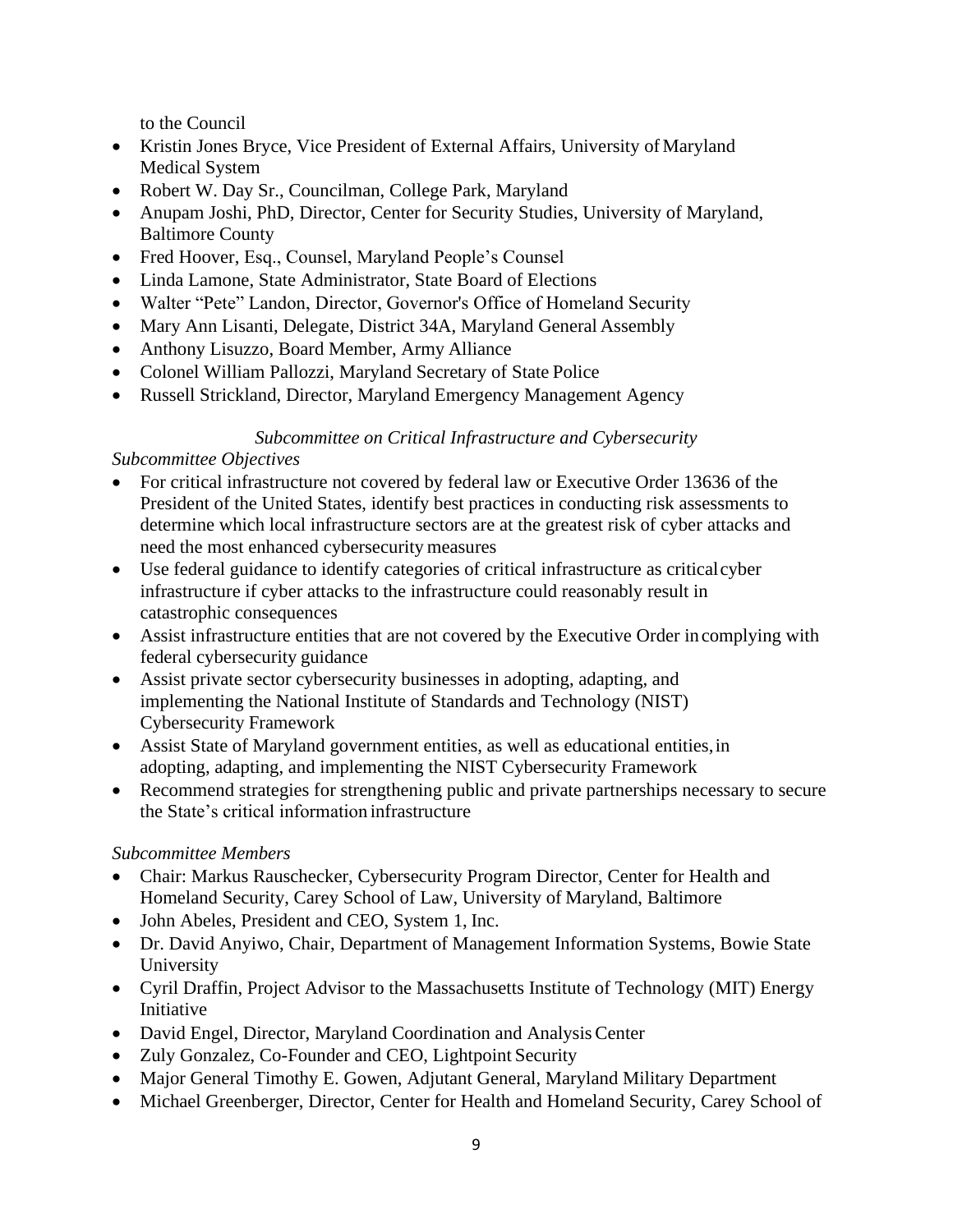Law, University of Maryland, Baltimore

- Terri Jo Hayes, Executive Consultant, Mfusion, Inc.
- Clay House, Vice President, Architecture, Planning, and Security, CareFirst
- Rajan Natarajan, CEO, QualityPro, Inc.

#### *Subcommittee on Education and Workforce Development*

#### *Subcommittee Objectives*

- Identify opportunities to enhance and support cyber workforce training and education in Maryland, including:
	- o Recommendations for enhancing student interest in pursuing cybersecurity education; recommendations for developing programs for students and professionals entering the cybersecurity field
	- o Recommendations for attracting teachers and faculty qualified to teach cybersecurity courses in high school and beyond
	- o Recommendations for developing and modifying high school and higher education curricula to enhance cybersecurity skills and talent; recommendations for developing fundamental skills necessary for cybersecurity students and professionals
- Promote cyber research and development (R&D) in higher education, including recommendations on funding, incentivizing, or fostering collaboration in R&D
- Recommendations on improving pathways to employment in the cybersecurity field

#### *Subcommittee Members*

- Chair: Katie Fry Hester, Senator, District 9, Maryland General Assembly
- Dr. Michel Cukier, Associate Professor and Director, ACES, University of Maryland
- Stewart Edelstein, PhD, Executive Director, Universities at Shady Grove, University System of Maryland
- Anupam Joshi, PhD, Director, Center for Security Studies, University of Maryland, Baltimore County
- Miheer Khona, CEO Rising Sun Advisors
- Kevin Kornegay for David Wilson, EdD, President, Morgan State University
- Henry J. Muller, Director, Communications-Electronics Research, Development and Engineering Center, U.S. Army, Aberdeen Proving Ground
- Laura Nelson, President/CEO, National Cryptologic Foundation
- Rodney Petersen, Director, National Initiative for Cybersecurity Education, National Institute of Standards and Technology, Liaison to the Council
- Jonathan Powell, US Department of the Navy
- Bryan Simonaire, Senator, District 31, Maryland General Assembly

#### *Subcommittee on Economic Development*

#### *Subcommittee Objectives*

• Promote cyber innovation for economic development, attracting private sector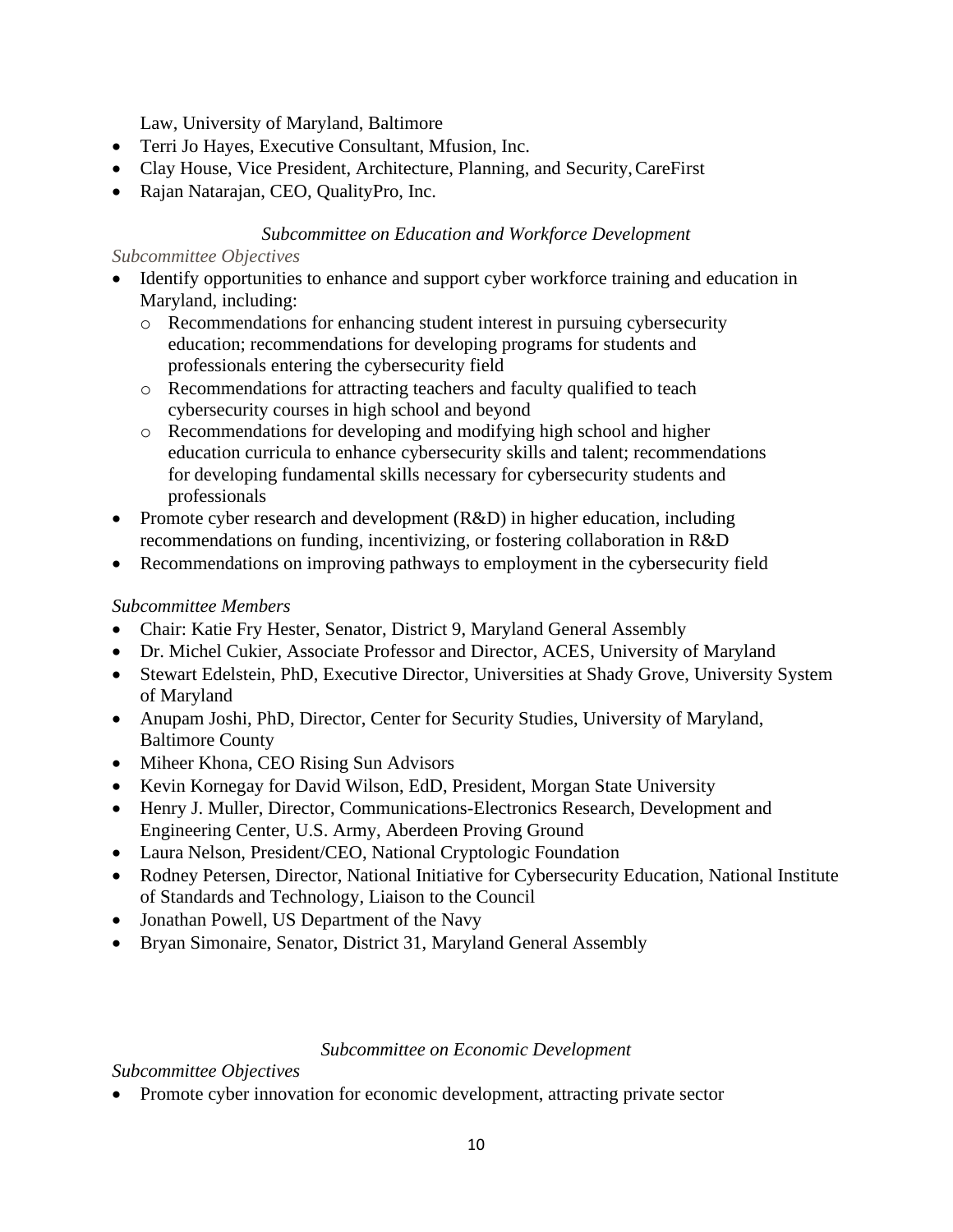investment and job creation in cybersecurity

- Recommend strategies for increasing cybersecurity research and development funding
- Promote cybersecurity entrepreneurship in Maryland
- Recommend strategies for attracting cybersecurity companies to Maryland, such as attracting venture capital and offering valuable tax incentives

#### *Subcommittee Members*

- Chair: Belkis Leong-Hong, Founder, President, and CEO, Knowledge Advantage, Inc.
- Vince Difrancisci, Senior Director, Office of Cybersecurity and Aerospace, Maryland Department of Commerce
- James Foster, CEO, Zerofox
- Don Fry, President and CEO, Greater Baltimore Committee
- Joseph Haskins Jr., Chairman, President, and CEO, Harbor Bank
- Brian Israel, Dixon Hughes Goodman LLP
- Mathew Lee, CEO, Fastech
- Brian Levine, Vice President, Technology and Innovation, Maryland Tech Council
- Christine Ross, CEO, Maryland Chamber of Commerce
- Gregg Smith, Chairman of the Board, Cybersecurity Association of Maryland (CAMI)
- Troy Stoval, CEO/Executive Director, Maryland Technology Development Corporation (TEDCO)
- Steven Tiller, Board Member, Fort Meade Alliance

#### *Subcommittee on Public Awareness and Community Outreach*

#### *Subcommittee Objectives*

- Promote the Council's objectives and spread awareness of Council's cybersecurity efforts and activities
- Learn and assess cyber concerns of businesses, community and individuals so Council can offer information that is relevant, applicable, and valued
- Create a depository of cybersecurity awareness information for all, including private and public sectors as well as individuals.

#### *Subcommittee Members*

- Chair: Sue Rogan, Director, Financial Education, Maryland CASH Campaign
- Anton Dahbura, PhD, Executive Director, Information Security Institute, Johns Hopkins University
- Jayfus Doswell, PhD, Founder, President, and CEO, The Juxtopia Group, Inc
- Patrick Feehan, Data Protection Officer and Interim Deputy CIO/Performance Management, Montgomery College
- Larry Letow, Executive Vice President, Myriddian, LLC

*Council Staffing*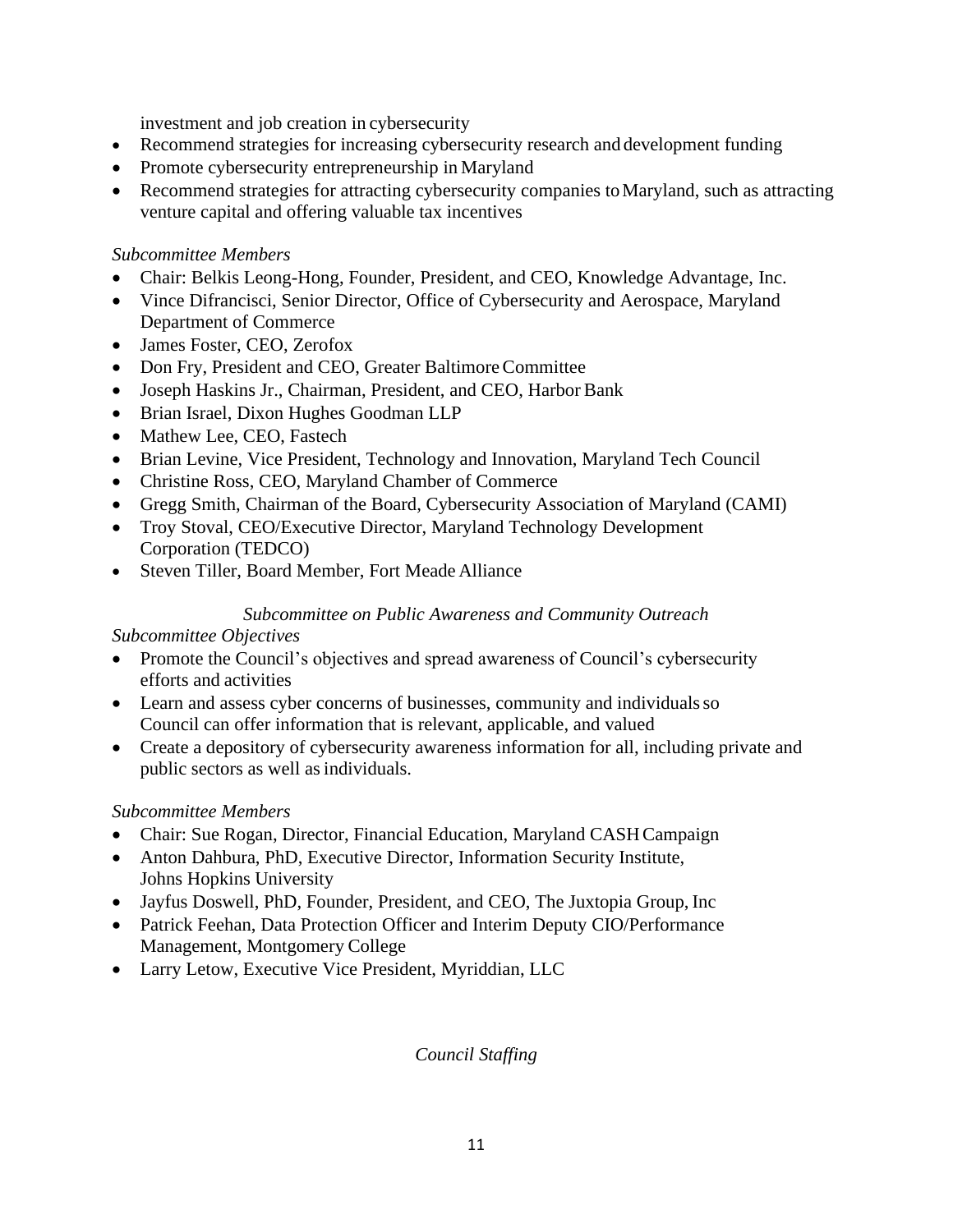The University of Maryland Global Campus is the staffing agency for the Maryland Cybersecurity Council.<sup>26</sup> The university has been designated as a National Center of Academic Excellence in Information Assurance and Cyber Defense Education by the National Security Agency and the Department of Homeland Security and as a National Center of Digital Forensics Academic Excellence by the Defense Cyber Crime Center Academic Cyber Curriculum.

#### **IV. Council-Related Activities in Detail**

Activities related to the Council include legislative and non-legislative initiatives, including outreach and support and stage setting activities. Each of these are discussed in turn. The stage setting activities are discussed in separate section.

#### Legislation Introduced by the Council's Legislative Members

The legislation discussed in this report are those undertaken by the Council's legislative members in connection with objectives of the Council. As noted in Section I, five members of the Council are also members of the General Assembly. This creates a bridge between the Council's policy work and the potential for enacting strong cybersecurity policies. As summarized below, the Council's legislative members proposed a total of 19 bills (seven crossfiled) and 16 bills (seven cross-filed), respectively, in the 2020 and 2021 sessions. Between both sessions, two bills (italicized/bold) passed the General Assembly and were approved by the Governor.

| Bills Sponsored or Co-sponsored by Legislative Members of the Council |                                                                                        |                                                                                                      |                                                                                        |                                                                                                             |
|-----------------------------------------------------------------------|----------------------------------------------------------------------------------------|------------------------------------------------------------------------------------------------------|----------------------------------------------------------------------------------------|-------------------------------------------------------------------------------------------------------------|
|                                                                       | 2020                                                                                   |                                                                                                      | 2021                                                                                   |                                                                                                             |
|                                                                       | <b>Bills Consistent</b><br>with Objectives of<br>Specific Council's<br>Recommendations | <b>Bills</b><br>Addressing<br>Challenges<br>Discussed in<br>the Council<br>$2017 - 2019$<br>Activity | <b>Bills Consistent</b><br>with Objectives of<br>Specific Council's<br>Recommendations | <b>Bills</b><br>Addressing<br>Challenges<br>Discussed in<br>the $2017 -$<br>2019 Activity<br>Council Report |
| $Government -$<br>Cybersecurity                                       | SB 120/HB 235<br>SB <sub>5</sub><br>HB 996                                             | Report<br>SB 1036/HB<br>1618                                                                         | <b>SB 49/HB 38</b><br>SB 69/HB 879<br>SB 917/HB 587                                    | SB 69/HB 879                                                                                                |
| Consumer<br>Protection                                                | SB 201/HB 237<br>SB 957/HB 784<br>HB 249<br>SB 443/HB 888                              |                                                                                                      | SB 112/HB 148<br>SB 930                                                                |                                                                                                             |
| Changes in<br>Criminal Law                                            | SB 30/HB 215                                                                           |                                                                                                      | SB 623/HB 425                                                                          |                                                                                                             |
| Cybersecurity<br>Education &<br>Workforce<br>Development              | SB 893                                                                                 | SB 1049<br><b>SB 724/HB</b><br>1580                                                                  | SB 231/HB 824                                                                          | SB 902                                                                                                      |
| <b>Election Security</b>                                              |                                                                                        |                                                                                                      |                                                                                        | HB 1306                                                                                                     |

Consumer Protection

<sup>26</sup> Md. Ann. Code Ann., St. Gov't Art. §9-2901 (H).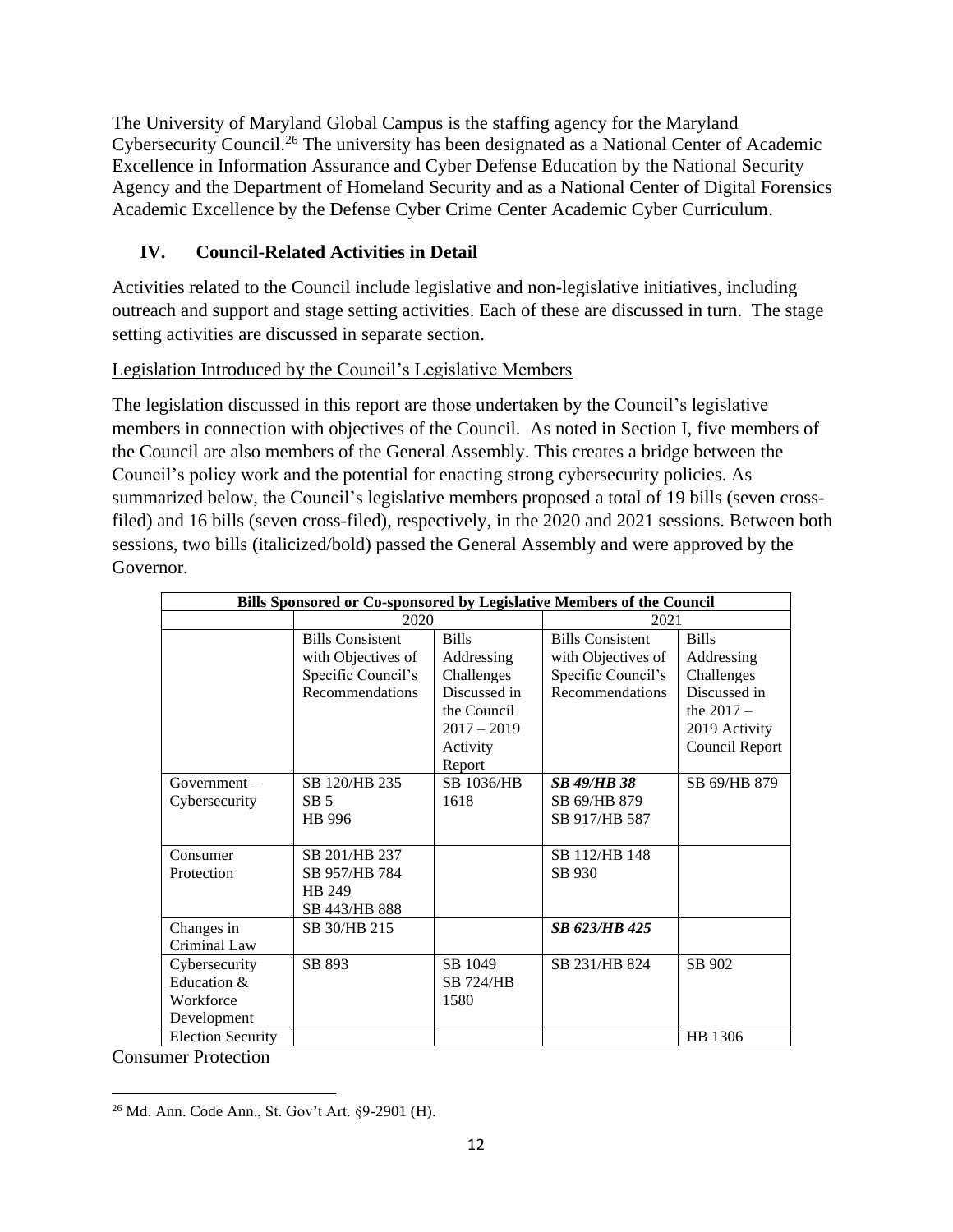The consumer-related cybersecurity bills introduced by the Council's legislative members in 2020 and 2021 would have realized three Council recommendations in some manner. These are to update the Maryland Personal Information Protection Act in tandem with changes in technology (2016 Recommendation 2), to expand consumer rights with respect to the data that firms collect and maintain (2017 Recommendations 3 and 7), and to take steps that would improve the cybersecurity of Internet of Things Devices (2017 Recommendation 6). Specifically, in the 2020 session, the bills aimed to:

- Expand the Maryland Personal Information Protection Act to include "activity tracking data" and "genetic information" as additional categories of data which could require consumer notification by a firm in the event of a breach and compress the timeline for consumer notification, among other changes. [SB 120/HB 237 (Commercial Law – Personal Information Protection Act) sponsored by Senator Lee and Delegates Carey, Charkoudian, Crosby, and C Watson. $]^{27}$
- Require businesses of a certain size to, among other things, advise consumers of the data collected about them, how the data is used, with whom the data is shared and why, and their right to request a copy of the information, to delete certain personal information, to opt out of third-party disclosure, and to provide notice to consumers about the collection of any additional data about them. [SB 957/HB 784 (Maryland Online Consumer Protection Act) sponsored by Senators Lee, Benson, and Lam and Delegates Carey and C. Watson.<sup>128</sup>
- Require businesses of a certain size to allow consumers to opt out of having their information shared in certain cases. [HB 249 (Consumer Protection – Right to Opt-out of Third-Party Disclosure) sponsored by Delegates C Watson and Carey.]<sup>29</sup>
- Require manufacturers of "connected devices[,]" like home baby monitors, to incorporate elementary security safeguards to reduce their vulnerability to hacking [SB 443/HB 888 (Consumer Protection – Security Features for Connected Devices) sponsored by Senators Lee, Paterson, and Rosapepe and Delegates Carey and C Watson.] $30$

In the 2021 session, Senator Lee and Delegate Carey sponsored SB 112/HB 148 (Personal Information Protection Act – Revisions), this time to add genetic information to the Act's definition of "personal information".<sup>31</sup> HB 148 passed the House with certain amendments and was referred to the Senate Finance Committee, which took no action on the bill. Additionally, the Maryland Online Consumer Protection Act was reintroduced by Senator Lee in 2021 (SB 930), which remained in the Senate Rules Committee until the end of session.<sup>32</sup>

<sup>27</sup> See<https://mgaleg.maryland.gov/mgawebsite/Legislation/Details/SB0120/?ys=2020rs>

<sup>28</sup> See<https://mgaleg.maryland.gov/mgawebsite/Legislation/Details/SB0957/?ys=2020rs>

<sup>&</sup>lt;sup>29</sup> See https://mgaleg.maryland.gov/mgawebsite/Legislation/Details/Hb0249/?ys=2020rs

<sup>30</sup> See<https://mgaleg.maryland.gov/mgawebsite/Legislation/Details/SB0443/?ys=2020rs>

<sup>31</sup> See<https://mgaleg.maryland.gov/mgawebsite/Legislation/Details/SB0112>

<sup>32</sup> See<https://mgaleg.maryland.gov/mgawebsite/Legislation/Details/SB0930>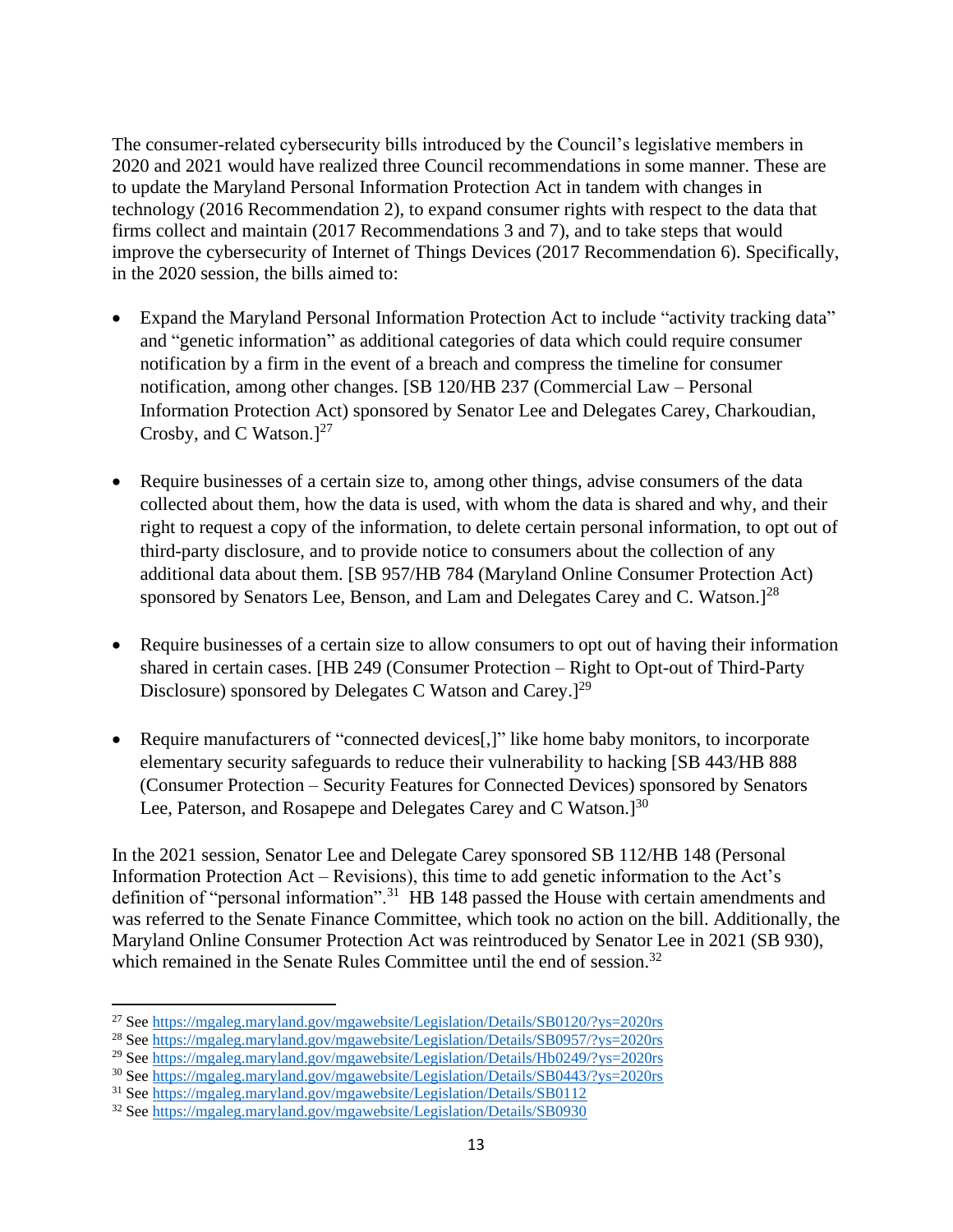#### Government Cybersecurity

As with consumer protection, the Council's legislative members sponsored bills that aligned with specific recommendations the Council made.

One of these bills was enacted in 2021. In 2019, the Council recommended that the State Department of Information Technology be chartered to advise the other branches of State government and political subdivisions about cybersecurity strategy and best practices (2019 Recommendation 2). To realize this recommendation, Senator Lee and Delegate Carey introduced SB 120/HB 235 (State Government – Department of Information Technology – Cybersecurity) in the 2020 session.<sup>33</sup> With 24 co-sponsors in the House, HB 235 passed with an amendment and was referred to the Senate Education, Health, and Environmental Affairs Committee where it remained until end of session. However, as mentioned earlier, in 2021 similar legislation was sponsored by Senator Lee and Delegate Carey (SB 49/HB 38), passed the General Assembly, and was approved by the Governor.<sup>34</sup>

Two other bills would have responded in some way to the Council's recommendation to create a "cyber first responder reserve" to augment capabilities of local jurisdictions in particular to prepare for and respond to an emergency (2016 Recommendation 1). In 2020, Senator Hester sponsored SB 5 (Public Safety - Cyber First Responder Reserve Established) to create a special unit within the State Military Department to do this.<sup>35</sup> In the same session, Delegate Lisanti sponsored HB 996 (Department of Information Technology – Cybersecurity Response Team) to help local jurisdictions develop emergency response plans and enter into mutual aid agreements.<sup>36</sup>

Finally, in 2020 and 2021, Senator Hester and Delegate Jackson sponsored bills which, while not aligned with specific recommendations made by the Council, were directed at local government cybersecurity challenges that the Council had identified in its  $2017 - 2019$  Activities Report.<sup>37</sup> These bills are as follows:

• In the 2020 session, SB 1036/HB 1618 (Maryland Emergency Management Agency - Cybersecurity Coordination and Operations Office – Establishment) would have a) expanded what constitutes an "Emergency" in the law to include cyber attacks, b) created and staffed a "cyber coordination and operations office" within MEMA to help improve "local, regional, and statewide cybersecurity readiness and response", and c) provided various support services to political subdivisions to improve their cybersecurity preparedness. The bills required the new office to consult with the State Department of Information Technology. SB

<sup>33</sup> See<https://mgaleg.maryland.gov/mgawebsite/Legislation/Details/SB0120/?ys=2020rs>

<sup>34</sup> See<https://mgaleg.maryland.gov/mgawebsite/Legislation/Details/SB0049>

<sup>35</sup> See<https://mgaleg.maryland.gov/mgawebsite/Legislation/Details/SB0005/?ys=2020rs>

<sup>36</sup> See<https://mgaleg.maryland.gov/mgawebsite/Legislation/Details/HB0996/?ys=2020rs>

 $37$  See 2017 – 2019 Activities Report of the Maryland Cybersecurity Council, pp. 15 ff, at <https://www.umgc.edu/documents/upload/maryland-cybersecurity-council-activities-report-2017-2019.pdf>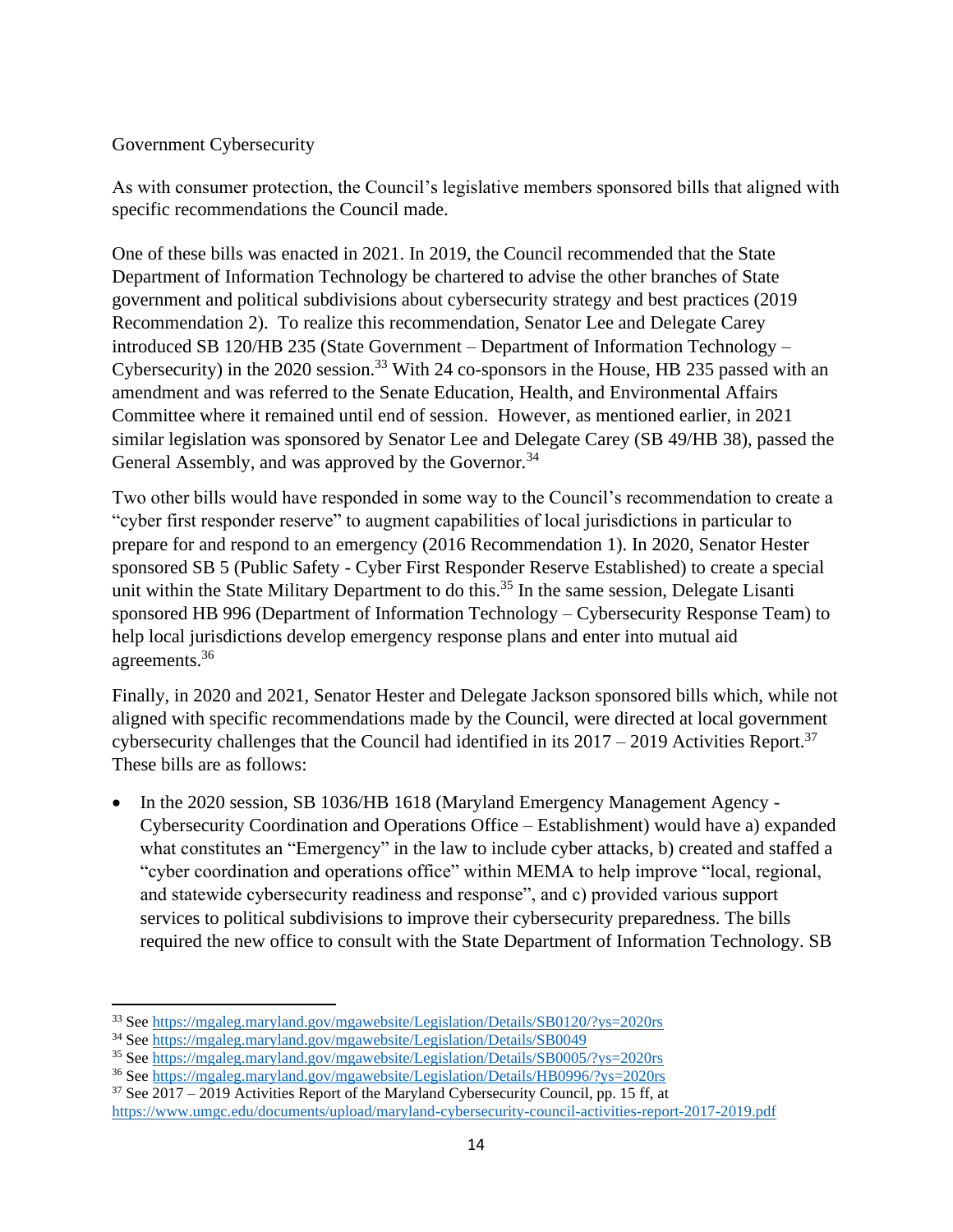1036 passed the Senate but remained within the House Health and Government Operations Committee until the legislative session ended.<sup>38</sup>

• In 2021, SB 69/HB 879 (Cybersecurity Coordination and Operations - Establishment and Reporting) was sponsored by Senators Hester and Simonaire and Delegate R. Watson. House and Senate versions of the bill were passed near the end of session but were not reconciled prior to session's end.<sup>39</sup> The bills changed substantially during session as a result of consultations with the State agencies involved and a working group convened by the Education, Health, and Environmental Affairs (EHEA) Committee to consider consolidating into one bill several bills concerned with State and local cybersecurity.

Consequently, the original SB 69/HB 879 absorbed the provisions of SB 917/HB 587 (Department of Information Technology - Status of Information Technology and Cybersecurity in State and Local Agencies) that had been sponsored by Senator Hester and Delegate R Watson<sup>40</sup> and SB 348 (State Government – Information Technology – Cybersecurity), a bill introduced by the Chair of the EHEA Committee at the request of the Department of Information Technology. The result was an amended SB 69/HB 879 that a) would have codified the organizational changes made in DoIT as a result of the Governor's Executive Order 01.01.2019.07, b) located responsibility for assisting political subdivisions with a "Director of Local Cybersecurity" within DoIT, and c) implemented various reporting requirements of State agencies and local units of government to DoIT.<sup>41</sup>

Changes in Criminal Law

As a deterrence measure, the Council has since 2016 recommended that the State criminalize ransomware and provide for increased penalties. In 2021, Senator Lee and Delegate Barron succeeded in realizing this recommendation with SB 623/HB 425 (Criminal Law - Crimes Involving Computers), which then passed the General Assembly with an amendment and was approved by the Governor.<sup>42</sup> This followed attempts in three prior sessions to pass a ransomware bill: 2017 (SB 287/HB 772), 2018 (SB 376/HB 456), and 2020 (SB 30/HB 215).

The 2021 bill was supported by the Office of the Attorney General, the Maryland Chiefs of Police and Maryland Sheriffs' Association, and the Maryland Hospital Association. It a) prohibits the knowing possession of ransomware except for certain purposes, b) establishes criminal penalties, c) in addition to other acts, specifically prohibits ransomware offenses that are "commit[ed] with the intent to interrupt or impair" the functioning of health care facilities or public schools, and d) changes monetary penalties for other computer-related offenses. The

<sup>38</sup> See<https://mgaleg.maryland.gov/mgawebsite/Legislation/Details/SB1036/?ys=2020rs>

<sup>39</sup> See<https://mgaleg.maryland.gov/mgawebsite/Legislation/Details/SB0069>

<sup>40</sup> See<https://mgaleg.maryland.gov/mgawebsite/Legislation/Details/SB0917>

<sup>41</sup> See<https://mgaleg.maryland.gov/mgawebsite/Legislation/Details/SB0348>

<sup>42</sup> See<https://mgaleg.maryland.gov/mgawebsite/Legislation/Details/SB0623>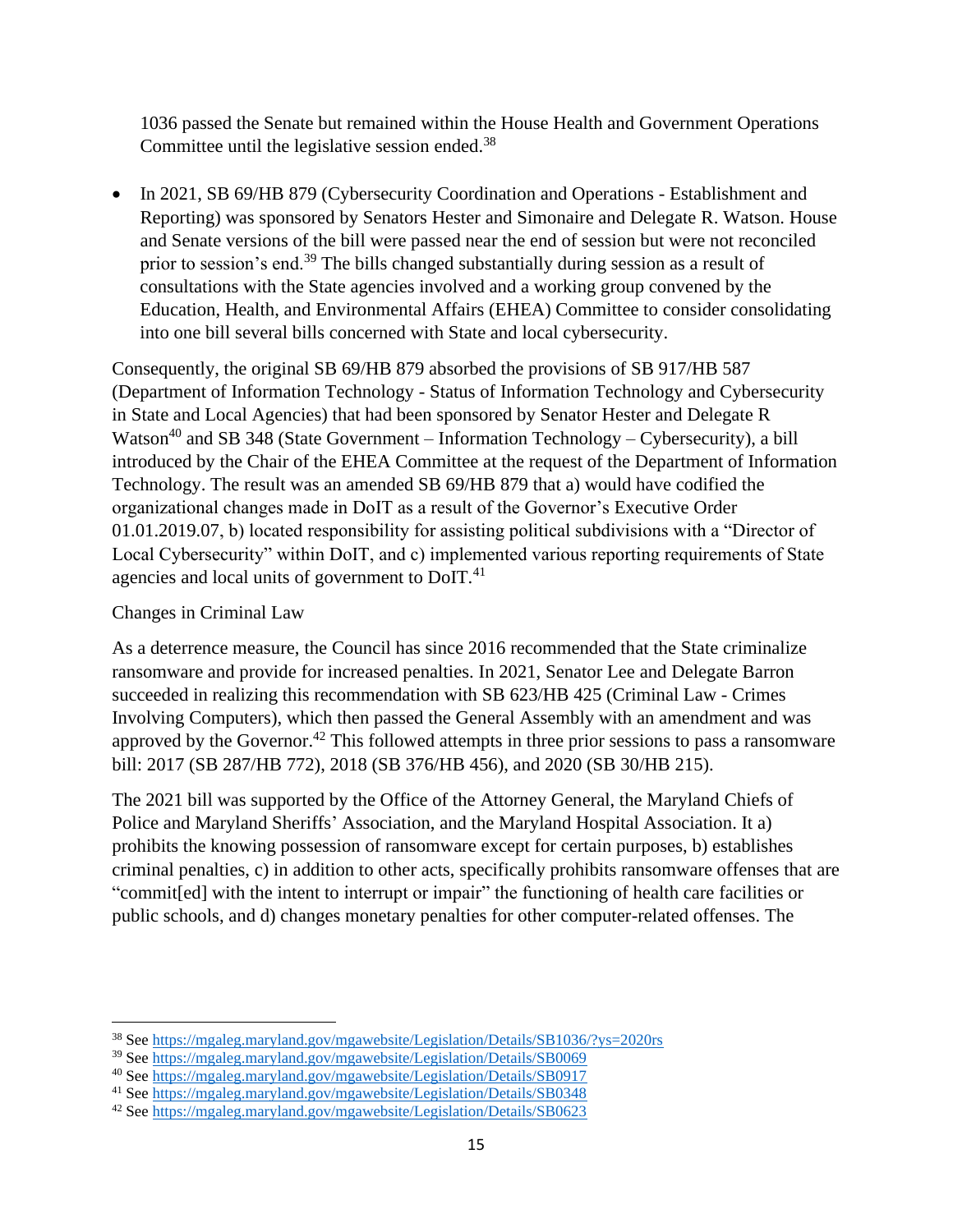exception for knowing possession includes "a bona fide scientific, educational, governmental, testing, news, or other similar justification for possessing ransomware". <sup>43</sup>

Cybersecurity Education and Workforce Development

The Council has recommended requiring computer science and cybersecurity education in Maryland K12 schools (2016 Recommendation 10). In the 2020 session, Senator Hester proposed SB 893 (Public Health – Cyber Safety Handbook – Handbook Development and Publication),<sup>44</sup> and in the 2021 session she and Delegate P. Young sponsored SB 231/HB 824 (Public Schools –Cyber Safety Guide and Training Course –Development, Implementation, and Reporting).<sup>45</sup> The bills were meant to ensure an appropriate resource in public schools about the proper use of the internet and social media. The 2021 bills (SB 231/HB 824) were more extensive, requiring both the creation of a handbook and a self-guided training course, identifying with greater specificity the topics to be addressed, and requiring the separate training components for students, any school employee interacting with students, and parents. SB 893 passed the Senate only. SB 231/HB 824 did not advance beyond hearings in the Senate EHEA Committee and the House Ways and Means Committee.

More generally, the Council's 2017 – 2019 Activities Report noted that the persistent "shortfall" in the number of needed professionals continues to be a defining characteristic of the cybersecurity industry… and [that] [a]s the nation's cyber epicenter, Maryland is affected by this shortage."<sup>46</sup> Senator Hester proposed several bills that were informed in part by the Council's Subcommittee on Cybersecurity Education and Workforce Development to respond to this need. While none of these bills passed the General Assembly, in one case the changes contemplated by a bill were subsequently implemented by the State anyway.

That bill was SB 724/HB 1580 (State Personnel - Information Technology and Cybersecurity Qualifications - Established (Maryland State IT Hiring Act).<sup>47</sup> Co-sponsored by Delegate Jackson, the bill reflected the recognition that many IT and cybersecurity practitioners have skills needed for job roles even if they do not have a degree and that stating job requirements in terms of skills would remove a barrier to filling open positions. Consequently, the bill would have required the State Department of Information Technology to define minimum qualifications for positions in terms of competencies—in this case referencing the NIST Cybersecurity Workforce Framework—with formal educational attainment used as a qualification only if established as a competency by the Framework. Since the introduction of this legislation in the 2020 legislative session, the State Department of IT has been in contact with the Maryland Department of Budget and Management to address the policy objectives raised by SB724/ HB1580.

<sup>&</sup>lt;sup>43</sup> Md. Code Ann., Criminal Law Art, Section 7-302 (c)(5)(1), at

https://mgaleg.maryland.gov/2021RS/chapters\_noln/Ch\_146\_sb0623T.pdf

<sup>44</sup> See<https://mgaleg.maryland.gov/mgawebsite/Legislation/Details/SB0893/?ys=2020rs>

<sup>45</sup> See<https://mgaleg.maryland.gov/mgawebsite/Legislation/Details/SB0231>

<sup>&</sup>lt;sup>46</sup> See  $\overline{2017} - \overline{2019}$  Activities Report of the Maryland Cybersecurity Council, p 17, at

<https://www.umgc.edu/documents/upload/maryland-cybersecurity-council-activities-report-2017-2019.pdf>

<sup>47</sup> See<https://mgaleg.maryland.gov/mgawebsite/Legislation/Details/SB0724/?ys=2020rs>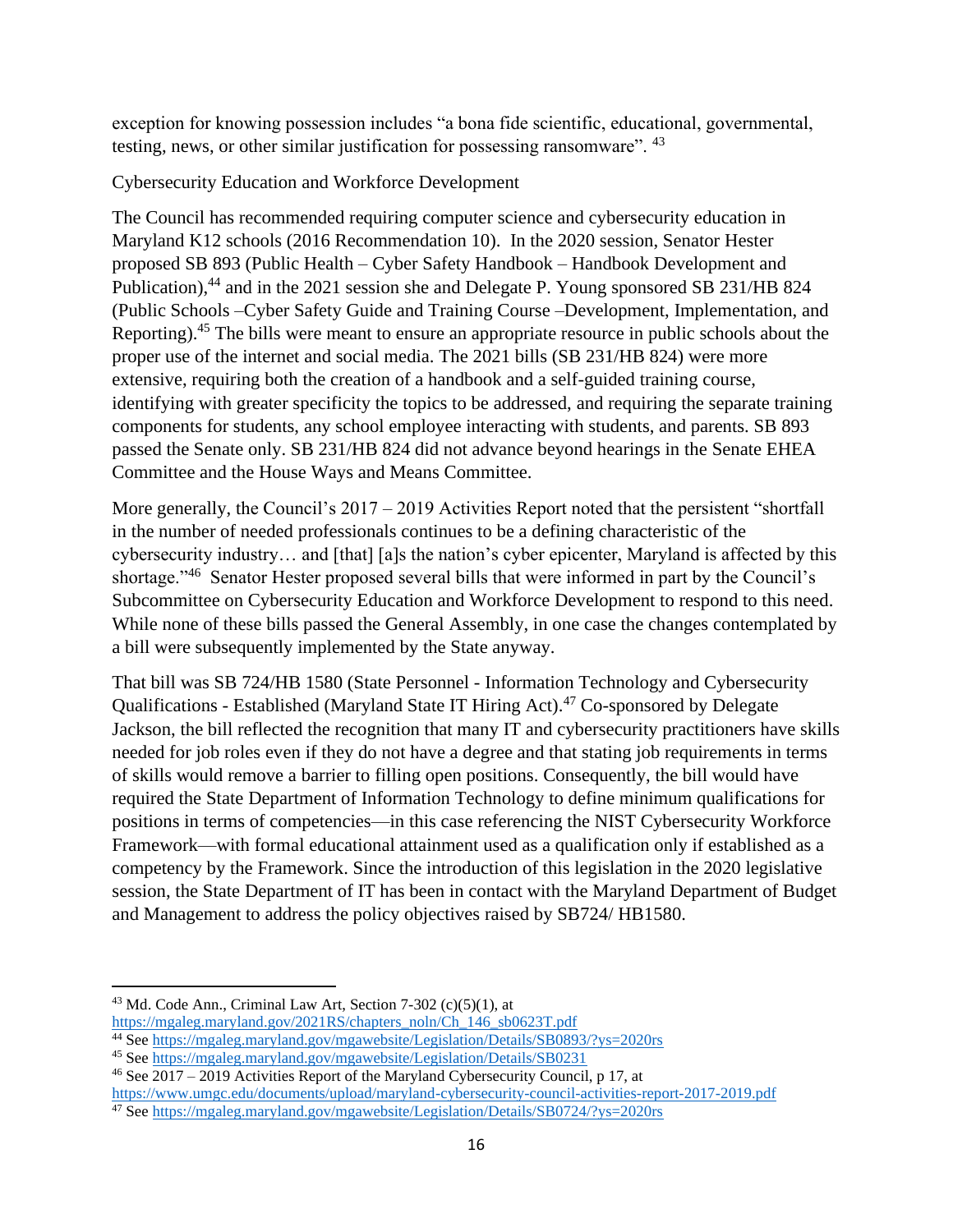Senator Hester introduced two other bills in the 2020 and 2021 sessions that were responsive to the workforce gap described by the Council and informed by its Subcommittee on Cybersecurity Education and Workforce Development:

- SB 1049 (Cybersecurity Talent Pipeline Management Program).<sup>48</sup> Proposed in the 2020 session and modelled on the US Chamber of Commerce Talent Pipeline Management Program, SB 1049 would have created a public private "collaborative" to identify critical skills needs, develop a strategic plan to address those needs, and make specific recommendations to improve training offered through apprenticeships, entry-level positions, or postsecondary programs. The collaborative would be established via a competitive grant program administered and funded by TEDCO.
- SB 902 (Economic Development Cyber Workforce Program and Fund Established).<sup>49</sup> This 2021 bill retained the concept of a public/private partnership to guide existing and future investments in Maryland's cybersecurity workforce, but would have implemented it differently. Specifically, it would have created a "cyber workforce program" to be directed by the Department of Commerce "in consultation" with the Cybersecurity Association of Maryland (CAMI).

Under the latter bill, CAMI would have responsibility to provide "planning, strategies and other resources" to result in the development of new training programs where needed, the expansion of effective existing programs, the creation of programs to identify and screen individuals with an aptitude for cybersecurity careers, and to support training opportunities like apprenticeships and internships in cybersecurity. By design, unemployed Maryland residents identified by the Maryland Department of Labor would be a priority for screening and training opportunities. Funding for the program was to come from a "Cyber Workforce Fund" that would include any State appropriations, federal grants, and private donations. Amended during the committee process and passing the Senate, the bill was not passed by the full House prior to end of session.

#### Election Security

With the pandemic, there have been discussions within the Council's Subcommittee on Critical Infrastructure about the mechanics and security of the expanded option for absentee voting.<sup>50</sup> In the 2021 session, Delegate Lisanti proposed HB 1036 that would have chartered the Council in part to "monitor and evaluate the effectiveness of measures taken to ensure election security in the State" and to make recommendations accordingly.<sup>51</sup> The bill also included a similar direction to the Council in regard to "the status of high-speed internet" in the State. The House Ways and Means Committee held a hearing on the bill but did not vote on it.

<sup>48</sup> See<https://mgaleg.maryland.gov/mgawebsite/Legislation/Details/SB1049/?ys=2020rs>

<sup>49</sup> See<https://mgaleg.maryland.gov/mgawebsite/Legislation/Details/SB0902>

<sup>50</sup> See meeting minutes for [April 3, 2020.](https://www.umgc.edu/content/dam/umgc/documents/upload/meeting-minutes-for-april-3-2020.pdf)

<sup>51</sup> See<https://mgaleg.maryland.gov/mgawebsite/Legislation/Details/HB1306>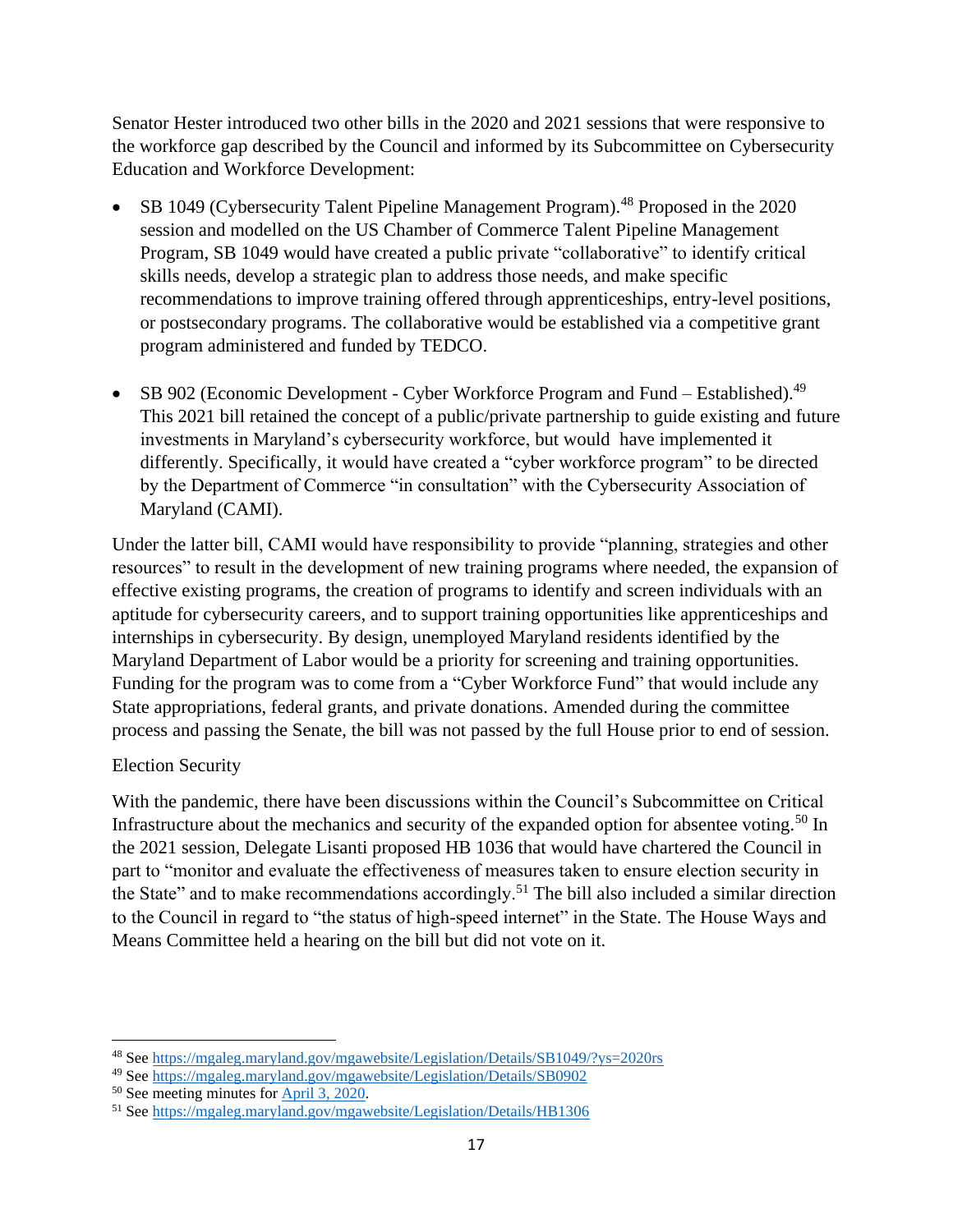#### Outreach and Support

Beyond the Council's role of making policy recommendations intended for legislative consideration, the Council undertook other activities in the last two years including:

- *Annual cybersecurity policy event for State legislators.* As an ongoing outreach initiative, the Council organizes an annual reception in Annapolis at the beginning of session with subject matter experts to discuss cybersecurity issues for legislators and their staff members. The Council's January 2020 reception included the Honorable George Barnes, Deputy Director of the NSA, who addressed election security and the major cybersecurity threats to the nation.<sup>52</sup> In 2021, the Honorable Suzanne Spaulding spoke about the recommendations of the Solarium Commission with attention to the states' role in the nation's cybersecurity.<sup>53</sup> Ms. Spaulding is the former Under Secretary of the National Protection and Programs Directorate at the Department of Homeland Security  $(2011 – 2017)$ , and the current Senior Advisor for Homeland Security and Director of the Defending Democratic Institutions Project at the Center for Strategic and International Studies. She is a member of the Solarium Commission. The 2021 event was virtual due to the pandemic.
- *Subject Matter Expert Support for the Emergency Number Systems Board (ENSB).* Enacted in 2019, SB 339 (Public Safety – 911 Emergency Telephone System) directed ENSB to consult with the Council on cybersecurity standards for the State's NextGen 911 system.<sup>54</sup> Pursuant to its responsibility, the Council's Subcommittee on Critical Infrastructure identified two subject matter experts<sup>55</sup> who have been advising ENSB's cybersecurity committee on standards. The Council's subcommittee has met twice with a representative of the ENSB committee to understand the NextGen 911 project and to receive updates on the committee's work.<sup>56</sup>
- *Drafting of a white paper for a Maryland Information Sharing and Analysis Organization*   $(ISAO)$ . The white paper is for the Council to address 2019 Recommendation  $4.57$  The white paper evolved out of discussions involving members of the Subcommittee on Critical Infrastructure and Council staff with the Arizona Cyber Threat Response Alliance  $(ACTRA).<sup>58</sup>$  With the mobility of threats, the plan calls for a privately-led threat response organization across business sectors to promote threat sharing. The white paper proposes a partnership with ACTRA and discusses how such an ISAO could evolve to provide other services of value to the private sector in Maryland.<sup>59</sup>

<sup>52</sup> See Note 8.

<sup>53</sup> See Note 9.

<sup>54</sup> See Note 10.

<sup>55</sup> See Note 11.

<sup>56</sup> See Note 12.

<sup>57</sup> See Notes 13 and 14. See also the subcommittee meeting minutes for [April 3, 2020](https://www.umgc.edu/content/dam/umgc/documents/upload/meeting-minutes-for-april-3-2020.pdf) and the plenary Council meeting for [June 9, 2021.](https://www.umgc.edu/content/dam/umgc/documents/upload/Meeting-Minutes-for-June-9-2021.pdf)See Appendix A for the 2019 Recommendation 4.

<sup>&</sup>lt;sup>58</sup> For more information about ACTRA see<https://www.actraaz.org/>. ACTRA is listed with the ISAO Standards Organization at [https://www.isao.org/information-sharing-group/geographic/arizona-cyber-threat-response-alliance](https://www.isao.org/information-sharing-group/geographic/arizona-cyber-threat-response-alliance-actra/)[actra/](https://www.isao.org/information-sharing-group/geographic/arizona-cyber-threat-response-alliance-actra/) 

<sup>59</sup> See Appendix B.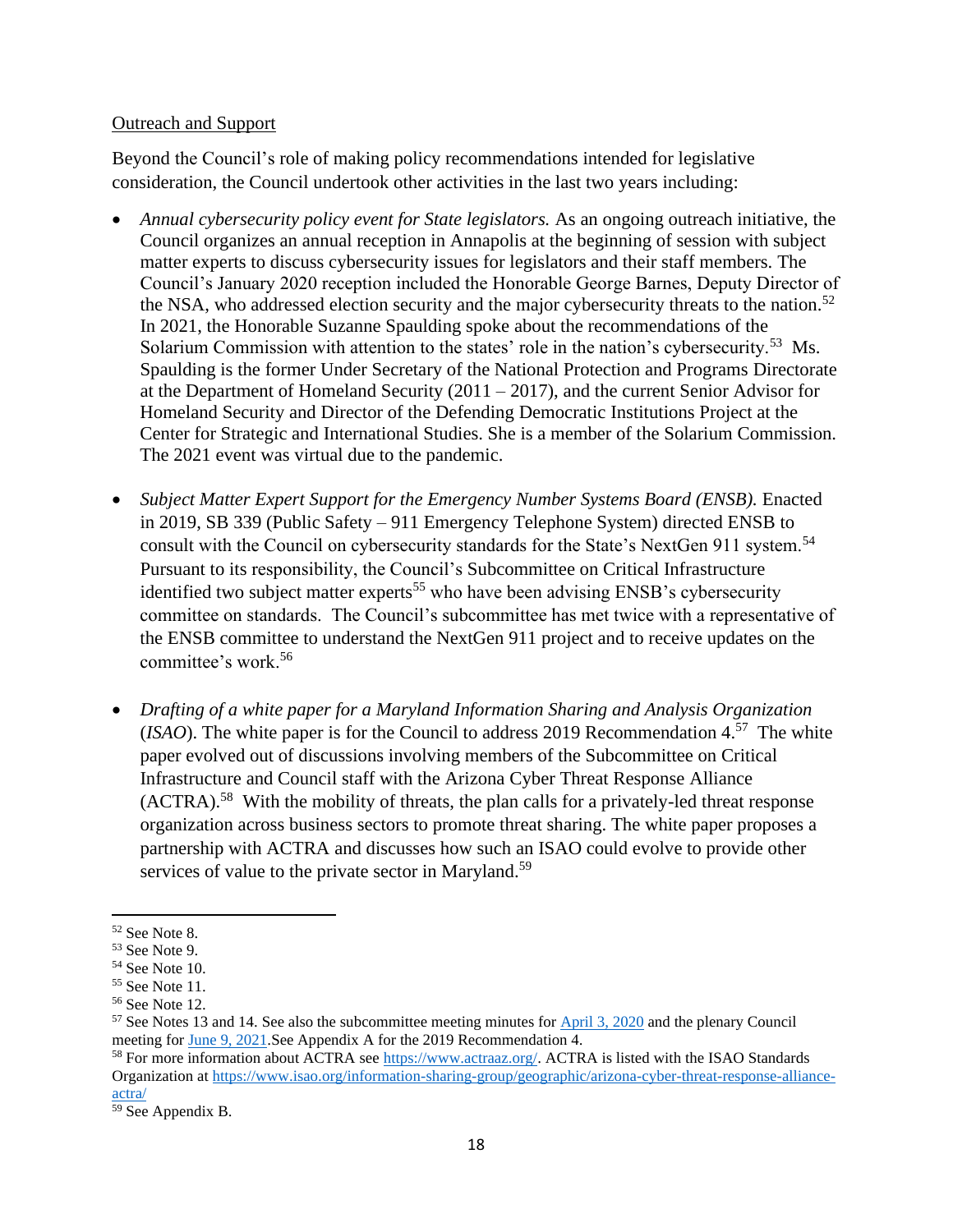- *Public education*. The Council's Subcommittee on Public and Community Outreach organized three webinars in the 2019 – 2021 period that were directed at general audiences and small businesses: *Cyber Criminals Are Looking for You* (April 30, 2020, and June 2, 2021) and *Cybersecurity and Your Business* (October 22, 2020). These webinars were hosted as a public service by Maryland CASH. Presenters included Attorney General Brian Frosh and Joseph Carrigan, Senior Security Engineer, Johns Hopkins University Information Security Institute.
- *Enhancement of the Council's repository of cybersecurity resources.* As a joint initiative of the Subcommittees on Critical Infrastructure and Public and Community Outreach, the Council launched a web-based searchable repository in 2017. Consisting of curated resources on cybersecurity for critical infrastructure owners and operators as well as smalland medium-size businesses, and consumers, the repository averages 30-40 visits per month. In the 2019 - 2021 period, another 150 resources were added to the repository, doubling its size. This was the result of recommendations by Council members and a legal intern at the University of Maryland Center for Health and Homeland Security at the University of Maryland Carey School of Law. The repository is hosted and maintained by the University of Maryland Global Campus.<sup>60</sup>

#### **V. Setting the Stage for the Next Two Years**

As part of its activity during the last two years, the Council has looked ahead to the next two. It will continue the core activities that it has undertaken from year to year. But the Council has extended its agenda by adopting several new recommendations and by undertaking, or participating in, two substantial studies that are expected to inform yet others.

#### New Recommendations

The Council has added five recommendations to those reflected in the two previous biennial reports.<sup>61</sup> Originating in its subcommittees, these new recommendations aim to enhance consumer protection, encourage cybersecurity practices among small businesses, require transparency about compromises of critical infrastructure, and support workforce development of the cybersecurity sector in the State.

Concerns about cybersecurity are universal, and the ways in which other states have attempted to address them are a valuable source of ideas and experience. This is particularly true of legislation in other states. Since 2015, the number of cybersecurity bills introduced in state legislatures has grown from 66 bills in at least 26 states to more than 250 bills in 44 states and Puerto Rico in

 $60$  See Notes 15 and 16.

 $61$  See Note 3.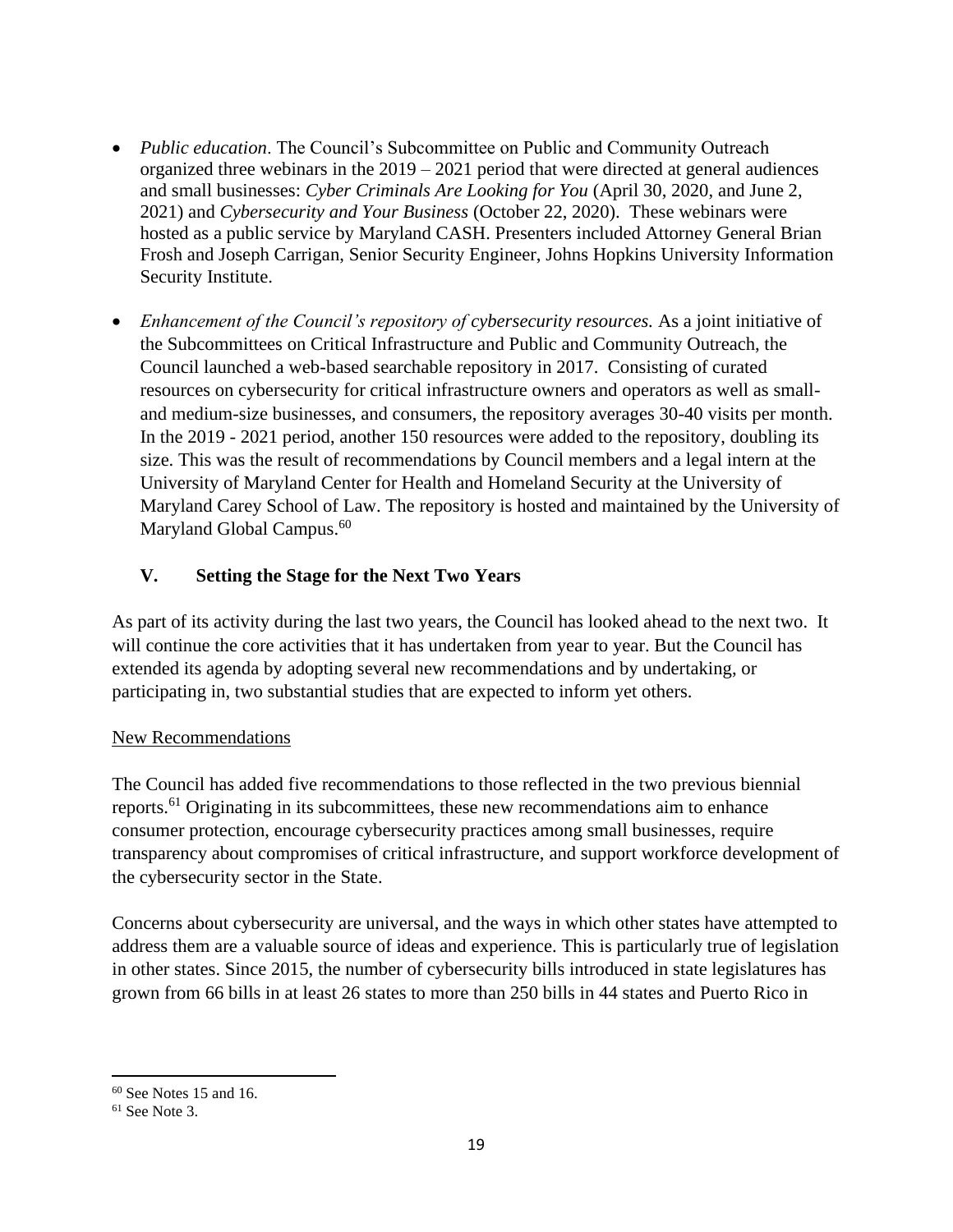2021.<sup>62</sup> Where appropriate, the discussion below references legislation introduced or enacted in other states.

#### Subcommittee on Law Policy and Legislation

#### **2021 Recommendation 1. That the State consider incentives for businesses to assess their cybersecurity posture and to invest more, if necessary, to create a cybersecurity program consistent with recognized standards and frameworks.**

This recommendation recognizes the statutory charge to the Council to "assist private sector cybersecurity businesses in adopting, adapting, and implementing the National Institute of Standards and Technology standards and practices[.]"63

A number of states have adopted *safe harbor* statutes to incent businesses to this end. The first state to do so for businesses in general was Ohio through the Ohio Data Protection Act (ODPA).<sup>64</sup> Effective November 2018, the ODPA extends the right of an affirmative defense in certain breach-related tort actions brought under Ohio law or in Ohio courts to firms that "create, maintain, and comply with a written cybersecurity program" that "reasonably conforms" with a statutorily recognized standard and that satisfy certain other requirements in the law. The ODPA includes the several key features. It:

*Locates the determination of entitlement to the defense in State courts*. The law does not implement a certification regime that would be undertaken by a State agency. State courts determine if a firm is entitled to the affirmative defense under the statute.

*Avoids detailed prescription of security controls*. Unlike other cybersecurity laws or regulations directed at particular business sectors<sup>65</sup>, the ODPA links the entitlement to an affirmative defense to reasonable conformity with one or a combination of recognized frameworks and standards that the statute identifies. These include those published by NIST, the FedRAMP security assessment framework, the Center for Internet Security critical security controls, the ISO 2700 family of controls, and specialized regulatory regimes described below. This provides firms with a number

[2021.aspx.](https://www.ncsl.org/research/telecommunications-and-information-technology/cybersecurity-legislation-2021.aspx) For an analysis of federal and state legislation in 2020, see Garcia, M., Rauschecker, M., and von Lehmen, G. (2021, March 24). "An analysis of cybersecurity legislation: Congress, the States, Maryland". Presentation at CyberMaryland 2021.

<sup>&</sup>lt;sup>62</sup> For 2015 and 2021 data respectively, see National Council of State Legislatures annual cybersecurity summary at <https://www.ncsl.org/research/telecommunications-and-information-technology/cybersecurity-legislation-2015.aspx> and [https://www.ncsl.org/research/telecommunications-and-information-technology/cybersecurity-legislation-](https://www.ncsl.org/research/telecommunications-and-information-technology/cybersecurity-legislation-2021.aspx)

[https://s3.amazonaws.com/bizzabo.file.upload/IwI5U7ZsQtid7yRInVMr\\_An%20Analysis%20of%20Legislation%2](https://s3.amazonaws.com/bizzabo.file.upload/IwI5U7ZsQtid7yRInVMr_An%20Analysis%20of%20Legislation%20-%20Weds%20March%2024%200900%20-%20Show%20Time%20Deck.pdf) [0-%20Weds%20March%2024%200900%20-%20Show%20Time%20Deck.pdf](https://s3.amazonaws.com/bizzabo.file.upload/IwI5U7ZsQtid7yRInVMr_An%20Analysis%20of%20Legislation%20-%20Weds%20March%2024%200900%20-%20Show%20Time%20Deck.pdf) 

<sup>63</sup> SB 542. Md. Ann. Code, St. Gov't Art. §9-2901 (J)(4).

<sup>64</sup> 2018 SB 220, at [https://search-](https://search-prod.lis.state.oh.us/solarapi/v1/general_assembly_132/bills/sb220/EN/05/sb220_05_EN?format=pdf)

[prod.lis.state.oh.us/solarapi/v1/general\\_assembly\\_132/bills/sb220/EN/05/sb220\\_05\\_EN?format=pdf](https://search-prod.lis.state.oh.us/solarapi/v1/general_assembly_132/bills/sb220/EN/05/sb220_05_EN?format=pdf). For a discussion of ODPA, see D. Hirsch, Keir Lamont, and Brian Ray, opus cit..

<sup>65</sup> For example, see Indiana HB 1372 (An Act to Amend the Indiana Code Concerning Insurance), Chapter 27 (Insurance Data Security), which was enacted and is effective June 30, 2021, [http://iga.in.gov/static](http://iga.in.gov/static-documents/6/3/5/1/6351a8b8/HB1372.05.ENRS.pdf)[documents/6/3/5/1/6351a8b8/HB1372.05.ENRS.pdf.](http://iga.in.gov/static-documents/6/3/5/1/6351a8b8/HB1372.05.ENRS.pdf) On May 25, 2021, members of the Maryland Cybersecurity Council, Council staff, and representatives of the Office of the Maryland Attorney General discussed Ohio's

experience with the law in a Zoom meeting with members of CyberOhio, then an advisory board to the State's attorney general, who were involved in shaping the legislation.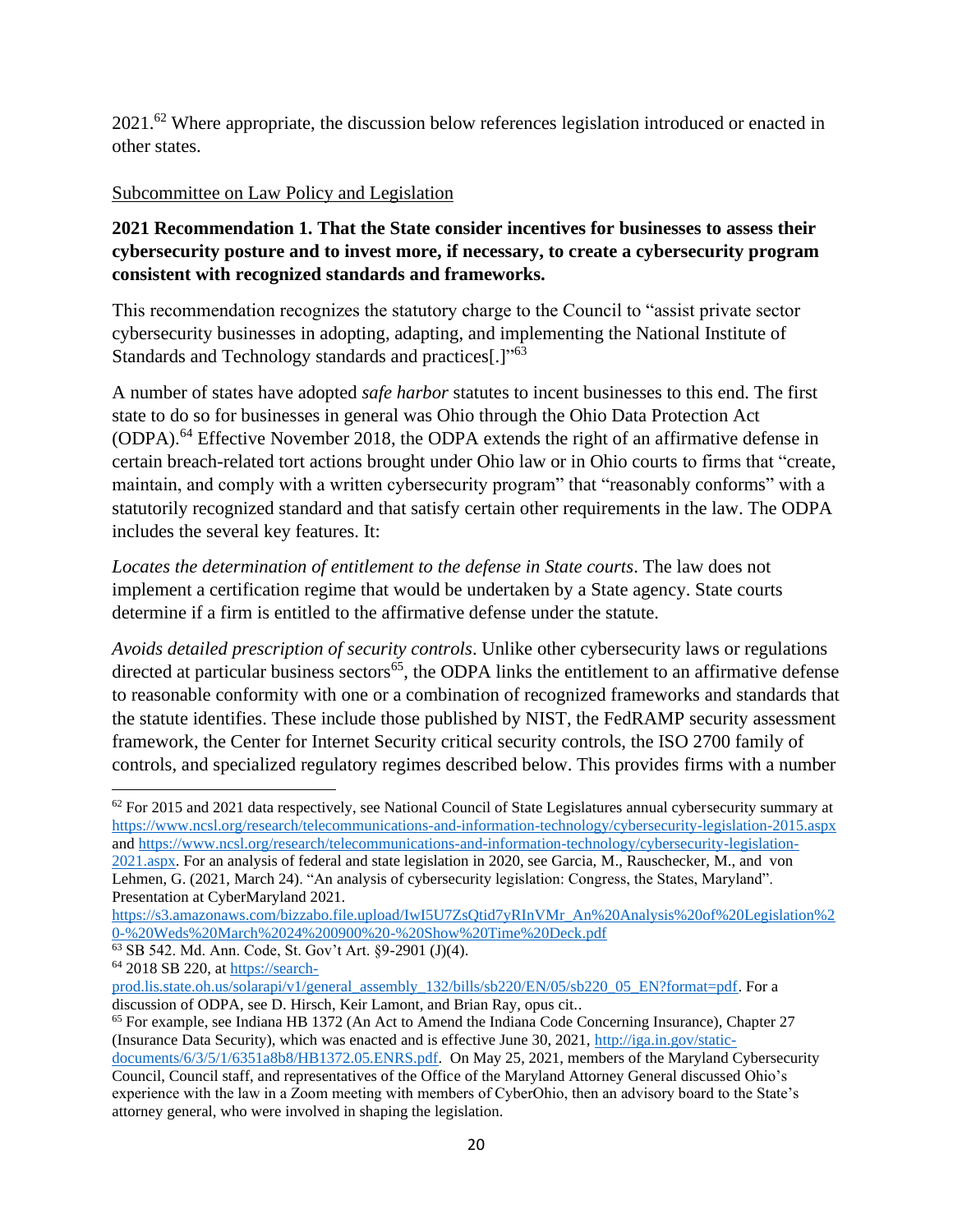of defined options and avoids a static set of requirements that the State would need to update from time to time. Under the statute, businesses must respond directly to changes in the standards or frameworks by the issuing organizations.

*Takes into account other regulatory regimes*. The Act allows that a qualifying cybersecurity program may be achieved by firms already in substantial compliance with the Health Insurance Portability and Accountability Act (HIPPA), the Gramm-Leach-Bliley Act (GLBA), Federal Information Security Modernization Act, or the Health Information Technology for Economic and Clinical Health Act (HITECH). The statute requires that businesses in compliance with payment card industry (PCI) data security standard must also comply with one of the other standards that the ODPA lists.

*Recognizes that one size does not fit all*. The Act requires firms to "(c)reate, maintain, and comply with a written cybersecurity program that contains administrative, technical, and physical safeguards for the protection" in reasonable conformity with one or a more of the standards or frameworks that it identifies. But it allows that a firms program is "appropriate" if it is based on (1) the size and complexity of the covered entity; (2) the nature and scope of the activities of the covered entity; (3) the sensitivity of the information to be protected; (4) the cost and availability of tools to improve information security and reduce vulnerabilities; (5) the resources available to the covered entity."

Utah enacted a similar law  $(HB\ 80)^{66}$  in 2021 and other state legislatures have seen the introduction of similar if not identical bills this year. These include Illinois (HB  $3030$ ),<sup>67</sup> New Jersey (SB 3062),<sup>68</sup> and Connecticut (HB 6607).<sup>69</sup> Georgia saw a similar bill (HB 240), although it did not link the qualifying cybersecurity program to a recognized standard ala the Ohio law.<sup>70</sup> Indiana enacted a statute that extends safe harbor against certain tort actions to insurance companies, again without using the standards approach. A 2021 Connecticut bill would have applied the safe harbor concept differently, providing a tax credit to businesses for certain investments in a cybersecurity program. $^{71}$ 

**2021 Recommendation 2. That the State consider appropriate legislation to ensure the transparency to consumers of the information held by entities about them and how it is used, the right of consumers to inspect, correct and delete such data, and their right to opt out of the sale of data to third parties.** 

<sup>66</sup> 2021 Utah HB 80 (Data Security Amendments)[, https://le.utah.gov/~2021/bills/hbillenr/HB0080.pdf](https://le.utah.gov/~2021/bills/hbillenr/HB0080.pdf)  <sup>67</sup> 2021 Illinois HB 3030 (Cybersecurity Compliance Act),

<https://www.ilga.gov/legislation/102/HB/PDF/10200HB3030lv.pdf> <sup>68</sup> 2021 New Jersey SB 3062 (Affirmative Defense for Certain Breaches)

[https://www.njleg.state.nj.us/2020/Bills/S3500/3062\\_I1.PDF](https://www.njleg.state.nj.us/2020/Bills/S3500/3062_I1.PDF) 

 $69\,2021$  Connecticut HB 6607 (An Act Incentivizing Adoption of Cybersecurity Standards for Business), [https://www.cga.ct.gov/searchresults.asp?cx=005177121039084408563%3Ahs1zq3ague8&ie=UTF-](https://www.cga.ct.gov/searchresults.asp?cx=005177121039084408563%3Ahs1zq3ague8&ie=UTF-8&cof=FORID%3A10&q=HB6607&submission=%EF%80%82)[8&cof=FORID%3A10&q=HB6607&submission=%EF%80%82](https://www.cga.ct.gov/searchresults.asp?cx=005177121039084408563%3Ahs1zq3ague8&ie=UTF-8&cof=FORID%3A10&q=HB6607&submission=%EF%80%82) 

<sup>&</sup>lt;sup>70</sup> 2021 Georgia HB 260, https://www.legis.ga.gov/api/legislation/document/20212022/196593

 $71$  2021 Connecticut HB 6161 (An Act Creating a Tax Safe Harbor for Organizations that Adopt a Written Cybersecurity Plan)[, https://www.cga.ct.gov/2021/TOB/H/PDF/2021HB-06161-R00-HB.PDF](https://www.cga.ct.gov/2021/TOB/H/PDF/2021HB-06161-R00-HB.PDF)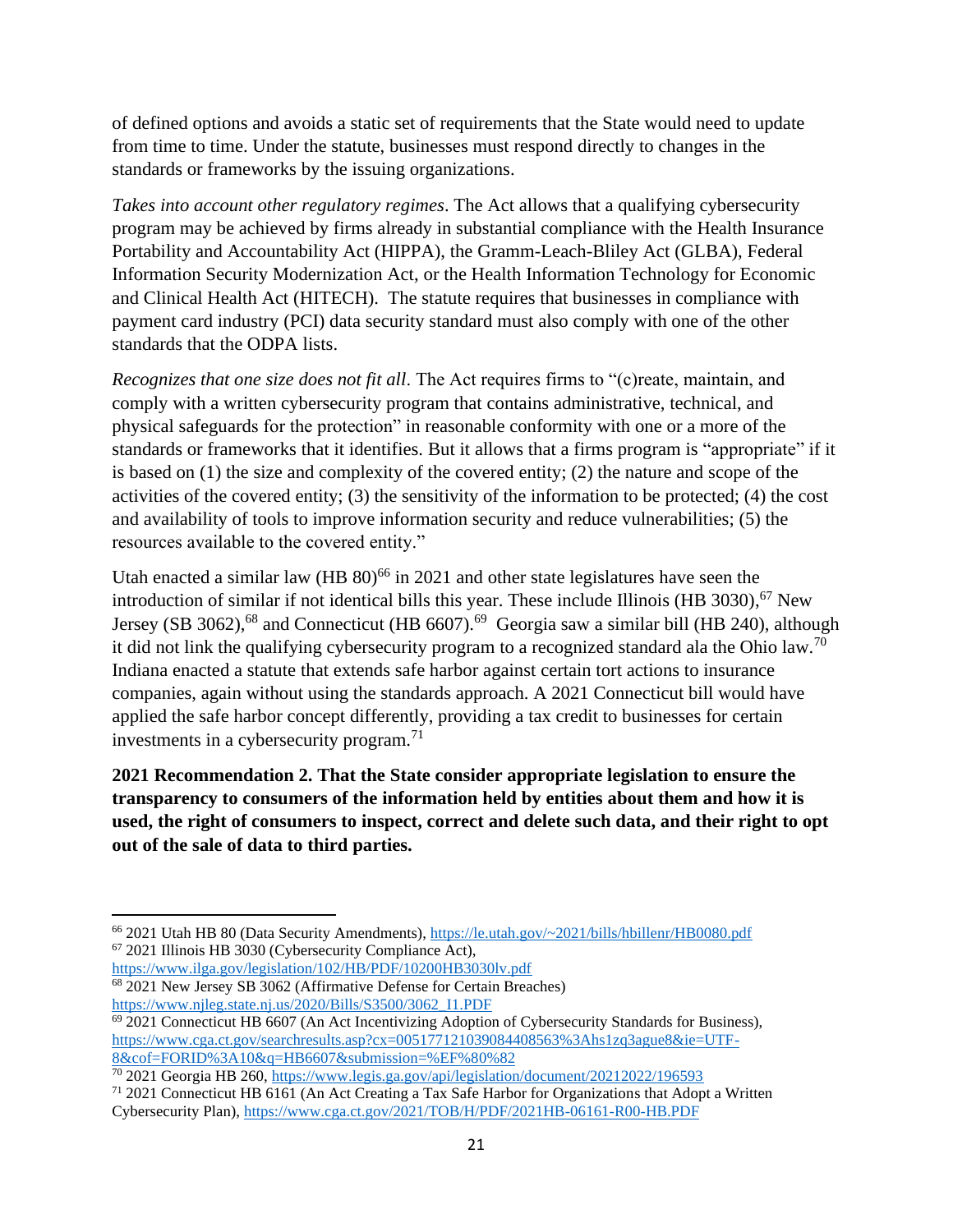This recommendation broadens and replaces a recommendation previously made by the Subcommittee that only addressed Internet Service Providers (ISPs).<sup>72</sup> The revised recommendation acknowledges that appropriate legislation may consider the size of an entity, the number of consumers on whom data is collected, the obligations otherwise in law to retain certain data, and whether certain data is already regulated, among other factors.

Superseding a previous recommendation, this reformulation takes into account the pace, scale, and ever-expanding practice of collecting ever deeper information about consumers' lives. The premise of the recommendation is that greater consumer awareness and control over data will produce two potential benefits.

One is possibly reducing the volume of sensitive data exposed in the improper disclosure of information through breaches. As Maryland residents know, breaches affecting them are a fact of life. In Fiscal Year 2020, 871 unique entities—businesses, nonprofits, units of government reported breaches impacting Maryland residents. The cumulative number of residents whose data was compromised was 630,867. Since each entity reports breaches separately, this number likely includes some number of residents more than once, indicating that some residents were affected by more than one breach. This is even more probable considered longitudinally where the cumulative number of separately reported Maryland residents affected in three fiscal year snapshots (2016, 2018, and 2020) is more than 5.2 million.<sup>73</sup>

The other benefit of greater transparency and consumer control over data is to help entities avoid unfair outcomes. In 2019 testimony before the US Senate Committee on Banking, Housing, and Urban Affairs, the executive director of the World Privacy Forum stated that:

- 1) Credit scores and predictions are being sold that are not regulated by the Fair Credit Reporting Act (FCRA);
- 2) The technology environment is facilitating more scores being used in more places in consumers' lives, and not all uses are positive;
- 3) These scores are created without due process for consumers; and
- 4) These scores can cause consumers exceptional harm.<sup>74</sup>

<https://www.banking.senate.gov/imo/media/doc/Dixon%20Testimony%206-11-19.pdf>

 $72$  See 2017 – 2019 Activities Report of the Maryland Cybersecurity Council, Appendix A, 2017 Recommendation 3,<https://www.umgc.edu/documents/upload/maryland-cybersecurity-council-activities-report-2017-2019.pdf>

<sup>73</sup> See three reports published by the Office of the Maryland Attorney General Identity Theft Program: *Data breaches: FY 2016 snapshot* [\(https://www.umgc.edu/documents/upload/data-breaches-fy-2016-snapshot.pdf](https://www.umgc.edu/documents/upload/data-breaches-fy-2016-snapshot.pdf)*), Data breaches: FY 2018 snapshot* [\(https://www.umgc.edu/documents/upload/data-breaches-fy-2018-snapshot.pdf\)](https://www.umgc.edu/documents/upload/data-breaches-fy-2018-snapshot.pdf) and d*ata breaches: FY 2020 snapshot* [\(https://www.umgc.edu/documents/upload/data-breaches-fy-2020-snapshot](https://www.umgc.edu/documents/upload/data-breaches-fy-2020-snapshot-pdf.pdf)[pdf.pdf\)](https://www.umgc.edu/documents/upload/data-breaches-fy-2020-snapshot-pdf.pdf)

<sup>74</sup> Dixon, P (2019, June 6). *Data brokers, privacy, and the fair credit reporting act*. Testimony before the US Senate Committee on Banking, Housing, and Urban Affairs.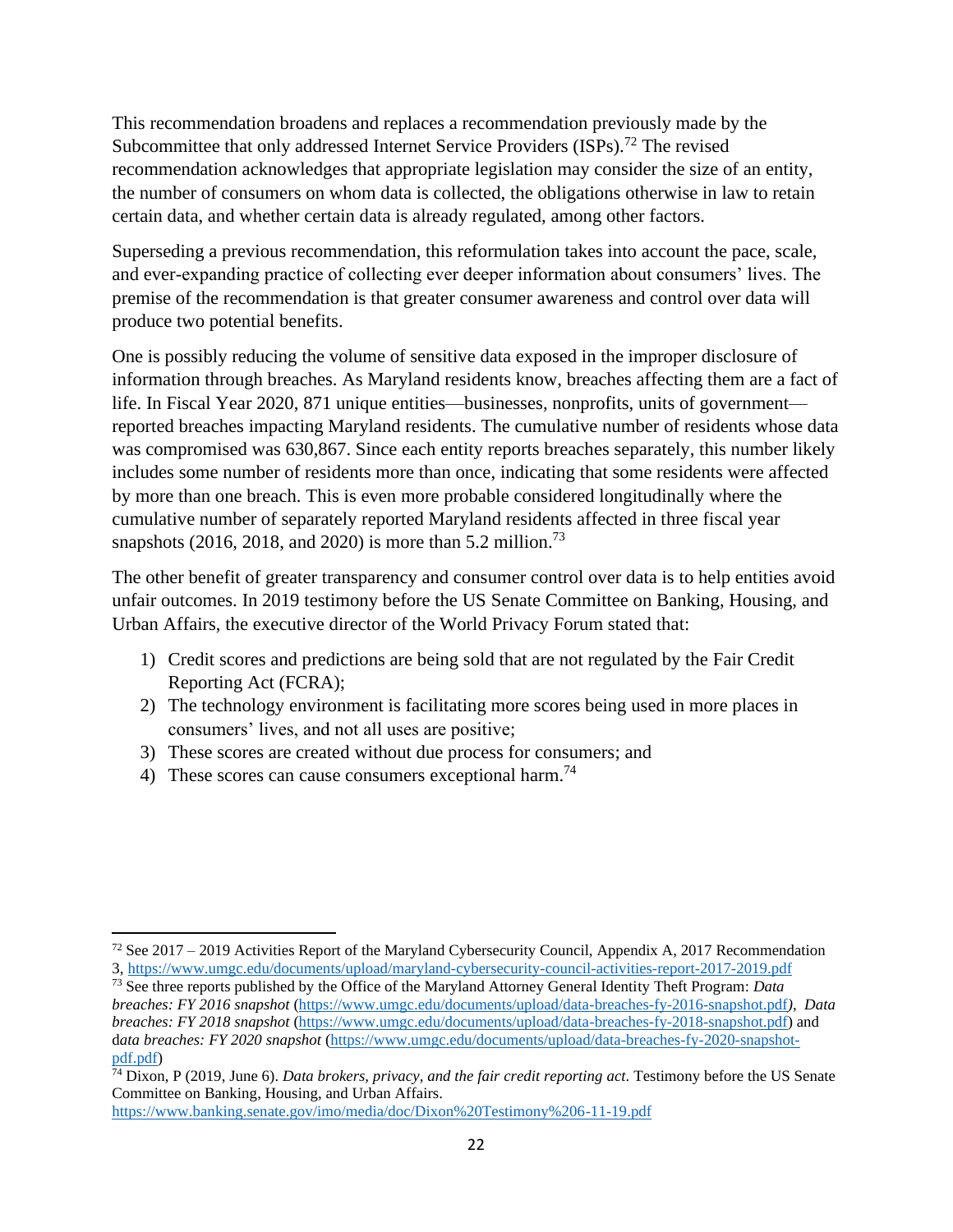In the same hearing, the Government Accounting Office provided similar testimony highlighting gaps in federal law that have not paced with contemporary practices in the collection and use of consumer data presenting the potential for unfair outcomes.<sup>75</sup>

In the absence of federal law providing greater transparency and control, California enacted its Consumer Privacy Act in 2018, which was amended in 2019, and again in 2020.<sup>76</sup> Virginia has followed suit with its own Consumer Data Protection Act in  $2021$ .<sup>77</sup> While similar in many ways to the California law, it was influenced by a bill introduced this year in the Washington State General Assembly that did not pass.<sup>78</sup>

#### **2021 Recommendation 3. That the State consider legislation to enhance the security of Internet of Things (IoT) devices.**

This recommendation generalizes 2017 Recommendation 6 to recognize that there are a variety of approaches to improving the cybersecurity of IoT devices.

Two states have enacted laws to enhance the security of such devices. In 2018, California was the first to require security basic features in IoT devices "sold or offered for sale" in the State.<sup>79</sup> The law requires "connected" devices to have security features that are "appropriate to the nature and function of the device; appropriate to the information the device may collect, contain or transmit; and designed to protect the device and any information contained in it from unauthorized access, destruction, use, modification, or disclosure[.]" For devices equipped for authentication outside of a local area network, the security requirements of the Act are met if passwords that are pre-programmed are unique, or the consumer is required to generate a password before the device can be accessed the first time. Oregon passed a law in 2019 that is modelled on California's but with a number of differences.<sup>80</sup>

Attempts have been made in Maryland and other states to pass bills that are identical or similar to the California law. In the 2019 and 2020 sessions, Senator Lee and Delegate Carey sponsored

<sup>75</sup> Cackley, A.P. (2019, June 11). *Consumer privacy: Changes to legal framework needed to address gaps*. Statement of the Government Accounting Office in testimony before the US Senate Committee on Banking, Housing, and Urban Affairs[. https://www.banking.senate.gov/imo/media/doc/Cackley%20Testimony%206-11-](https://www.banking.senate.gov/imo/media/doc/Cackley%20Testimony%206-11-19.pdf) [19.pdf](https://www.banking.senate.gov/imo/media/doc/Cackley%20Testimony%206-11-19.pdf) 

<sup>76</sup> See Office of Governor Gavin Newsome. (2019, October 11*). Governor Newsome issues legislative update* 10- 11-19.<https://www.gov.ca.gov/2019/10/11/governor-newsom-issues-legislative-update-10-11-19/>and Cole, C., Baker, M., and Burgess, K. (2020, November 16). *Move over, CCPA: The California Privacy Rights Act gets the spotlight now*. Bloomberg Law. [https://news.bloomberglaw.com/privacy-and-data-security/move-over-ccpa-the](https://news.bloomberglaw.com/privacy-and-data-security/move-over-ccpa-the-california-privacy-rights-act-gets-the-spotlight-now)[california-privacy-rights-act-gets-the-spotlight-now](https://news.bloomberglaw.com/privacy-and-data-security/move-over-ccpa-the-california-privacy-rights-act-gets-the-spotlight-now).

<sup>77</sup> 2021 HB 2307, [https://lis.virginia.gov/cgi-bin/legp604.exe?212+ful+CHAP0035+pdf.](https://lis.virginia.gov/cgi-bin/legp604.exe?212+ful+CHAP0035+pdf) For an overview of the Virginia law, see Rippy, S. (2021, March 3). *Virginia passes the Consumer Data Protection Act*. iapp. <https://iapp.org/news/a/virginia-passes-the-consumer-data-protection-act/>

<sup>78</sup> 2021 Washington State SB 5062[, https://lawfilesext.leg.wa.gov/biennium/2021-](https://lawfilesext.leg.wa.gov/biennium/2021-22/Pdf/Bills/Senate%20Bills/5062.pdf?q=20210531110142)

[<sup>22/</sup>Pdf/Bills/Senate%20Bills/5062.pdf?q=20210531110142](https://lawfilesext.leg.wa.gov/biennium/2021-22/Pdf/Bills/Senate%20Bills/5062.pdf?q=20210531110142) 

<sup>79</sup> 2018 California AB 1906 (Information Privacy: Connected Devices),

[https://leginfo.legislature.ca.gov/faces/billTextClient.xhtml?bill\\_id=201720180AB1906.](https://leginfo.legislature.ca.gov/faces/billTextClient.xhtml?bill_id=201720180AB1906) The law was effective January 1, 2020.

<sup>80</sup> 2019 Oregon HB 2395,<https://olis.leg.state.or.us/liz/2019R1/Downloads/MeasureDocument/HB2395/Enrolled>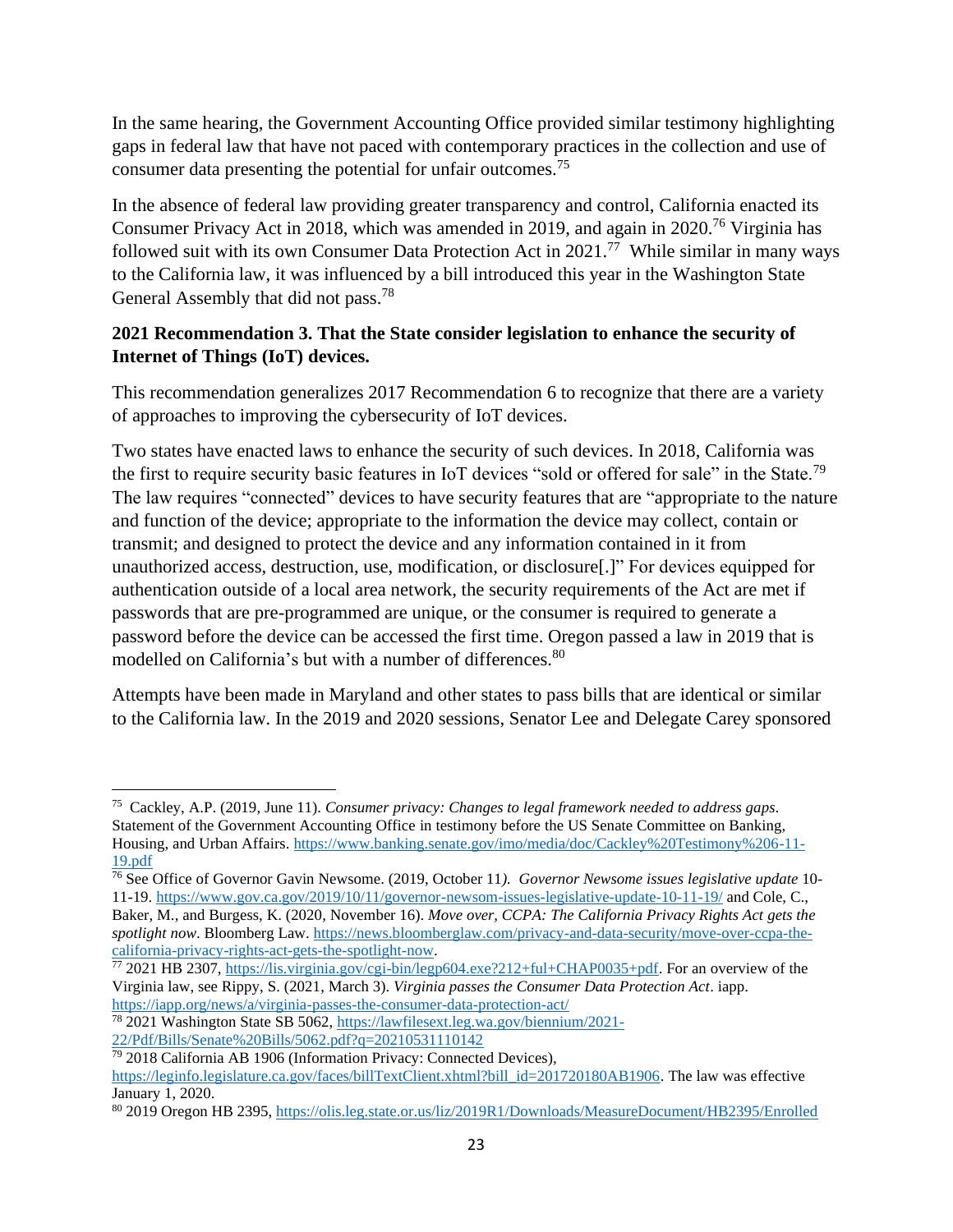SB 553/HB 176 and SB 443/HB 888, respectively. Other states that have tried to enact such laws recently include Illinois, Massachusetts, New York, and Virginia.<sup>81</sup>

A key development affecting this recommendation will be the broader industry impact of HR 1668 (Internet of Things Cybersecurity Improvement Act of 2020) passed by the 116<sup>th</sup> Congress and signed by the President. With certain limitations, the Act requires that federal agencies only procure connected devices that meet NIST IoT security requirements.<sup>82</sup> Similarly, it will bear watching whether the security labelling pilot directed by Executive Order 14028 for consumer IoT devices will be adopted by software developers and manufacturers.<sup>83</sup>

#### **2021 Recommendation 4. That there be transparency with the State by critical infrastructure providers about compromises that interfere with operations.**

Georgia enacted a broad reporting  $law<sup>84</sup>$  relating to breaches this year that applies to all branches of state government, political subdivisions, any other "authority" established under State law, and to utilities. Utilities include any "publicly, privately, or cooperatively owned line, facility, or system for producing, transmitting, or distributing power, electricity, light, heat, or gas." Reports are to be made to the State Director of Emergency Management and Homeland Security or a designee.

Under the statute, public authorities must report any compromise "determined by the director to be the type of cyber attack, data breach, or use of malware to create a life-safety event, substantially impact the security of data and information systems, or affect critical systems, equipment, or service delivery." If the compromise is of such a nature that a public entity must report it to the US Government, the entity meets the statute's reporting requirement by providing substantially the same information to the Director; "provided, however, if such information is prohibited under any federal law, rule, or regulation from being disseminated, the utility shall provide such information upon the expiration or lifting of such prohibition."

#### Subcommittee on Cybersecurity Workforce Development

**2021 Recommendation 5. That the State consider a strategic partnership a) to engage business and industry in identifying gaps in IT/cybersecurity workforce development and in defining training requirements; b) to leverage the postsecondary sector and other training and education providers to offer needed training; c) to coordinate upskilling opportunities for the unemployed or underemployed; and d) to provide enhanced funding** 

<sup>81</sup> See Quinnell, R. (2021, January 5*). Legal requirements for IoT security start to emerge*. EDN. <https://www.edn.com/legal-requirements-for-iot-security-start-to-emerge/>

<sup>82</sup> See 2020 HR 1668 at<https://www.govinfo.gov/content/pkg/BILLS-116hr1668enr/pdf/BILLS-116hr1668enr.pdf> For an overview of publications developed pursuant to the law to provide guidance about IoT security, see National Institute of Standards and Technology. (2020, December 15). *NIST releases draft guidance on Internet of Things device cybersecurity*. (Press Release). [https://www.nist.gov/news-events/news/2020/12/nist-releases-draft-guidance](https://www.nist.gov/news-events/news/2020/12/nist-releases-draft-guidance-internet-things-device-cybersecurity)[internet-things-device-cybersecurity](https://www.nist.gov/news-events/news/2020/12/nist-releases-draft-guidance-internet-things-device-cybersecurity).

<sup>&</sup>lt;sup>83</sup> See Executive Order 14028 (Improving the Nation's Cybersecurity) issued May 21, 2021, Section 4 (s). <https://www.govinfo.gov/content/pkg/FR-2021-05-17/pdf/2021-10460.pdf>

<sup>&</sup>lt;sup>84</sup> See 2021 Georgia HB 156 a[t https://www.legis.ga.gov/api/legislation/document/20212022/200290](https://www.legis.ga.gov/api/legislation/document/20212022/200290).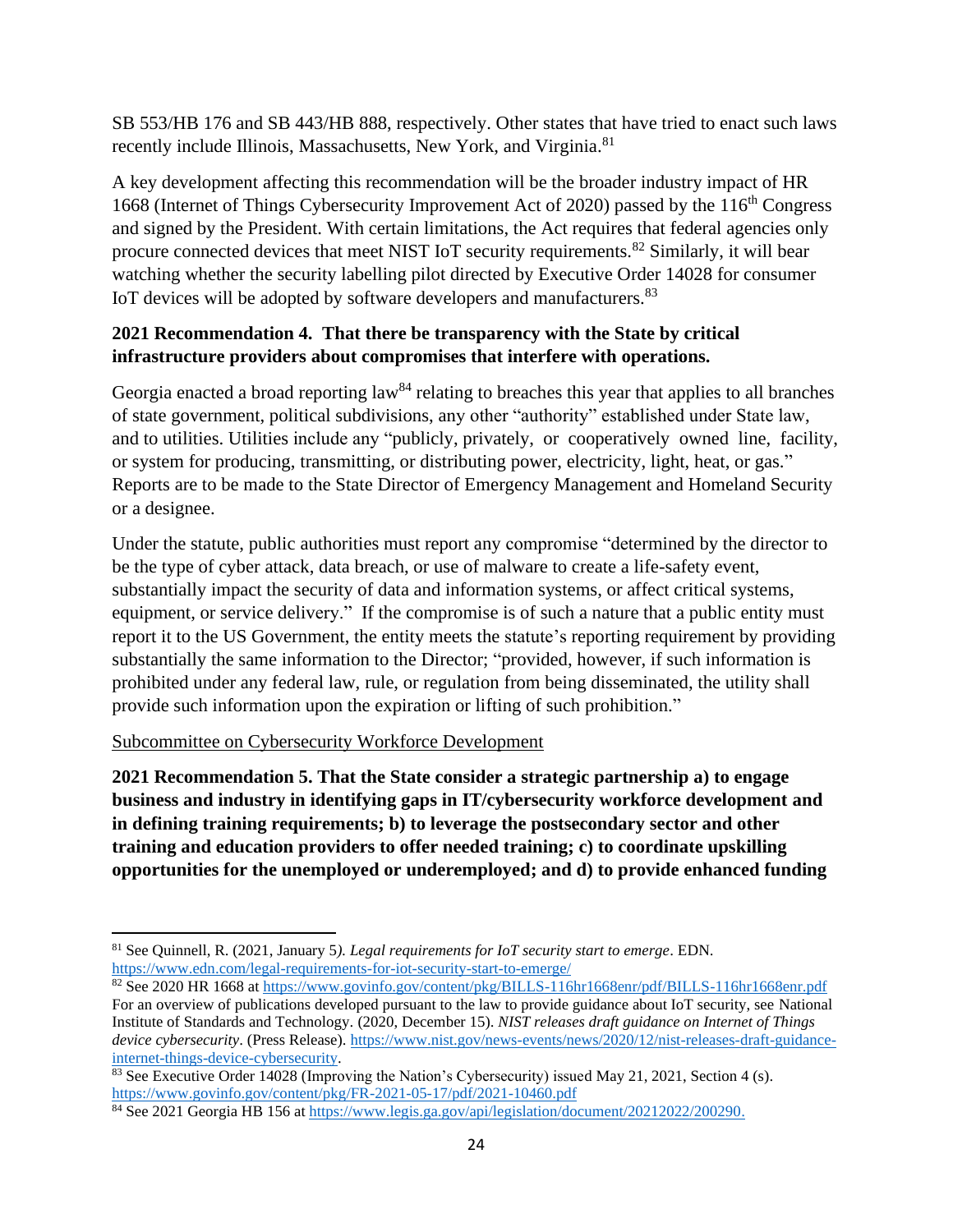#### **for a variety of pathways to the cybersecurity profession, including apprenticeships and career and technical education.**

Maryland ranks as a top ten "tech" state by several measures, but it is challenged to find the skilled workers that it needs. This is especially true in cybersecurity.

"Net tech" as an employment metric that *CompTIA* uses to gauge how dominant the tech sector is within a state. "Net tech" employment includes core technical workers, whether with a company or full-time self-employed, and other nontechnical workers (sales, marketing, HR, etc.) who round out the workforce of technical firms.<sup>85</sup>

Among US states, Maryland has the sixth highest concentration of "net tech" workers as a percentage (10.7%) of the State's total employment.<sup>86</sup> Among US cities, Baltimore ranks 20th in "net tech" employment. $87$  This sector accounts for 12.2% (\$44.7 billion) of Maryland's economy, and it is expected to grow by 16% over the  $2020 - 2030$  period.<sup>88</sup>

Within its tech sector, Maryland has continued to see a persistent shortfall in cybersecurity related talent. According to *Cyberseek*, from April 2020 – March 2021, the State had 41,708 professionals employed in cybersecurity positions but also had 19,545 open positions.<sup>89</sup> The same is the case across the nation, putting Maryland in competition with other states for talent. This is true despite the State's strong postsecondary education sector and a number of complementary workforce development initiatives.

This recommendation was informed by subcommittee discussions that explored the talent pipeline management model employed by Kentucky, Arizona and other states that is premised on industry-led discussions of workforce training needs. It also benefitted from a survey that was conducted earlier this year by the Cybersecurity Association of Maryland (CAMI) and codeveloped with the subcommittee and Council staff.<sup>90</sup>

The survey was directed to the more than five hundred Maryland firms belonging to CAMI. Seventy-one responses were received, most (79%) representing firms with 100 employees or less. In general, the findings mirror those of national surveys. A majority (70%) state that it is somewhat or extremely difficult to find the talent in Maryland that they need. The hardest to fill positions are those connected with cloud security and network security. Almost half of the respondents (48.6%) reported that new professionals hired lacked technical skills core to their job role. The survey revealed support for apprenticeship and intern programs with 40.3% stating that they would be willing to support apprenticeships and 30.6% virtual internships for college students. One comment received as part of the survey raised the question whether State support

<sup>85</sup> CompTia. (2021, March). *Cyberstates* 2021. (p 5).

[https://www.cyberstates.org/pdf/CompTIA\\_Cyberstates\\_2021.pdf](https://www.cyberstates.org/pdf/CompTIA_Cyberstates_2021.pdf) 

<sup>86</sup> Ibid, pp. 12, 38.

 $87$  Ibid, Appendix A.5, p. 126.

<sup>88</sup> Ibid, pp. 12, 38, 143 (Appendix D.3). <sup>89</sup> See Cyberseek [\(https://www.cyberseek.org/heatmap.html](https://www.cyberseek.org/heatmap.html))

<sup>90</sup> See Appendix D.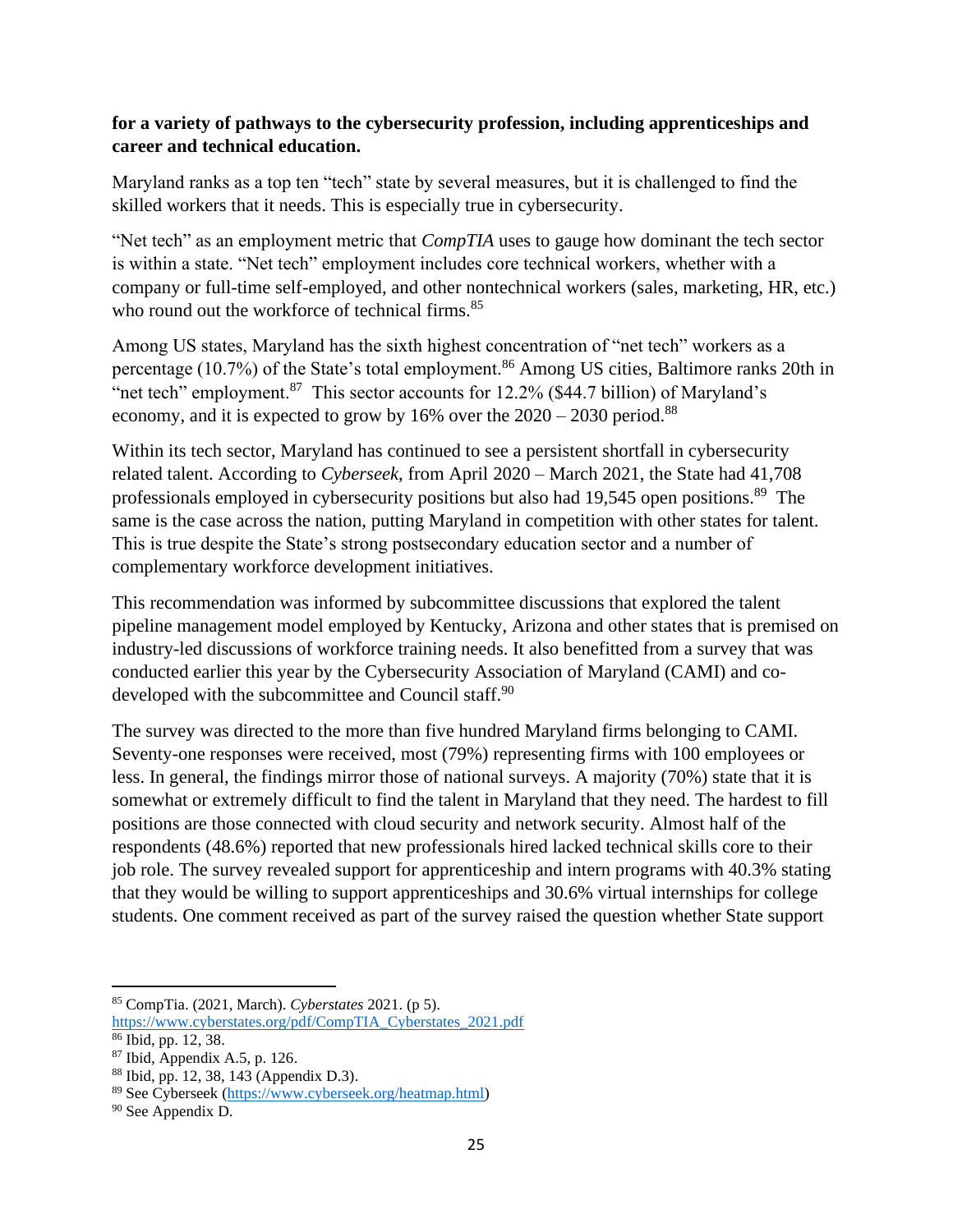for apprenticeships is enough, suggesting that tuition support for apprentices taking college courses should also be considered.

#### Two Studies to Be Completed in FY 2022

In addition to new recommendations that will receive attention in the next two years, the Council is involved in two substantial studies to look at critical infrastructure within the State. The Council's enabling statute is especially concerned with critical infrastructure "damage or unauthorized cyber access" which could threaten life on a large scale, cause "catastrophic economic damage" or "severe degradation of State or National security".<sup>91</sup> To be completed within the next year, these studies are expected to result in further policy recommendations by the Council about certain critical infrastructure in the State:

- *The energy sector.* Working with the Council, the Office of the Attorney General (OAG) submitted a successful application to participate in the NSA's external fellowship program, a career enrichment program offered by the Agency to its employees. Specifically, the NSA agreed to place a fellow in OAG to work as a full-time analyst for one year on issues related to the cybersecurity of the utility sector serving Maryland. The role of the analyst is to inform the Attorney General's and the Council's understanding of a) the federal and State regulatory environment of utilities serving Maryland, b) how technologies such as drones and smart meters are affecting the security landscape, c) what steps other states have taken to enhance the cybersecurity and resilience of their utilities, and d) what policy initiatives could be implemented in Maryland to do the same.
- *State and local government.* Responsive to an increasingly aggressive threat environment, the Council will join a study of the cybersecurity needs of the State Executive Branch, counties, cities, and school districts.<sup>92</sup>

#### **VI. Conclusion**

By statute, the Maryland Cybersecurity Council embodies a "whole of community" approach to cybersecurity issues affecting the State. At nearly 60 members, its membership cuts across the public and private sectors. This breadth keeps the Council focused on the range of cybersecurityrelated issues important to the State and its residents.

These issues concern consumer protection, state and local government cybersecurity, criminal law, cyber education and workforce development, and the economic development of the State's cybersecurity sector. The Council's contribution includes recommendations that inform legislation; public education, outreach, and support activities; and participation in studies that yield insight into ways to further enhance the cybersecurity and resiliency of the State. The

<sup>91</sup> SB 542. Md. Ann. Code, St. Gov't Art. §9-2901 (J)(2) and (J)(7).

 $92$  See Note 18.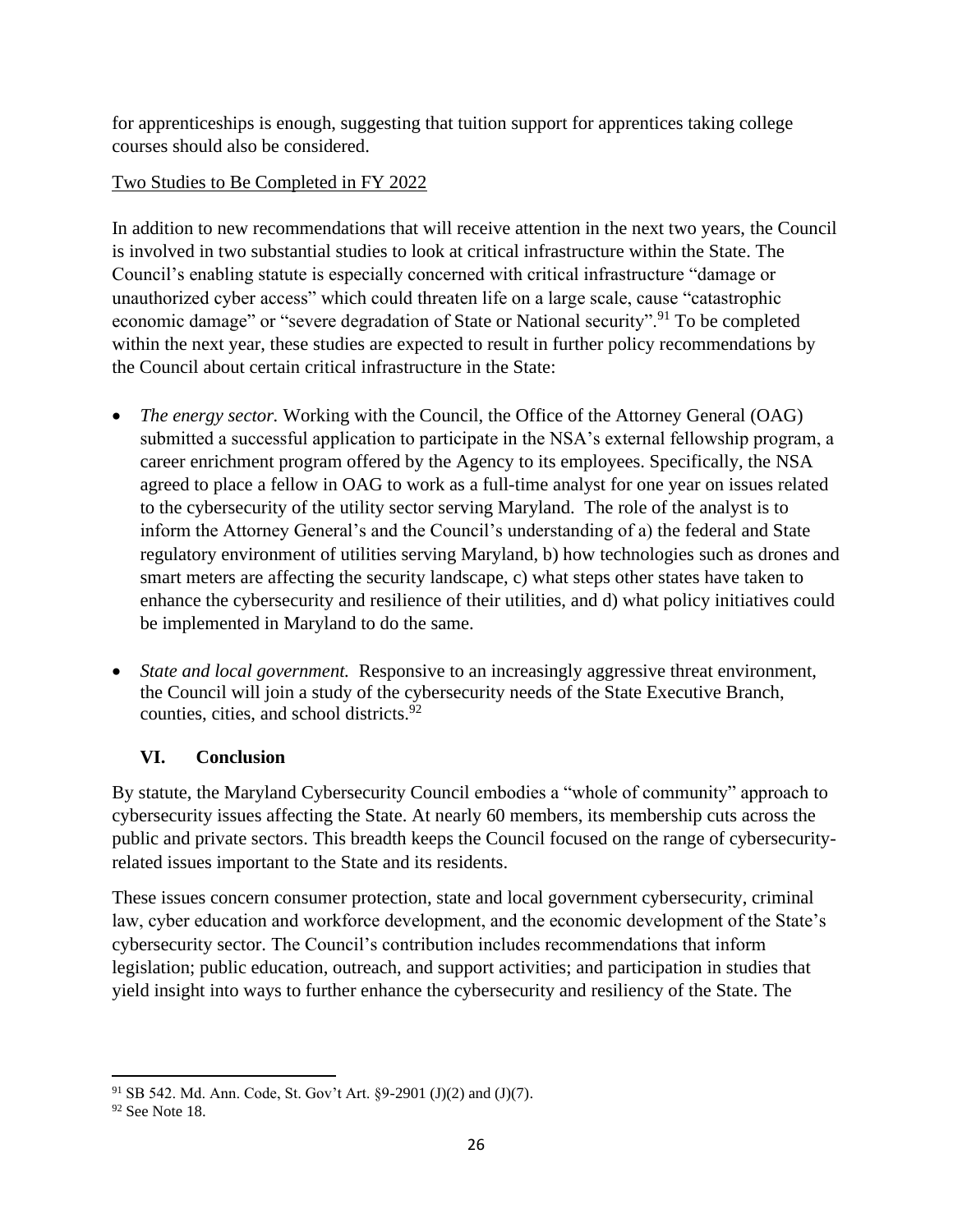Council's meetings are public, and it welcomes the participation of everyone who has an interest in these issues.<sup>93</sup>

#### **VII. More Information**

Questions may be addressed to:

University of Maryland Global Campus ATTN Maryland Cybersecurity Council Staff 3501 University Boulevard East Adelphi, Maryland 20783 [Marylandcybersecuritycouncil@umgc.edu](mailto:Marylandcybersecuritycouncil@umgc.edu)<sup>94</sup>

<sup>93</sup> Meetings are announced on the [Council's website.](https://www.umgc.edu/administration/leadership-and-governance/boards-and-committees/maryland-cybersecurity-council)

 $94$  The Report was offered to the Council for review. Suggested changes were received from members of each subcommittee and were incorporated into the draft. The Report was subsequently reviewed and approved by the Office of the Attorney General. The draft was created by Dr. Gregory von Lehmen, Special Assistant for Cybersecurity, University of Maryland Global Campus, and staff to the Maryland Cybersecurity Council.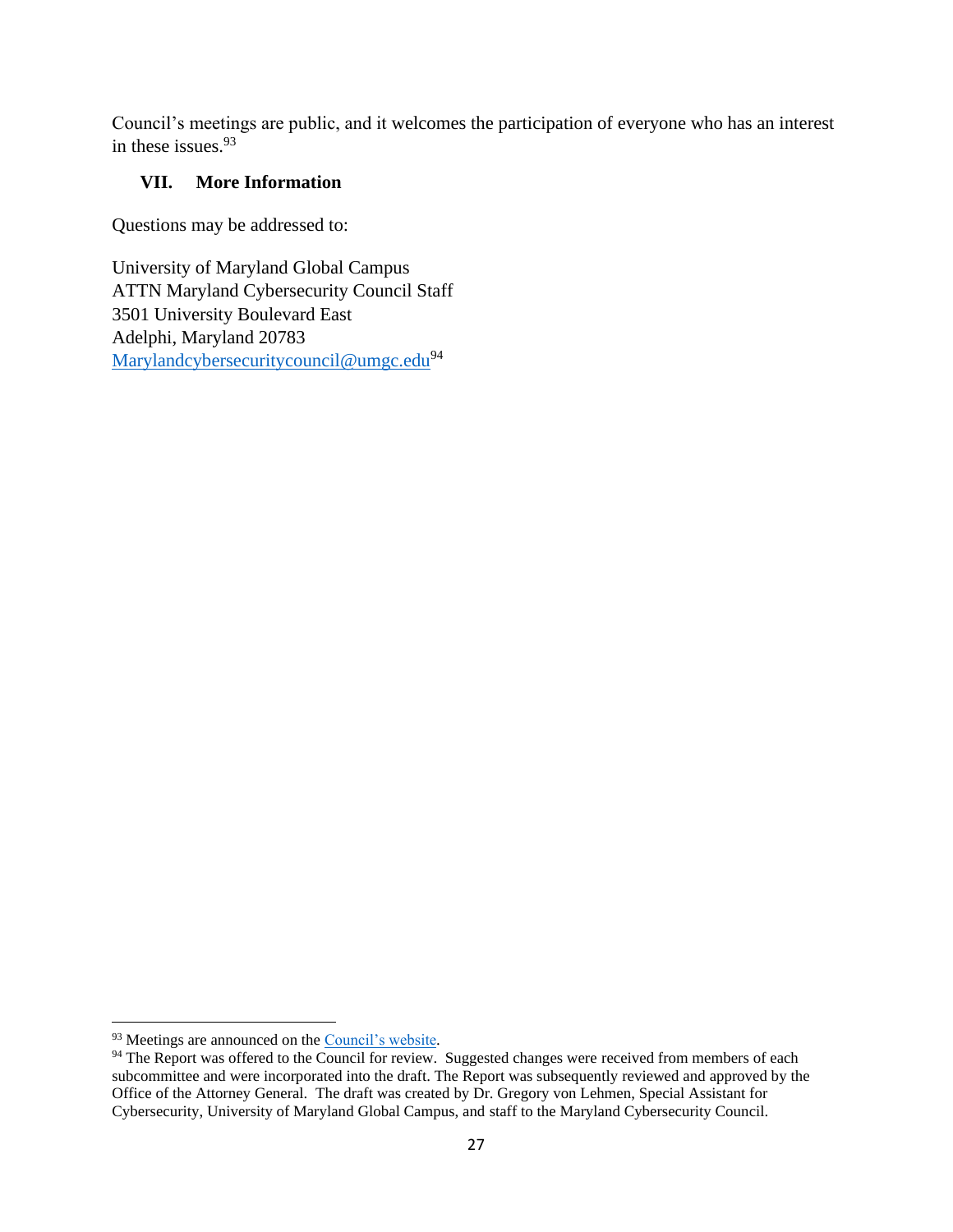# **APPENDIX A**

# Recommendations of the Maryland Cybersecurity Council 2016 - 2021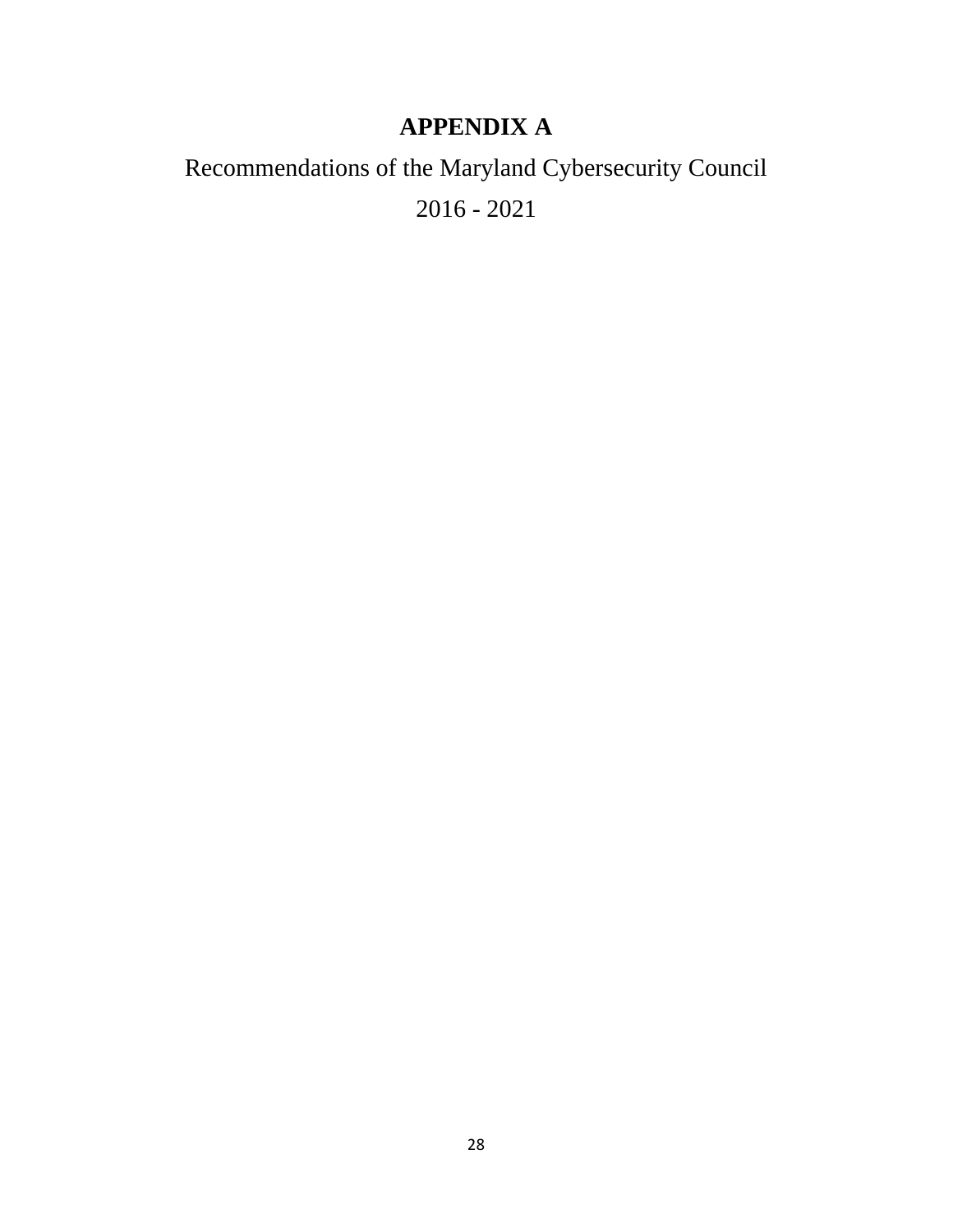|                  | <b>Recommendations in the 2016 Interim Report</b>               | <b>Originating Subcommittee</b> |
|------------------|-----------------------------------------------------------------|---------------------------------|
| 1.               | <b>Creation of Cyber First Responder Reserve</b>                | Law, Policy, Legislation        |
| 2.               | Updates to the Maryland Personal Information Protection         |                                 |
|                  | Act                                                             |                                 |
| 3.               | Civil Cause of Action for Remote Unauthorized Intrusions        |                                 |
| $\overline{4}$ . | Facilitating Use of the No-charge Credit Freeze Option          |                                 |
| 5.               | Inclusion of NIST Cybersecurity Framework in the State IT       |                                 |
|                  | <b>Master Plan</b>                                              |                                 |
| 6.               | Publication of a Maryland Data Breach Report                    |                                 |
| 7.               | Integrated Cyber Approach for Mid-Atlantic Region               | Cyber Operations & Incident     |
|                  |                                                                 | Response                        |
| 8.               | <b>Educational Resources for Critical Infrastructure Owners</b> | <b>Critical Infrastructure</b>  |
|                  | and Operators                                                   |                                 |
| 9.               | <b>Identify Maryland Critical Infrastructure and Risk</b>       |                                 |
|                  | <b>Assessments</b>                                              |                                 |
| 10.              | Basic Computer Science and Cybersecurity Education              | Education & Workforce           |
| 11.              | Maryland Cybersecurity Scholarship for Service                  | Development                     |
| 12.              | <b>Resources for University Computer Science Departments</b>    |                                 |
| 13.              | Study of Cyber Workforce Demand and Skills                      |                                 |
| 14.              | <b>Transition Path for Community College Graduates</b>          |                                 |
| 15.              | <b>Increased Funding for Academic Research</b>                  |                                 |
| 16.              | <b>Cybersecurity Business Accelerators</b>                      | <b>Economic Development</b>     |
| 17.              | <b>Cybersecurity Repository</b>                                 | Public Awareness & Outreach     |

|    | <b>Recommendations in the 2017 Biennial Report</b>             | <b>Originating Subcommittee</b> |
|----|----------------------------------------------------------------|---------------------------------|
| 1. | Update the state's Executive Branch breach law and extend      | Law, Policy, and Legislation    |
|    | personal information privacy protections and breach            |                                 |
|    | reporting requirements to the judicial and legislative         |                                 |
|    | branches.                                                      |                                 |
| 2. | Legislative or policy changes that would require state IT      |                                 |
|    | procurements to resource and include an independent            |                                 |
|    | security verification of device or code readiness and/or       |                                 |
|    | system security readiness prior to government acceptance.      |                                 |
|    | The Council is sensitive to the recommendation's potential     |                                 |
|    | impact on Maryland's business sector and on the cost of        |                                 |
|    | goods and services to the state. The Council intends that      |                                 |
|    | these considerations weigh into a discussion of a regime that  |                                 |
|    | would contribute to the cybersecurity of the State.            |                                 |
| 3. | Legislation requiring express consumer consent for internet    |                                 |
|    | service providers (ISPs) to sell or transfer consumer internet | Law, Policy, and Legislation    |
|    | browser history. (Replaced 2021 Recommendation 2).             |                                 |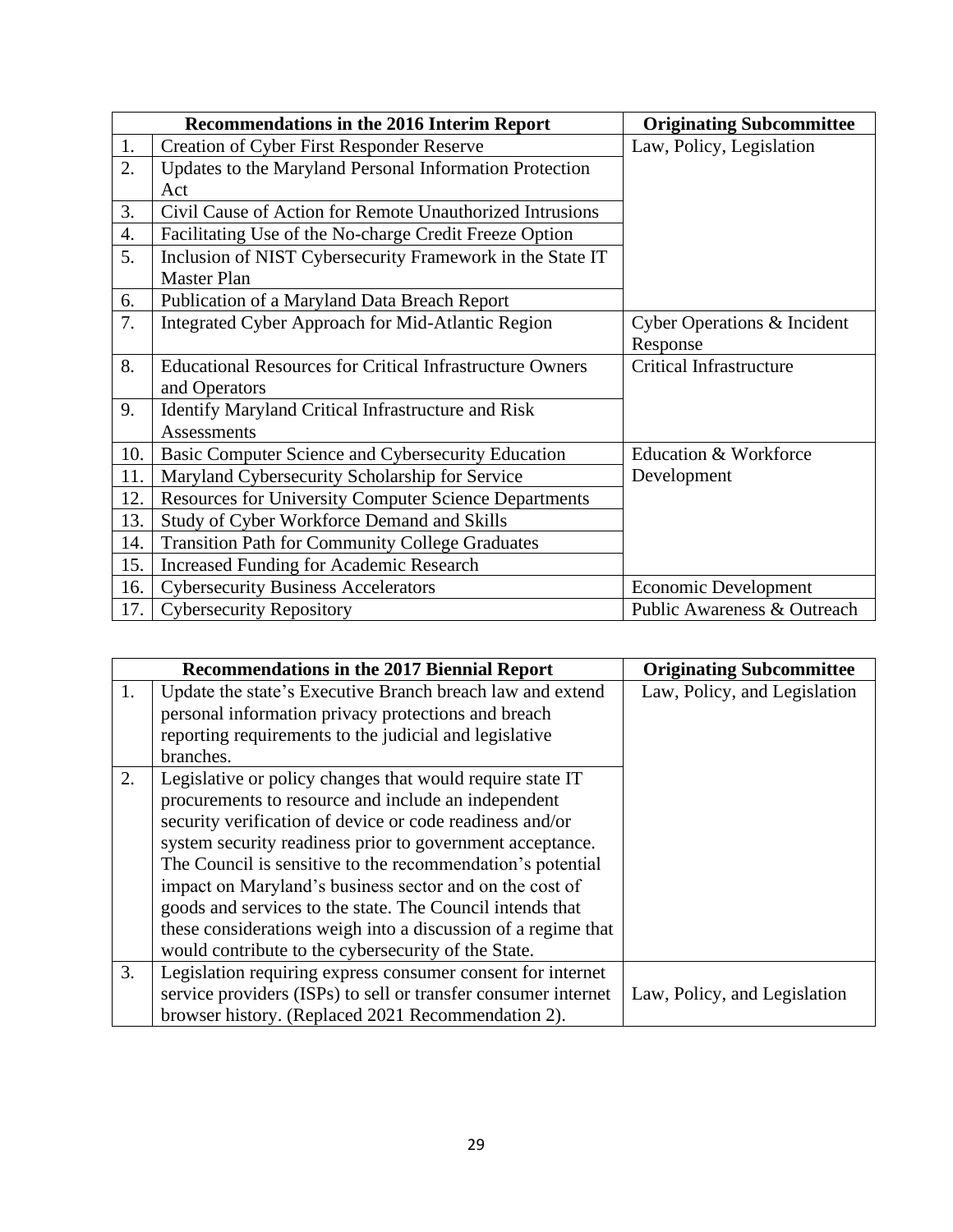|                  | Recommendations in the 2017 Biennial Report<br>(Continued)                                                                                                                                                                                                                                                                                                                                                                                                                                                                                                                                                                                                                                  | <b>Originating Subcommittee</b>                                                                                                              |
|------------------|---------------------------------------------------------------------------------------------------------------------------------------------------------------------------------------------------------------------------------------------------------------------------------------------------------------------------------------------------------------------------------------------------------------------------------------------------------------------------------------------------------------------------------------------------------------------------------------------------------------------------------------------------------------------------------------------|----------------------------------------------------------------------------------------------------------------------------------------------|
| $\overline{4}$ . | Inclusion of a ransomware definition in the Maryland's<br>extortion statute or a new code section with increased<br>penalties for extortion levels below the general extortion<br>statute threshold.                                                                                                                                                                                                                                                                                                                                                                                                                                                                                        | Law, Policy, and Legislation                                                                                                                 |
| 5.               | Legislation to create the right of civil action against former<br>employees in the event of a breach due to intentional<br>conduct that was the proximate cause of actual damages or<br>mitigation costs, with punitive damages available when<br>plaintiff can prove malice.                                                                                                                                                                                                                                                                                                                                                                                                               |                                                                                                                                              |
| 6.               | Legislation that would require IoT devices to include<br>consumer labelling about the security features the devices<br>incorporate. (Replaced by 2021 Recommendation 3).                                                                                                                                                                                                                                                                                                                                                                                                                                                                                                                    |                                                                                                                                              |
| 7.               | Legislation to ensure the transparency to consumers of data<br>held by data brokers about them, the right of consumers to<br>inspect and correct wrong data, and the right to opt out of<br>the sale of their data by brokers for marketing or people<br>search purposes.                                                                                                                                                                                                                                                                                                                                                                                                                   |                                                                                                                                              |
| 8.               | Maryland develop capability for sharing cybersecurity<br>information and providing outreach support. (Replaced by<br>2019 Recommendation 4).                                                                                                                                                                                                                                                                                                                                                                                                                                                                                                                                                | <b>Critical Infrastructure</b><br>Subcommittee & Incident<br>Response and Cyber<br><b>Operations Subcommittees</b><br>(Joint Recommendation) |
| 9.               | The implementation of a comprehensive Computer Network<br>Defense (CND) program to provide robust protection to<br>State assets, business information, and citizen data across all<br>agencies. Clearly, the 2017 and 2019 Executive Orders<br>have driven significant changes that will enhance the<br>cybersecurity posture of the State's Executive Branch. To be<br>commended too is the increase in funding for new initiatives<br>of the Office of Security Management. Nonetheless, the<br>Council believes that investments at the much higher levels<br>it recommended must follow by one means or another to<br>fully realize the promise of these important Executive<br>Orders. | <b>Cyber Operations and Incident</b><br><b>Response Subcommittee</b>                                                                         |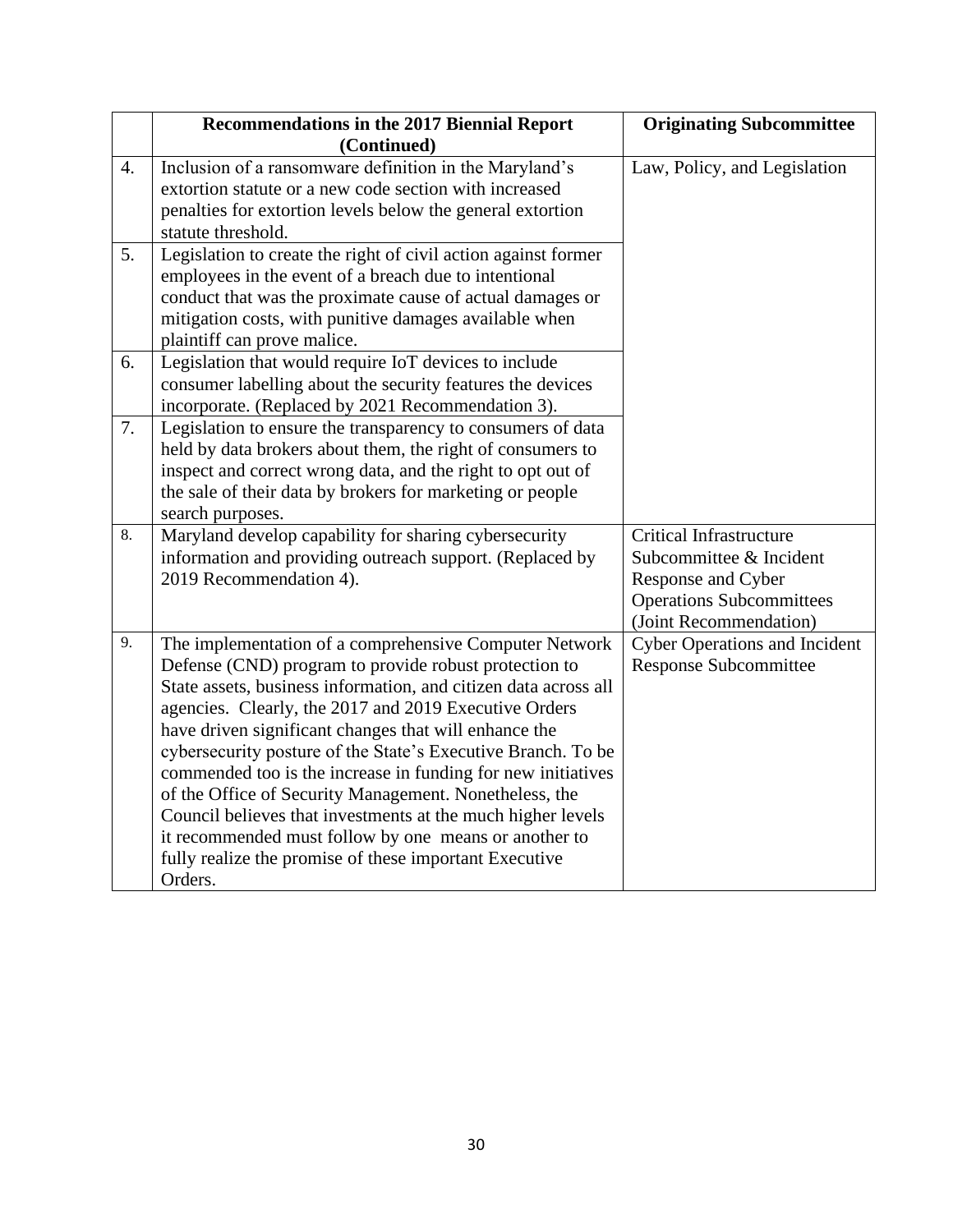|                | <b>Recommendations in the 2019 Biennial Report</b>            | <b>Originating Subcommittee</b>    |
|----------------|---------------------------------------------------------------|------------------------------------|
| 1.             | The state should address the security vulnerabilities of its  | Joint Recommendation of Law,       |
|                | absentee balloting system as soon as possible.                | Policy, Legislation                |
|                |                                                               | Subcommittee and Critical          |
|                |                                                               | <b>Infrastructure Subcommittee</b> |
| 2.             | North Dakota Senate Bill 2110 should be considered in         | Law, Policy, and Legislation       |
|                | conjunction with all interested stakeholders to understand    |                                    |
|                | to what extent it could serve as a model for Maryland by      |                                    |
|                | enlarging DoIT's role within the state.                       |                                    |
| 3.             | The state should act to support the cybersecurity of the      | Critical Infrastructure            |
|                | electric utilities serving Maryland. Noted in this            | Subcommittee                       |
|                | connection are actions taken by California, Michigan and      |                                    |
|                | other states in consultation with their utility stakeholders. |                                    |
| $\overline{4}$ | Information Sharing and Analysis Organization (ISAO).         | Joint Recommendation of the        |
|                | The state should establish or facilitate an information       | <b>Critical Infrastructure</b>     |
|                | sharing and analysis organization especially targeted on      | Subcommittee and the Economic      |
|                | small and medium-size businesses in Maryland. Such an         | Development Subcommittee           |
|                | organization would enable small and medium-size               |                                    |
|                | business to better protect themselves against breaches by     |                                    |
|                | receiving timely threat information, breach mitigation        |                                    |
|                | assistance, advice on steps to take to protect themselves,    |                                    |
|                | and proactive training. There are different models that       |                                    |
|                | state policymakers can consult for this purpose. (Replaces    |                                    |
|                | 2017 Recommendation 8).                                       |                                    |
| 5.             | Cybersecurity Workforce Development. The state consider       | Economic Development               |
|                | the following: a) raising the cap for employer                |                                    |
|                | reimbursement of wages paid to technical interns and          |                                    |
|                | apprentices in cybersecurity to a level approaching a         |                                    |
|                | greater percentage of the actual wage paid, and b)            |                                    |
|                | scholarship forgiveness program for cybersecurity             |                                    |
|                | graduates that remain in state for some stipulated number     |                                    |
|                | of years. The latter would mirror the program currently       |                                    |
|                | offered to life science graduates.                            |                                    |
| 6.             | Support for IP Start-ups. Institution of an R/D tax credit    |                                    |
|                | against employer-paid state and local taxes and filing fees   |                                    |
|                | for qualifying cybersecurity product start-ups.               |                                    |
| 7.             | Implementing a tax credit analysis in coordination with       |                                    |
|                | the Maryland Department of Commerce to review of              |                                    |
|                | existing tax credits. The objective is to do the following:   |                                    |
|                | consolidate existing tax credits, eliminate redundant or      |                                    |
|                | obsolete credits, and streamline the application and award    |                                    |
|                | process for receive available tax credits. Mindful of the     |                                    |
|                | competing demands on the state, the Council further           |                                    |
|                | recommends that so much as possible relevant existing tax     |                                    |
|                | credits be extended to provide longer availability and        |                                    |
|                | available funds for existing tax credits be increased.        |                                    |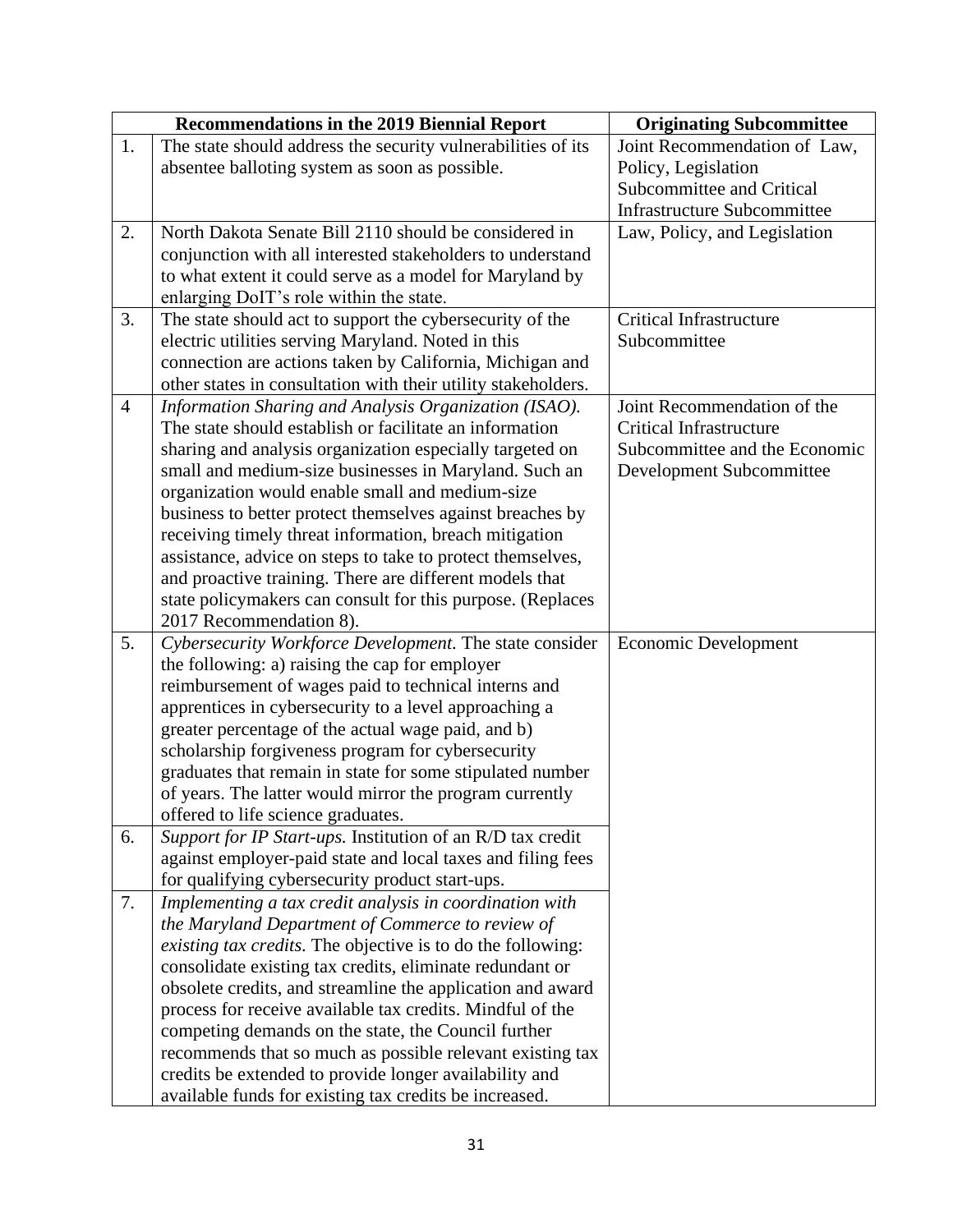|    | Recommendations in the 2021 Biennial Report                      | <b>Originating Subcommittee</b> |
|----|------------------------------------------------------------------|---------------------------------|
| 1. | That the State consider incentives for businesses to assess      | Law, Policy, Legislation        |
|    | their cybersecurity posture and to invest more, if necessary,    |                                 |
|    | to create a cybersecurity program consistent with recognized     |                                 |
|    | standards and frameworks.                                        |                                 |
| 2. | That the State consider appropriate legislation to ensure the    |                                 |
|    | transparency to consumers of the information held by             |                                 |
|    | entities about them and how it is used, the right of             |                                 |
|    | consumers to inspect, correct and delete such data, and their    |                                 |
|    | right to opt out of the sale of data to third parties. (Replaces |                                 |
|    | 2017 Recommendation 3)                                           |                                 |
| 3. | That the State consider legislation to enhance the security of   |                                 |
|    | Internet of Things (IoT) devices. (Replaces 2017                 |                                 |
|    | Recommendation 6)                                                |                                 |
| 4. | That there be transparency with the State by critical            |                                 |
|    | infrastructure providers about compromises that interfere        |                                 |
|    | with operations.                                                 |                                 |
| 5. | That the State consider a strategic partnership a) to engage     | Cybersecurity Education and     |
|    | business and industry in identifying gaps in IT/cybersecurity    | <b>Workforce Development</b>    |
|    | workforce development and in defining training                   |                                 |
|    | requirements; b) to leverage the postsecondary sector and        |                                 |
|    | other training and education providers to offer needed           |                                 |
|    | training; c) to coordinate upskilling opportunities for the      |                                 |
|    | unemployed or underemployed; and d) to provide enhanced          |                                 |
|    | funding for a variety of pathways to the cybersecurity           |                                 |
|    | profession, including apprenticeships and career and             |                                 |
|    | technical education.                                             |                                 |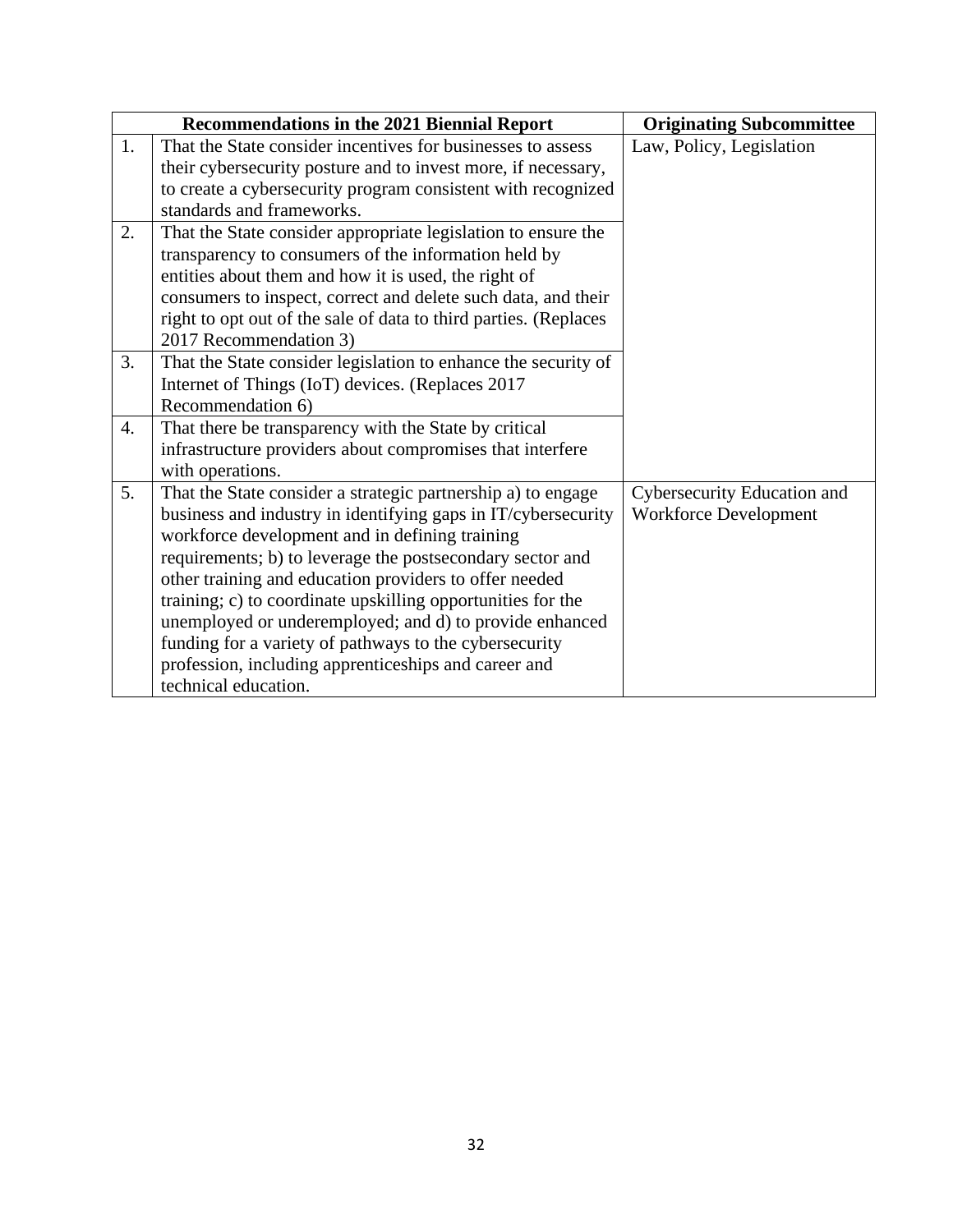#### **APPENDIX B**

### WHITE PAPER AN INFORMATION AND ANALYSIS ORGANIZATION FOR MARYLAND

## DOCUMENT FOR THE MARYLAND CYBERSECURITY COUNCIL FROM THE SUBCOMMITTEE ON CRITICAL INFRASTRUCTURE IN SUPPORT OF COUNCIL 2019 RECOMMENDATION 4

JUNE 9, 2021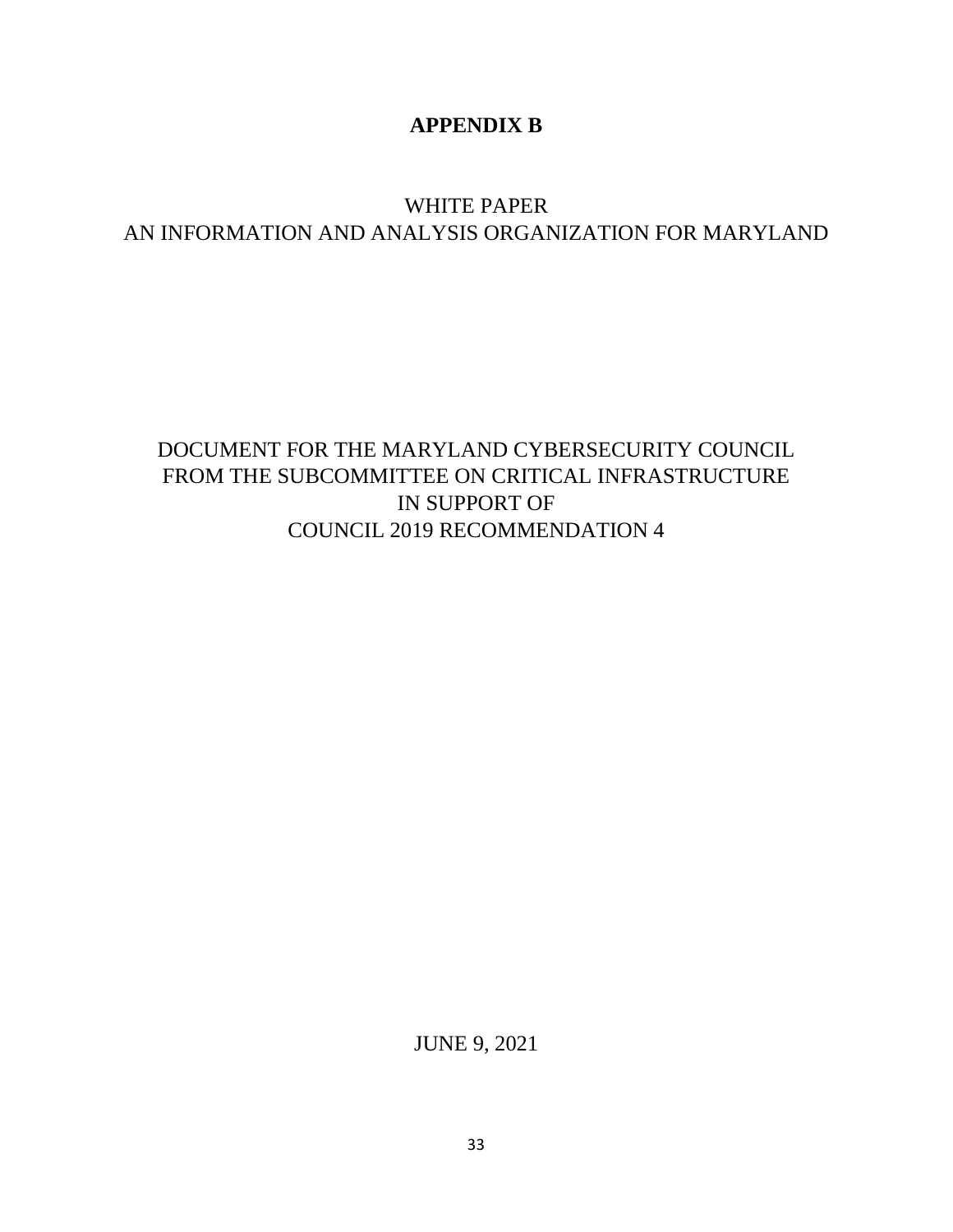# White Paper<sup>95</sup>

#### An Information Sharing and Analysis Organization for Maryland

#### I. The Vision

Proposed is a grass-roots, industry-created, industry-led, and wholly membership-funded Maryland Information Sharing and Analysis Organization (ISAO).<sup>96</sup> The current cyber threat environment requires coordination and collaboration by communities of interest that complement Information Sharing and Analysis Centers (ISACs), which were primarily established to focus on protecting the Nation's critical infrastructure (CI). ISAOs are meant to do that; widen threat sharing by bringing together entities that cross CI sectors and include non-CI entities. As ISAOs have been stood up, they have been used for cyber workforce development and other objectives beneficial to their members.

While large Maryland CI firms participate in their sector-specific ISACS, there is no threat sharing organization in the State that has been able to effectively bring together representatives from across various CI and non-CI sectors. Moreover, smaller CI providers in Maryland—water co-ops are an example—are not likely to participate in their sector ISACs and most likely operate outside of any organized threat sharing network.

Central to this proposal is both an *ask and a unique offer of assistance*.

- The ask is for a small group of firms—six—that would be strongly committed from Day 1 through their financial support to stand up the ISAO, to take an active part in shaping its organization, and to set it on a trajectory of success.
- The offer of assistance is from the Arizona Cyber Threat Sharing Alliance (ACTRA)—a well-established and nationally-respected ISAO. ACTRA is willing to support the stand-up of a Maryland ISAO so that there is immediate value to the Maryland charter firms. This would be in terms of cross-sector threat sharing, access to ACTRA's organizational and operational documents to adapt to Maryland, and in general an insider's seat to experience the range of cyber workforce development and other ACTRA activities.

To be emphasized is that the proposal is not simply to replicate ACTRA. It is to draw on its culture, organization, and operational experience as appropriate to launch a uniquely Maryland entity. The ways in which ACTRA is willing to assist is discussed in Section V below.

<sup>&</sup>lt;sup>95</sup> This working document was drafted by Dr. Gregory von Lehmen for the Subcommittee on Critical Infrastructure of the Maryland Cybersecurity Council. It includes as an appendix a legal analysis by interns at the Center for Health and Homeland Security at the University of Maryland School of Law. The representations about ACTRA have been made with the approval of Frank Grimmelmann, ACTRA President/CEO.

<sup>96</sup> The need for ISAOs was recognized by Executive Order 13691 (Promoting Private Sector Information Sharing), accessed at<https://www.govinfo.gov/content/pkg/FR-2015-02-20/pdf/2015-03714.pdf>. For a discussion of ISACS and ISAOS see Bruce Bakis and Edward Wang, *Building a National Cyber Information Sharing Ecosystem*, MITRE Corporation, 2017, accessed at [https://www.mitre.org/sites/default/files/publications/building-national-cyber](https://www.mitre.org/sites/default/files/publications/building-national-cyber-information-sharing-ecosystem-pr-17-1125.pdf)[information-sharing-ecosystem-pr-17-1125.pdf](https://www.mitre.org/sites/default/files/publications/building-national-cyber-information-sharing-ecosystem-pr-17-1125.pdf)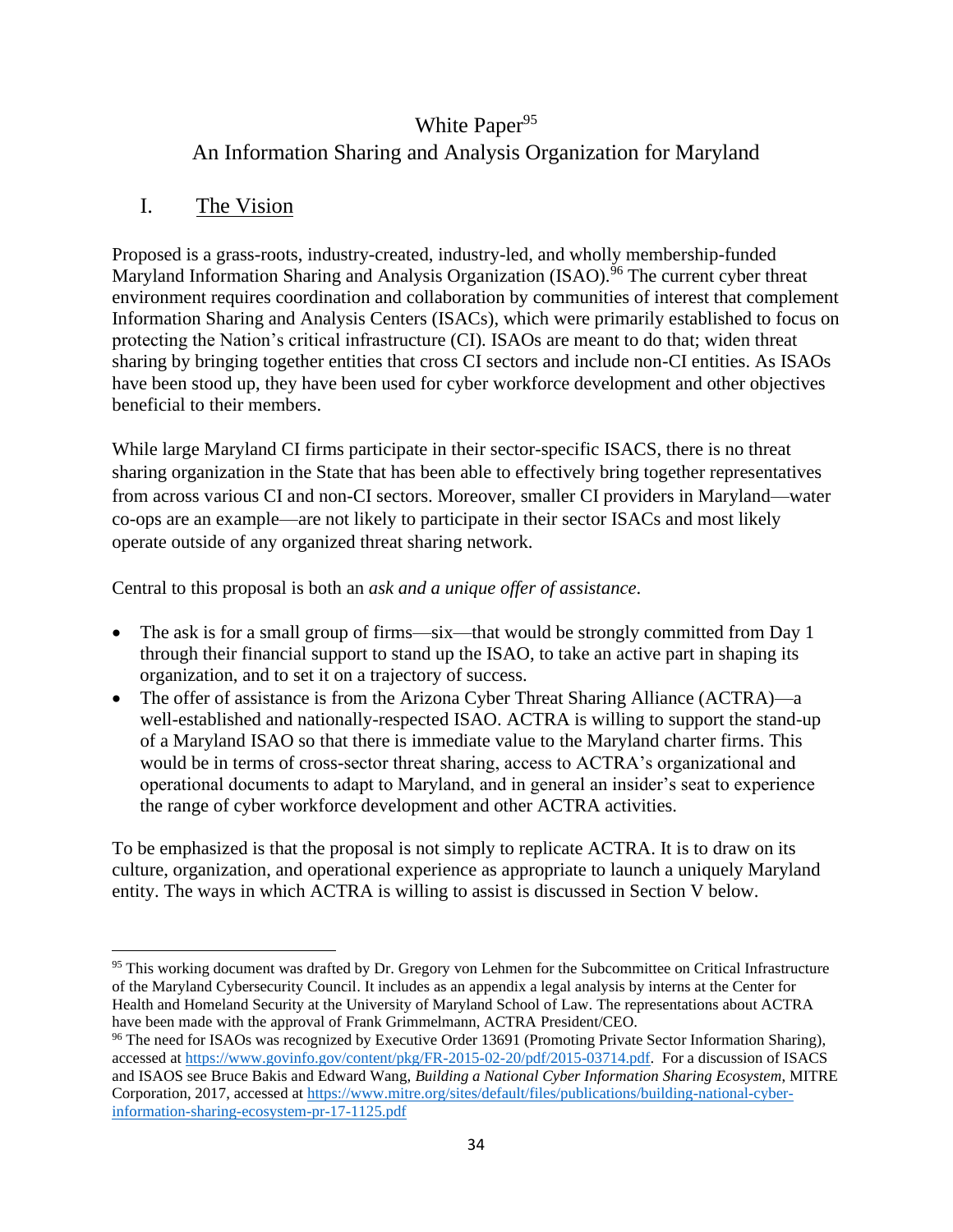#### II. Legal Protections for Threat Information Sharing

The proposal presumes certain protections for firms engaged in sharing threat information. Under federal law, firms sharing threat information according to law are afforded protections against:

- Tort litigation
- State and local disclosure laws, including FOIA requests
- Government enforcement actions as a result of breach disclosure
- Disclosure of Intellectual Property and Trade Secret Information
- Government antitrust enforcement actions

A detailed analysis of the applicable law by the Center for Health and Homeland Security (CHHS) at the University of Maryland-Baltimore School of Law may be found in Appendix B.

#### III. The Model

There is no one model for ISAOs. "ISAOs may be organized on the basis of sector, sub-sector, region, or any other affinity, including in response to particular emerging threats or vulnerabilities. ISAO membership may be drawn from the public or private sectors or consist of a combination of public and private sector organizations. ISAOs may be formed as for-profit or nonprofit entities."<sup>97</sup>

The proposed model for a Maryland ISAO is a proven state-level one, namely the Arizona Cyber Threat Response Alliance (ACTRA). ACTRA is a 501 (3)(c). It was created in 2013 after an 18 month long study that began in 2011. With the support of the Arizona InfraGard, ACTRA was established "to be an affiliated non-profit entity to serve as the self-governed private-sectorcontrolled hub for cyber information exchange and response".<sup>98</sup> Because of ACTRA's success, it has been held up as a national model and has already been replicated in the Wisconsin Cyber Threat Response Alliance (WICTRA).<sup>99</sup>

Discussions with ACTRA inform this proposal. It began with a presentation to the Maryland Cybersecurity Council last October by ACTRA CEO, Frank Grimmelmann.<sup>100</sup> Following Mr.

<sup>97</sup> EO 13691 Section 2 (b). For a discussion of different models, see ISAO 600-1, *A Framework for State-level Sharing and Analysis Organizations*, ISAO Standards Organization: June11, 2018 (Ver 1.0), p 23ff, accessed at <https://www.isao.org/storage/2018/06/ISAO-600-1-A-Framework-for-State-level-ISAOs.pdf> <sup>98</sup> See ACTRA's history at<https://azinfragard.org/actra/>

<sup>99</sup> See Appendix C which is excerpted from Natasha Cohen and Brian Nussbaum, *Cybersecurity for the States: Lessons from Across America*, New America, May 2018, See pp 30-31, Chapter 2, and Appendix I, accessed at [https://d1y8sb8igg2f8e.cloudfront.net/documents/Cybersecurity\\_for\\_the\\_States\\_Lessons\\_from\\_Across\\_America\\_FI](https://d1y8sb8igg2f8e.cloudfront.net/documents/Cybersecurity_for_the_States_Lessons_from_Across_America_FINAL_3.pdf) [NAL\\_3.pdf.](https://d1y8sb8igg2f8e.cloudfront.net/documents/Cybersecurity_for_the_States_Lessons_from_Across_America_FINAL_3.pdf) More information about WICTRA can be found at https://sites.google.com/wictra.org/wictra/about-us <sup>100</sup> The Maryland Cybersecurity Council is a statutory body of nearly 60 members—private and public sector representatives—that is chaired by the Maryland Attorney General. More information about the Council can be found a[t http://www.umuc.edu/mdcybersecuritycouncil](http://www.umuc.edu/mdcybersecuritycouncil) Mr. Grimmelmann is the founding President/CEO of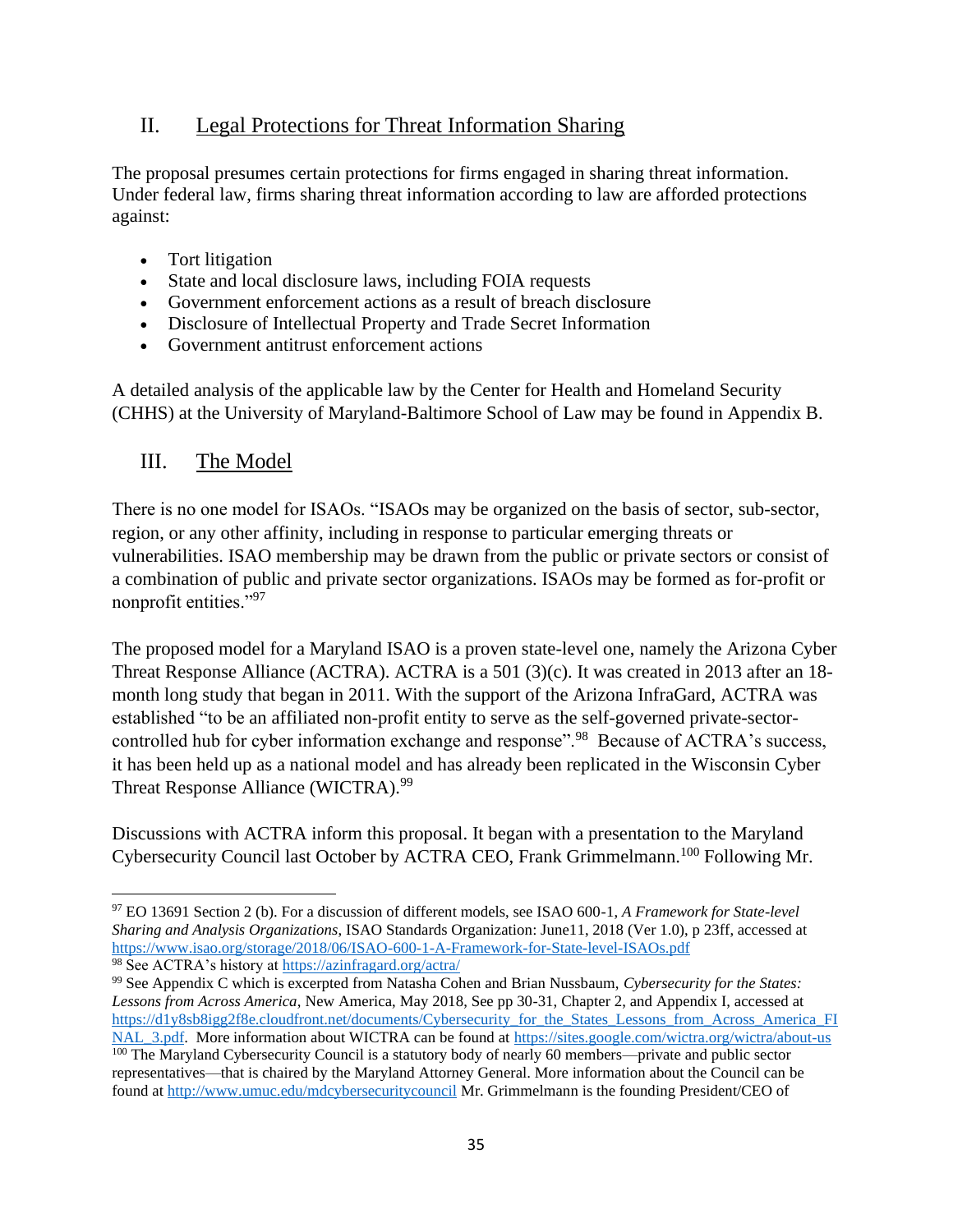Grimmelmann's presentation, members of the Council visited Phoenix for a day of meetings with ACTRA staff, selected ACTRA corporate members, and other stakeholders. In those conversations, ACTRA offered three different options for assisting the launch and operation of a Maryland ISAO. These play a critical part in this proposal and are discussed under Section V below.

### IV. The Business Case for a Maryland ISAO

*First, an ISAO could greatly enrich the actionable threat-sharing ecosystem within the private sector in the State in at least three ways.* 

- It would broaden the threat sharing network by including CI and non-CI firms, thereby enhancing awareness and increasing the actionable threat response information for participating firms in general.
- As a wholly private entity, funded by members only and not accepting public funds, the ISAO would serve as a trusted intermediary between the private sector on the one hand and State and federal law enforcement, DHS, and other governmental entities on the other.
- By design, the ISAO would adopt a swarming, team-of-teams approach among the membership to identify threats, share IOCs and TTPs in order to manage threats and to advance other interests of the membership.

*Second, the vision is for the ISAO to develop into a cyber workforce development hub for the State.* Specifically, the ISAO would engender deeper relationships between its private sector membership and one or more colleges and universities that would result in:

- Shared training facilities on a university campus developed in concert by the ISAO and the university partner. (At ACTRA, equipment establishing a cyber training lab was donated by corporate members with a university partner providing space for the equipment *pro bono.)*
- Student internships at the ISAO command center that would provide skill-enhancing opportunities for undergraduate and graduate students benefitting the ISAO, better preparing students for work roles in the private or public sectors, and exposing companies to these students for possible recruitment
- Collaboration on cybersecurity curricula by using the hub to host a corporate consultative group ala the talent pipeline management program of the US Chamber of Commerce
- Participation in training exercises for members with State and federal entities.
- Establishing or joining a cyber range to serve both corporate and student training

*Third, as an informal byproduct of its operation and activities, i.e. through its member meetings at the C-suite level and by bringing together cybersecurity employees from different companies across CI and non-CI sectors in training programs, the ISAO would engender and reinforce trust relationships among the members.* 

ACTRA. He has serves as a member of the Arizona Threat Intelligence Center (ACTIC) and on the Arizona Cybersecurity Team (ACT) established by executive order and advisory to the Arizona governor.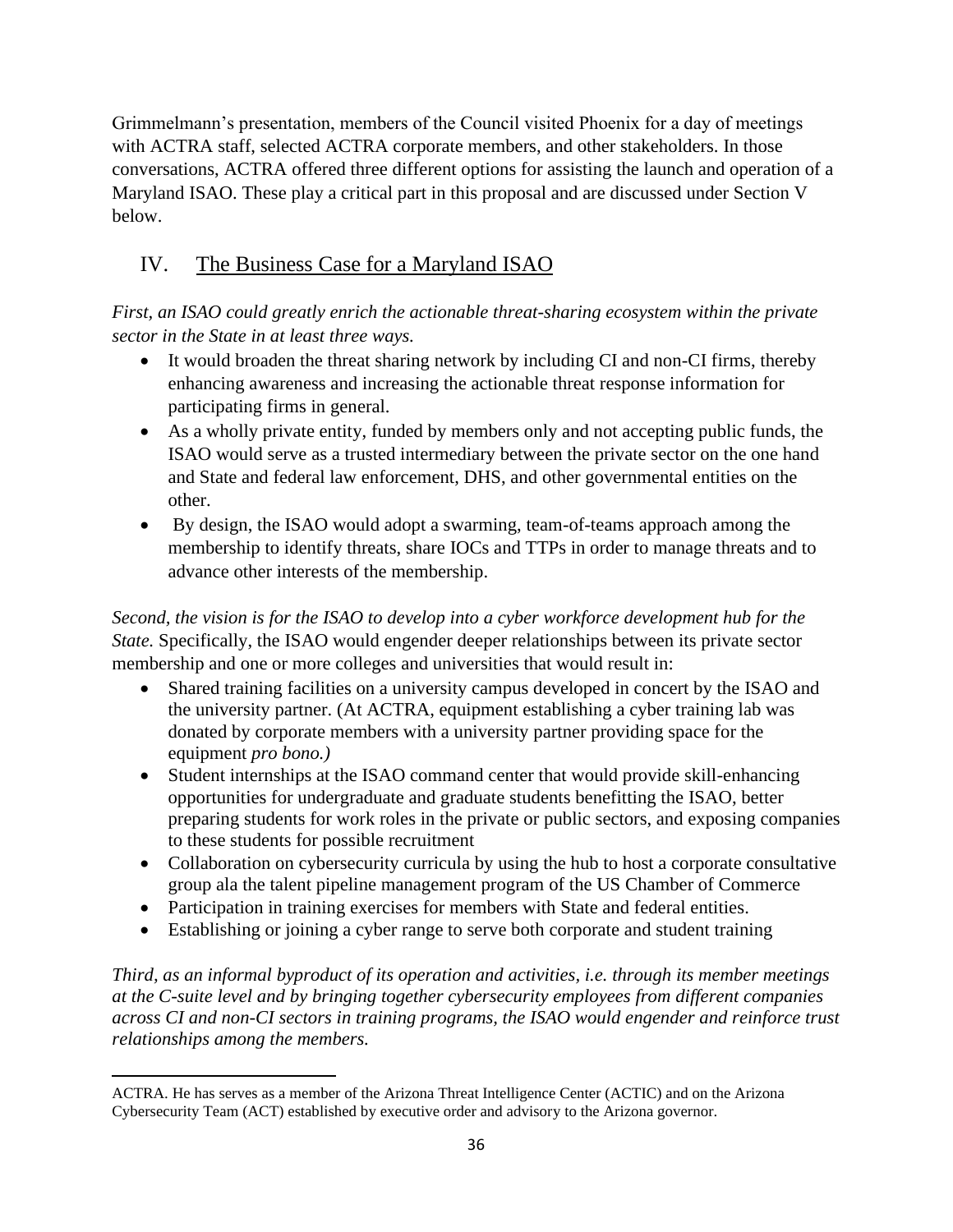In all of these ways, the vision is for the ISAO is to replicate the organization, services, and benefits that after seven years of operation ACTRA is able to offer its members.<sup>101</sup>

### V. Strategy for Start-up and Longer-Term Operations

In the discussions with ACTRA representatives in Phoenix, three options were offered to help a charter group of Maryland firms launch an ISAO:

- Option 1: Acting as an informal sounding board for Maryland-led efforts.
- Option 2: Engaging ACTRA at a negotiated government rate to assist in planning and organizing a Maryland ISAO.
- Option 3: The "rapid execution/dual membership model" under which the chartering Maryland members aim to become an independent ISAO and peer of ACTRA. Under this option,
	- o The chartering members would have dual membership with ACTRA and the Maryland ISAO in CY 2021. The ACTRA membership fee (\$6, 500) would be represent a steep discount off the normal member rate.
	- o The membership would carry all the benefits enjoyed by ACTRA members and permit visibility into ACTRA's culture, operations backroom support, and range of workforce development programs, including its relationships with K20 education.
	- o ACTRA would share key operating documents *pro bono* for adaptation and use under a perpetual IP license.
	- o Finally, if the Maryland ISAO needs direct facilitation, ACTRA would be willing to provide consulting support or act as a sounding board at a low contract rate.

This proposal is based on *Option 3* which offers several key advantages:

- It allows for an *immediate value proposition* in CY 2021 for the charter members of the Maryland ISAO through actionable information sharing and participation in the full range of ACTRA programs.
- The Maryland ISAO would be able focus in CY 2021 on membership building and in preparing to become operationally independently as a peer of ACTRA in CY 2022.
- The chartering group would be able to take what they absorb from ACTRA in CY 2021 and adapt it the Maryland ISAO.
- It reduces the effort needed to stand up a Maryland ISAO by taking advantage of ACTRA's willingness to share *pro bono* of legal, governance, and other operational documents to be adapted to Maryland and to serve when needed as a formal consultant at a low rate.

<sup>&</sup>lt;sup>101</sup> See Appendix I of this document for a more detailed discussion of ACTRA from Cohen and Nussbaum, opus cit.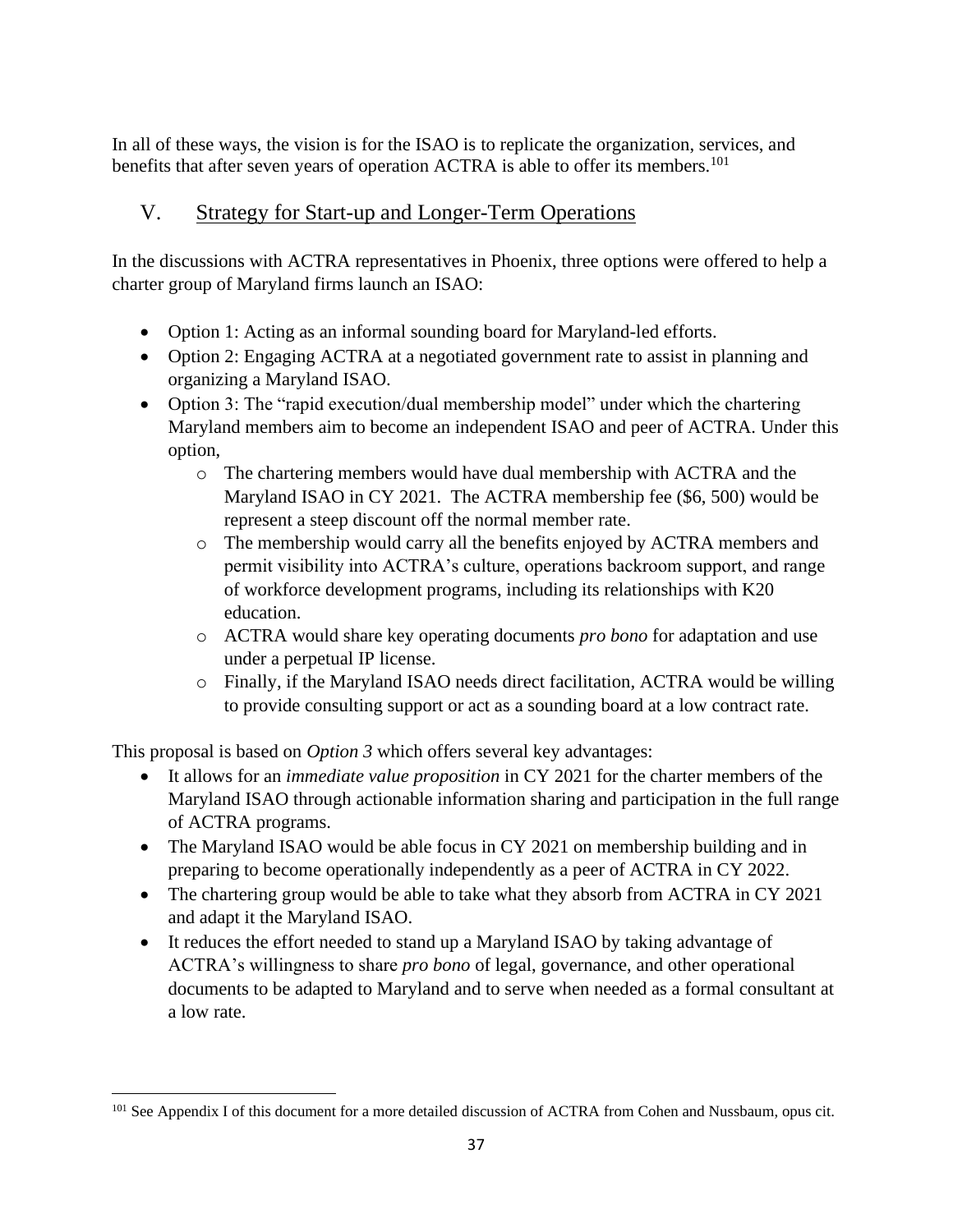#### VI. Legal Form, Governance, Participation Agreement

The Maryland ISAO would be set up as a  $501(c)(3)$  or a  $501(c)(6)$  consistent with the principle of being a grass-roots, industry-created, industry-led, member-funded threat sharing and analysis organization.<sup>102</sup> This would not preclude relationships with State and federal agencies.

It is envisioned that representatives of the organizations chartering the Maryland ISAO would comprise the initial board of directors. Initial board committees likely would include governance, technical operations, and finance for starters with formal committees around new member recruitment, workforce development, and perhaps others to come later. In general, the board of directors would function in a manner consistent with State and federal law and the best practices recommended by the Council of Nonprofits or similar organizations.

Critical to the trust relationship among member organizations is the partnership agreement. This agreement would address at least the following elements: $103$ 

- Confidentiality, safeguarding and permitted uses of sensitive information
- Rights of ownership and intellectual property rights of sensitive information and derivative works
- Background check requirements
- Non-solicitation of employees

ACTRA is willing to provide *pro bono* its own charter and bylaws as examples for the Maryland ISAO to adapt to its needs.

#### VII. Notional Participation Fees and Cost Projection

The initial costs to the charter group of six firms might be follows:

| <b>Cost per Charter Firm</b>   | CY 2021  | CY 2022  |
|--------------------------------|----------|----------|
| <b>ACTRA</b> Membership        | \$6.500  |          |
| MD ISAO Support                | \$40,000 | \$40,000 |
| <b>Total Cost/Charter Firm</b> | \$46,500 | \$40.000 |

Through CY 2022, it is assumed that additional firms would be recruited to join the Maryland ISAO. This might call for an articulated membership schedule that the ISAO board and its President/CEO would establish.<sup>104</sup>

Below is a notional cost projection for the start-up based on the proposed relationship with ACTRA outlined above (Section V, Option 3).

<sup>103</sup> Bakis and Wang, *opus cit*, p. 22.

 $102$  For a discussion of 501(3)(c) and 501(6)(c) legal form in this context, see ISAO SP 1000, accessed at [https://www.isao.org/storage/2017/09/ISAO-SP-1000-Forming-a-Tax-Exempt-Entity-v-1-0.pdf.](https://www.isao.org/storage/2017/09/ISAO-SP-1000-Forming-a-Tax-Exempt-Entity-v-1-0.pdf) The requirements for establishing a 501 (c)(3) in Maryland are identified by the Secretary of State's office at <https://sos.maryland.gov/Charity/Pages/Non-Profit-Organization.aspx>

<sup>104</sup> See an example fee schedule at *Ibid*, p. 25.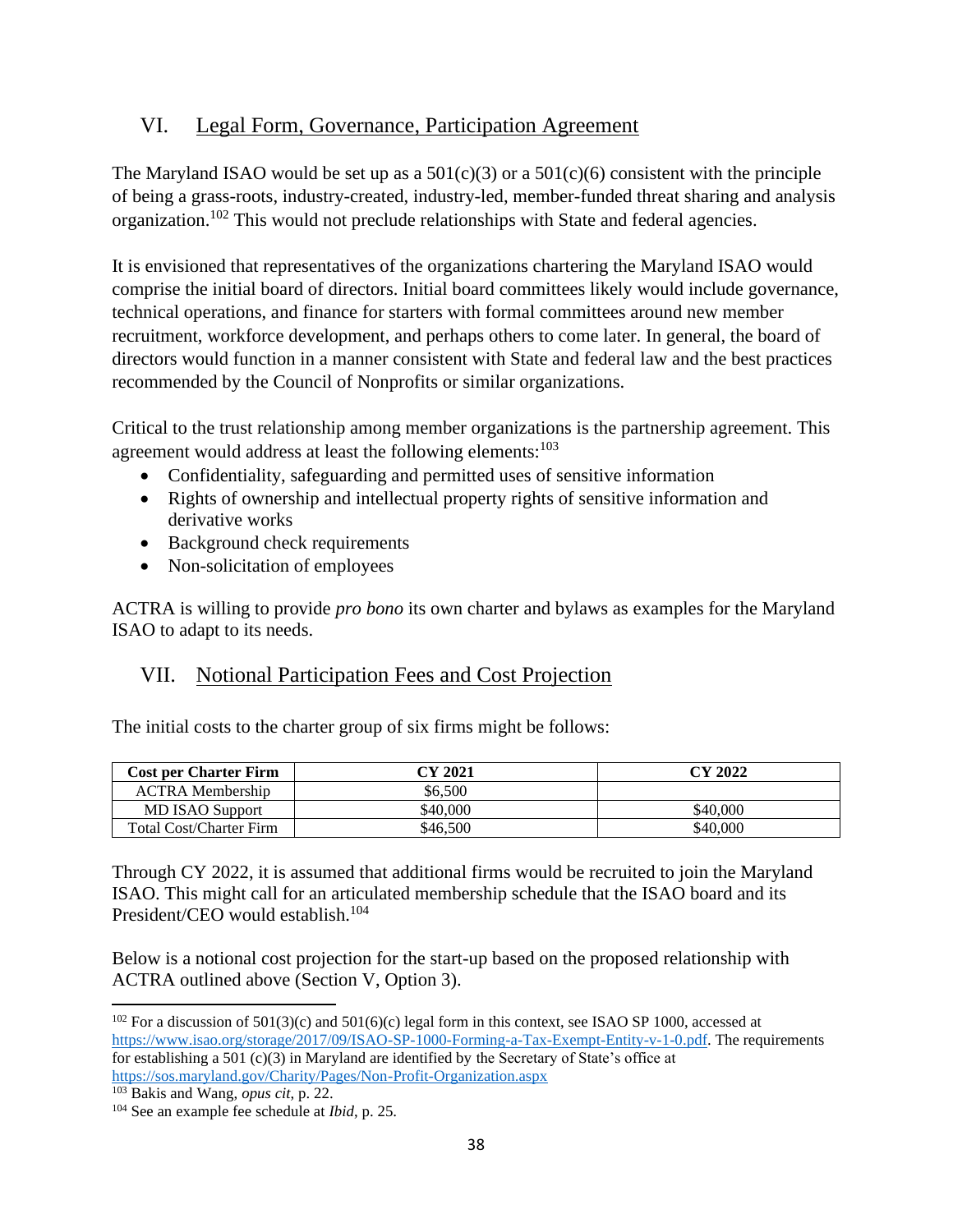| <b>Budget Line Items</b>                | 2021      | 2022         | 2023         |
|-----------------------------------------|-----------|--------------|--------------|
| Revenues <sup>105</sup>                 |           |              |              |
| <b>ISAO</b> Membership                  | \$240,000 | $$240,000+$  | \$240,000+   |
| <b>Total</b>                            | \$240,000 | $$240,000+$  | $$240,000+$  |
|                                         |           |              |              |
| Costs                                   |           |              |              |
| Executive Director <sup>106</sup>       |           |              |              |
| Salary                                  | \$150,000 | \$155,000    | \$160,000    |
| Benefits (30% of salary) <sup>107</sup> | \$45,000  | \$46,500     | \$48,000     |
| <b>Subtotal – Exec Dir</b>              | \$195,000 | \$201,500    | \$208,000    |
|                                         |           |              |              |
| Travel                                  |           |              |              |
| Conferences, meetings                   | \$25,000  | \$25,000     | \$25,000     |
| <b>Subtotal - Travel</b>                | \$25,000  | \$25,000     | \$25,000     |
|                                         |           |              |              |
| Office space, equipment,                |           |              |              |
| communications support <sup>108</sup>   |           |              |              |
| <b>Subtotal - Office</b>                | \$00      | \$00         | \$00         |
|                                         |           |              |              |
| Threat-sharing platform and             | \$00      | <b>TBD</b>   | <b>TBD</b>   |
| other technologies                      |           |              |              |
| <b>Subtotal - ACTRA</b>                 | \$00      | TBD          | <b>TBD</b>   |
|                                         |           |              |              |
| <b>Total – All Expenses</b>             | \$220,000 | $$226,500 +$ | $$233,000 +$ |
|                                         |           |              |              |
| <b>Net Revenue</b>                      | \$25,000  | <b>TBD</b>   | <b>TBD</b>   |

<sup>&</sup>lt;sup>105</sup> As noted in the narrative, the assumption is that each of six charter firms would contribute \$40,000 in each of CY 2021 and CY 2022 toward the Maryland ISAO itself. Membership expansion is assumed during CY 2023 and succeeding years resulting in a revenue greater than \$240,000 for CY 2023 onward. <sup>106</sup> See Appendix A for position description

<sup>&</sup>lt;sup>107</sup> This percentage estimate for benefits is based on recent private sector data. *See Employer Costs for Employee Compensation*, Bureau of Labor Statistics News Release, December 18, 2019, Table 4 (Management and professional), accessed at https://www.bls.gov/news.release/pdf/ecec.pdf

<sup>&</sup>lt;sup>108</sup> The assumption is that office space is donated or that the President/CEO works from home. This follows a model that aims for an organization that has a largely invisible footprint as part of its security culture.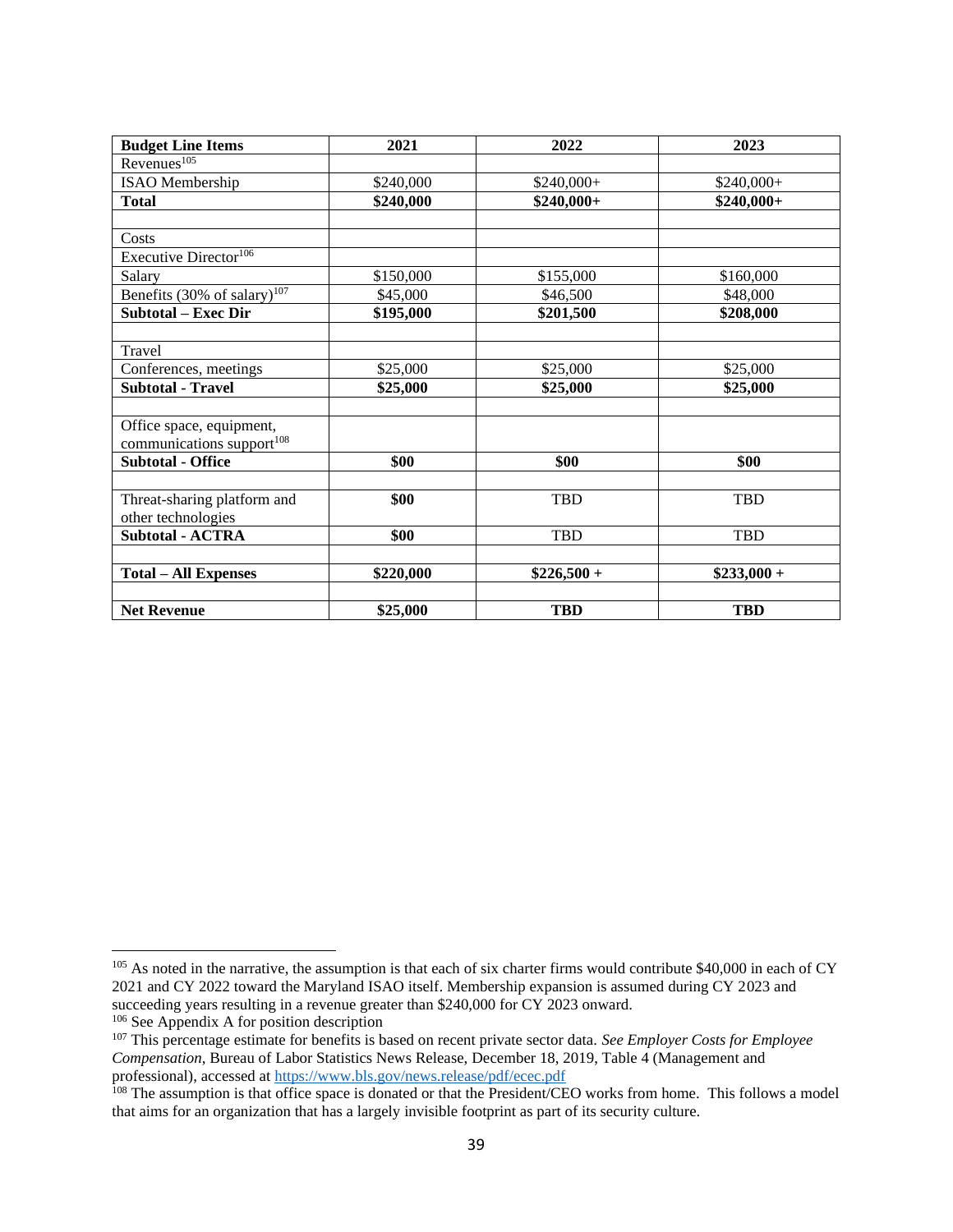# Notional Implementation Plan

# Notional Rapid Deployment Timeline

| CY 2021   |                                                                  |                                       |  |
|-----------|------------------------------------------------------------------|---------------------------------------|--|
| Month     | Goals                                                            | <b>ACTRA</b> Support                  |  |
| July -    | Core private sector group is recruited as the founding           | <b>ACTRA President/CEO is</b>         |  |
| September | dues-paying members committed to standing up the                 | willing to participate in             |  |
|           | ISAO.                                                            | orientation session to provide        |  |
|           |                                                                  | more information about ACTRA          |  |
|           |                                                                  | and to answer questions of the        |  |
|           |                                                                  | chartering Maryland group.            |  |
|           | Tasks of founding group:                                         | ACTRA will provide pro bono           |  |
|           | Decide whether ISAO should be a c3 or c6<br>a.                   | the organizational documents          |  |
|           | organization & organize formally                                 | that the chartering group can         |  |
|           | Recruit and appoint ISAO President/CEO<br>b.                     | adapt to Maryland                     |  |
|           | Secure office space (either paid or pro bono)<br>c.              |                                       |  |
|           | Take other decisions as needed<br>d.                             |                                       |  |
|           | CY 2021                                                          |                                       |  |
| Month     | Goals                                                            | <b>ACTRA Support</b>                  |  |
| October - | Maryland ISAO President/CEO in place triggers<br>a.              | For CY 2021, ACTRA will               |  |
| December  | formal onboarding of Maryland charter group as                   | provide charter members with          |  |
|           | full ACTRA members for CY 2021                                   | full ACTRA membership                 |  |
|           | Maryland ISAO President/CEO focuses on<br>$\mathbf{b}$ .         | benefits on the same terms as         |  |
|           | stakeholder relations and building the membership                | <b>ACTRA</b> members. Exception       |  |
|           | base and the financial resources of the ISAO                     | would be discounted dues of           |  |
|           | With a view of becoming an independent entity,<br>$\mathbf{c}$ . | \$6,500/year for CY 2021.             |  |
|           | the President/CEO secures a threat intelligence                  |                                       |  |
|           | sharing platform for the ISAO and in general                     | ACTRA will provide pro bono           |  |
|           | operationalizes systems, distribution lists,                     | (except for direct costs)             |  |
|           | communications structure, etc.                                   | operational documents and             |  |
|           | Buildout of Maryland ISAO as cyber workforce<br>d.               | framework that the Maryland           |  |
|           | development hub                                                  | ISAO can adapt as it moves to a       |  |
|           | 1. Recruit university partner(s) into the                        | fully independent peer ISAO.          |  |
|           | membership to work with private firms to                         | These documents and                   |  |
|           | host the equipment for a cyber range and                         | framework would be provided           |  |
|           | to provide space for a cyber lab for                             | gratis under a perpetual IP           |  |
|           | training by students and corporate                               | license.                              |  |
|           | employees                                                        |                                       |  |
|           | Develop a formal 'Cyber Academy' for<br>2.                       | <b>ACTRA</b> available for consulting |  |
|           | corporate members, training for which                            | at a negotiated government rate       |  |
|           | would occur in the university cyber lab                          | to help with build out of             |  |
|           | Develop K12 outreach program for<br>3.                           | management and operational            |  |
|           | offering cyber-related classes for K12                           | systems                               |  |
|           | teachers and students                                            |                                       |  |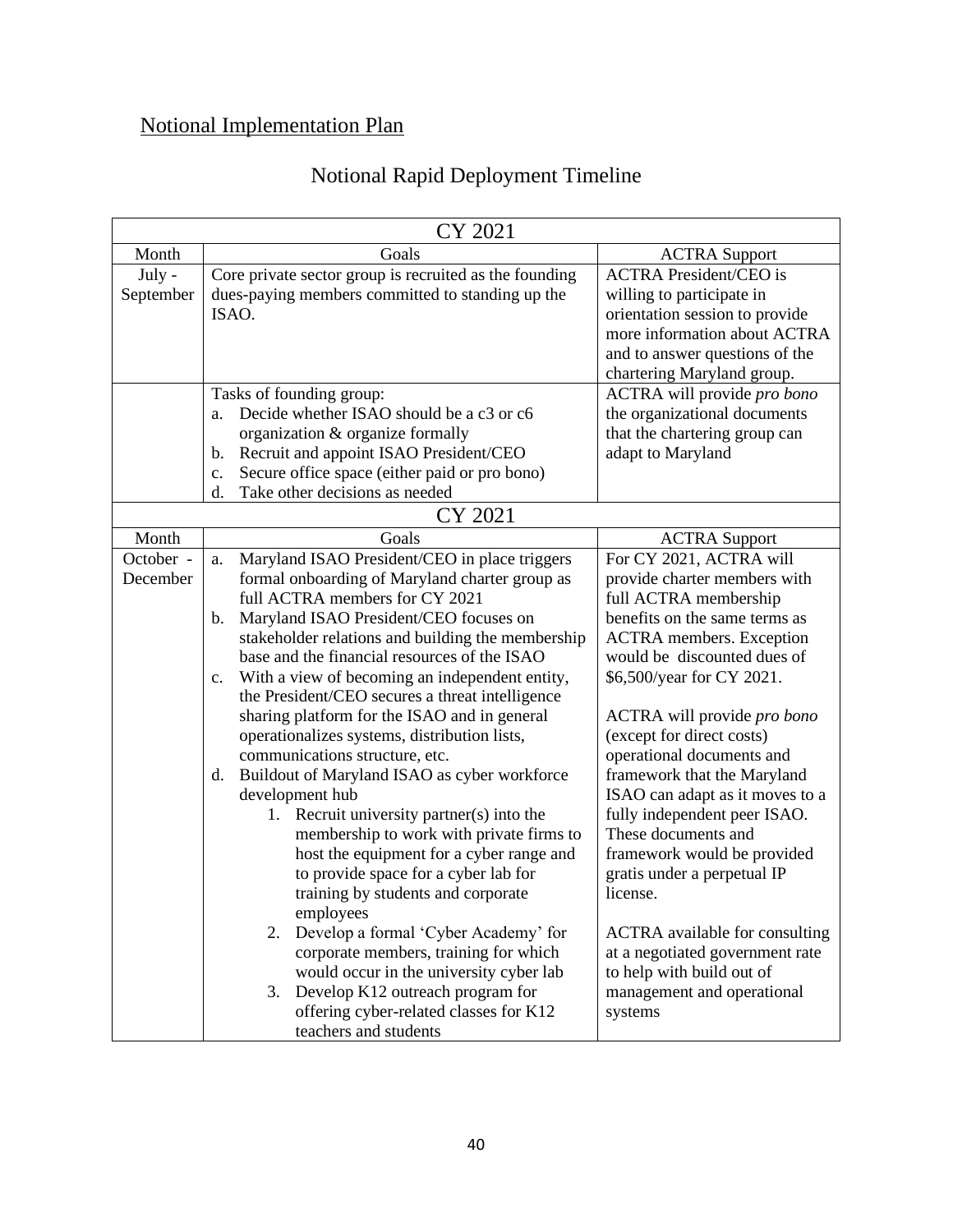| CY 2022 |                                                                                                                                                                                                                                                                                                                                                                                                                                                                                                                                                        |  |  |
|---------|--------------------------------------------------------------------------------------------------------------------------------------------------------------------------------------------------------------------------------------------------------------------------------------------------------------------------------------------------------------------------------------------------------------------------------------------------------------------------------------------------------------------------------------------------------|--|--|
| January | Maryland ISAO begins its second year with<br>broader membership, sufficient finances, and<br>systems in place to stand as an independent ISAO<br>in a peer relationship with ACTRA. At this point,<br>the Maryland ISAO is providing not only<br>actionable threat-sharing services but has launched<br>itself as a cyber workforce development hub,<br>offering a range of cyber workforce development<br>programs in Maryland, including corporate<br>training, student internship opportunities, and<br>training aimed at K12 students and teachers |  |  |
|         |                                                                                                                                                                                                                                                                                                                                                                                                                                                                                                                                                        |  |  |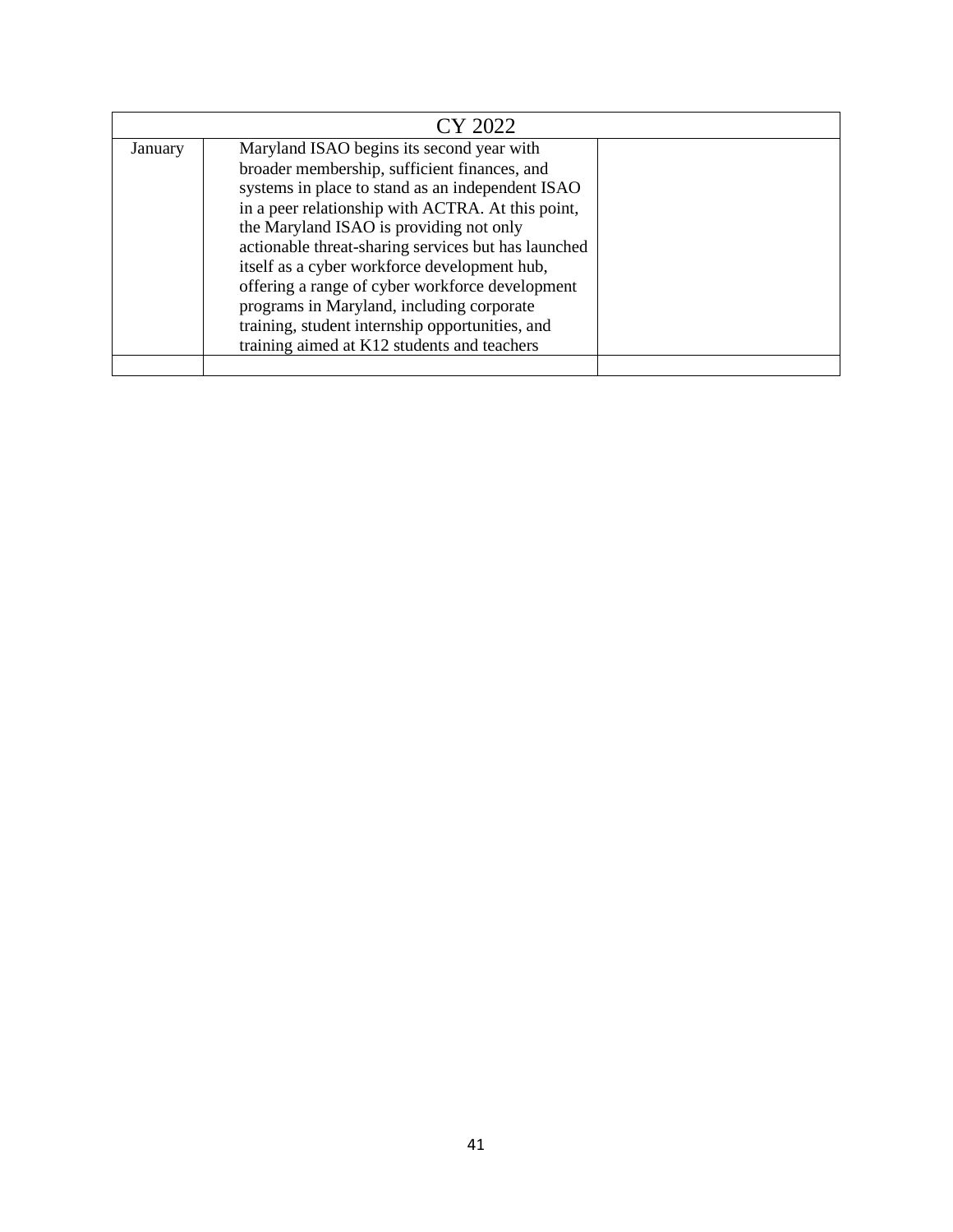#### ISAO APPENDIX A

#### POSITION DESCRIPTION<sup>109</sup> PRESIDENT/CEO MARYLAND ISAO

#### **Duties/responsibilities:**

- Would serve as the chief administrative officer for the Maryland ISAO
- Would recruit new members to the Maryland ISAO and manage stakeholder relations
- Would serve as Maryland ISAO liaison to the Arizona Cyber Threat and Response Alliance (ACTRA) and to State and federal law enforcement and other agencies
- Would facilitate integration of new members into the ACTRA threat-sharing platform
- Would work with ACTRA to provide insight into the specific cybersecurity analytic processes and TTPs for Maryland and ACTRA members
- Would provide timely briefs and other reports to the Board of Directors
- Would assist in identifying roles, jobs, tasks, or skills needed in the Maryland ISAO as the organization matured.
- Other duties as relevant

#### **Qualifications**

The President/CEO should have a demonstrated track record of building an organization's membership and effectively managing stakeholder relations. Applicants should have a sensitivity to, and understanding of, the unique cultures of the private sector, public sector, academia, law enforcement and intelligence agencies, and demonstrate an ability to see commonality among these key stakeholders versus the differences among them. Crucial are critical thinking and problem solving. Exceptional communications skills to large groups and individually are essential. Applicants should have expertise in cyber defense, incident response, and forensics and be knowledgeable about technologies necessary to the functioning of an ISAO. Highly desirable is some experience with cyber workforce development.

 $109$  Adaptation of the executive director position description in ISAO 600-1, opus cit., p 16.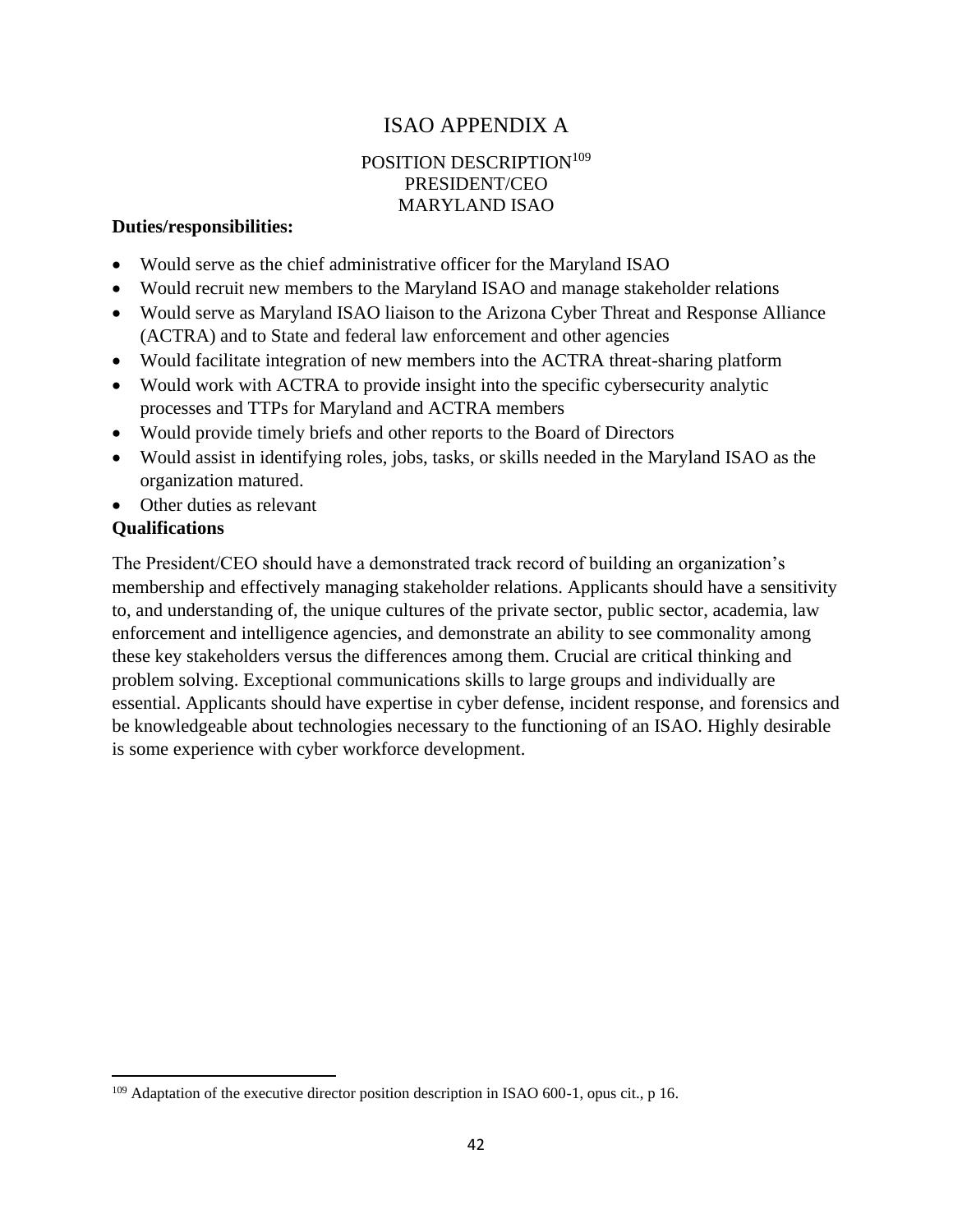#### ISAO APPENDIX B

#### LEGAL PROTECTIONS FOR INFORMATION SHARING<sup>110</sup>

**TO:** Professor Rauschecker, Center for Health and Homeland Security, Francis Carey King Carey School of Law, University of Maryland, Baltimore **FROM:** Kevyn Jorgenson, Emma Eiden, Nicky Arenberg, Benita David-Akoro, and Sharon Sidhu **DATE:** March 25, 2020 **RE:** Legal Authority Governing Info. Sharing Networks and Liability Protection

#### **Brief Answer and Introduction**

The bulk of legal authority, relating to liability protection information sharing networks, can be found within Title I of the Cybersecurity Information Sharing Act of 2015 (CISA or the Act). Title I of CISA outlines various federal rules that govern cybersecurity information sharing and provides for various protections allotted in the course of monitoring, sharing, or receiving cybersecurity information. These protections include protections from liability, non-waiver of privilege, and protections from FOIA disclosure, although, importantly, some of these protections apply only when sharing information with specific types of entities. The key provisions under CISA, which provide the bulk of authority for the transmission of cybersecurity information, are found in Section 103, up through Section 106.

Title I of CISA mainly discusses, and authorizes, provisions relating to "cyber threat indicators" and "defensive measures," as they effect a given information system.<sup>111</sup> A cyber threat indicator, as it used in the context of CISA, is essentially any information that is either necessary to identify, or is directly related to, cybersecurity threats. Cybersecurity threats generally refer to actions that are not protected under the First Amendment, that seek to gain unauthorized access, or cause the disclosure of, an information system, as well as other actions that may otherwise have an adverse effect on the integrity of an information system. Section  $102(5)(A)$ .<sup>112</sup> Defensive measures, as it used in the context of CISA, relates to any measures taken to combat

<sup>&</sup>lt;sup>110</sup> Note: This section Is not offered as legal advice.

 $111$  An "information system" is defined by Section 102 as having the same meaning as is provided under Title 44, Section 3502, of the United States Code. Title 44 of the United States Code houses federal regulations relating to "public printing and documents." The definition provided for an "information system," under Section 3502, was defined as part of Subchapter I of Chapter 35, outlining the federal information policy. Section 3502 defines an information system to mean "a discrete set of information resources organized for the collection, processing, maintenance, use sharing, dissemination, or disposition of information." *See* 44 U.S.C.A. § 3502(8).

<sup>&</sup>lt;sup>112</sup> Specifically, Section 102 defines a "cyber threat indicator" to mean necessary information that is required to identify or describe: malicious reconnaissance; a method of overriding a security control or exploitation of a vulnerability in security; a security vulnerability; a method used to compel an individual, with legitimate access to an information system, to inadvertently enable the breach of a security control or enable the exploitation of a security vulnerability; malicious cyber command control; the actual or potential harm caused by an incident relating to a cybersecurity threat; any other attribute relating to a cybersecurity threat; and any combination thereof. Section 102(6).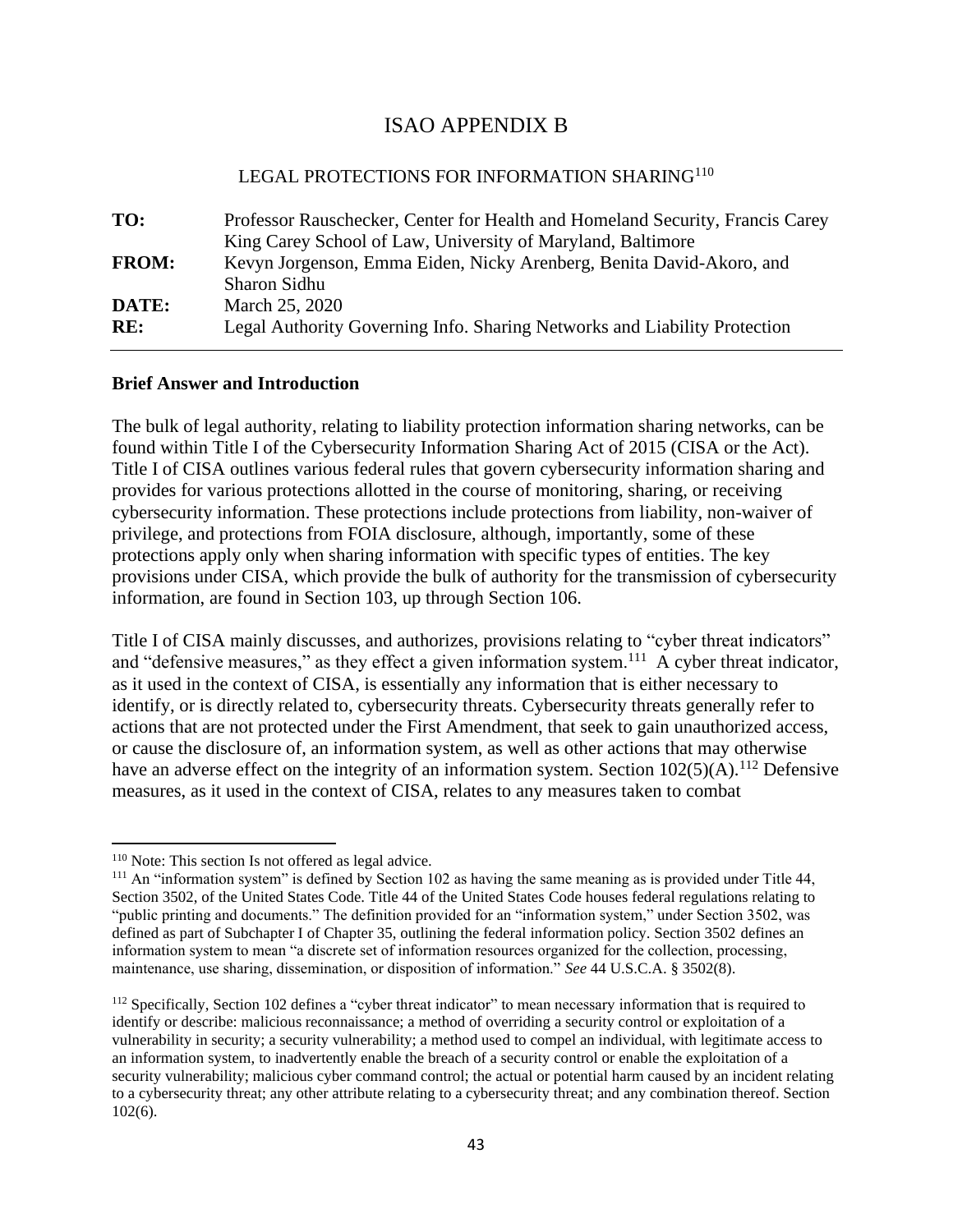cybersecurity threats, including an action, device, procedure, signature, technique, etc. Section 102(7).

#### **Relevant Requirements and Policies under Title I of CISA**

Beginning with Section 103, CISA requires the Director of National Intelligence (DNI) and the Departments of Homeland Security (DHS) and Defense (DOD), and Justice (DOJ) to develop and promulgate procedures that promote the sharing of information relating to cybersecurity threats. The regulation generally requires that these procedures facilitate and promote the federal government's sharing of information pertaining to cyber threats, cyber threat indicators, and cybersecurity best practices with other entities. While the regulation goes on to list some requirements as guidance in developing the procedures, the regulation does not offer extensive, or explicit, requirements of the procedures to be developed under Section 103(a), granting the relevant federal authorities much discretion in their drafting of the guidelines.

While the guidelines do provide the pertinent provisions that govern the sharing of information, CISA does provide explicit authorities and protections from liability within the statutory text. Section 104(c) allows for an entity to share with, or receive from, a cyber threat indicator or defensive measure from any other entity or the federal government, so long as it serves a cybersecurity purpose and is consistent with the protections governing confidential information. The provision explicitly requires that any entity participating in this sharing of information take steps to protect against the unauthorized access or use of that information, by means of developing and implementing security controls and reviewing cyber threat indicators for personal information prior to sharing. The Children's Online Privacy Protection Act further requires the removal of certain information relating to children, such as protected health information, financial information, consumer information, HR information, educational history information. Children's Online Privacy Protection Act of 1998, 15 U.S.C. §§ 6501–6505.

CISA also requires that any information shared by an entity with the federal government be deemed voluntarily shared information and exempt from disclosure and withheld from the public under any laws of such jurisdictions requiring disclosure of information or records. However, CISA does prohibit DHS from developing a process of sharing information that limits the lawful disclosure of communications, records, or other information relating to known suspected criminal activity, voluntary or legally compelled participation in a Federal investigation, and the sharing of cyber threat indicators or defensive measures as part of a statutory or authorized contractual requirement. Section 105(c)(E).

#### **Exemptions and Liability Protections under Title I of CISA**

#### Antitrust Laws

The CISA provisions allow for a specific exemption from liability for entities sharing information, which may otherwise implicate violations of antitrust laws. Antitrust laws concerning the sharing of information and the competition issues that may arise from such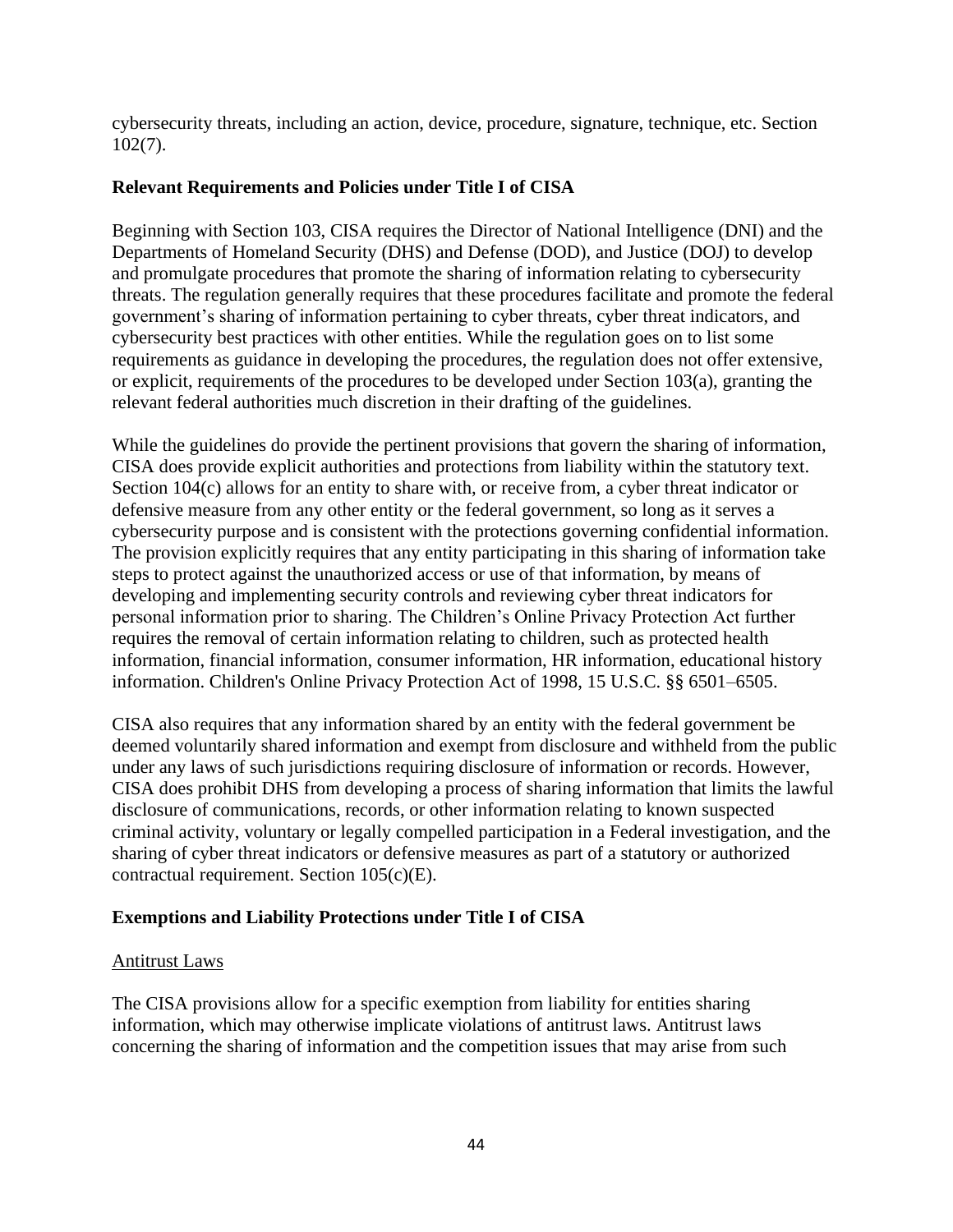activity is generally governed by Antitrust Guidelines published by the  $DO<sub>1</sub><sup>113</sup>$  business review letters authorized under 28 C.F.R. § 50.6, and Federal Trade Commission advisory opinions.<sup>114</sup> The analytical framework, mapped out by these authorities, generally convey the need for regulation over the exchange of competitively sensitive information due to concerns of potential competitive coordination amongst competitors.

Section 104 grants an exemption for private entities that wish to share information, for cybersecurity purposes, from antitrust laws. The provision explains that "it shall not be considered a violation of any provision of antitrust laws for 2 or more private entities to exchange or provide a cyber threat indicator, or assistance relating to the prevention, investigation, or mitigation of a cybersecurity threat, for cybersecurity purposes under this title." The Act does, however, limit this exemption as inapplicable to price-fixing, allocating a market between competitors, monopolizing or attempting to monopolize a market, boycotting, or exchanges of price or cost information, customer lists, or information regarding future competitive planning. The DOJ and FTC collaboratively provided a set of guidelines to refer to when analyzing information sharing amongst competitors, which serves as a useful tool for private entities to assess their actions and potential liability implications, as well.<sup>115</sup>

#### General Liability Protections

Most protections against potential liability resulting from the monitoring, sharing, or receipt of information are also granted under Section 106 of CISA. Provided that the sharing is otherwise conducted in accordance with the Act, sharing conducted through the DHS process will sufficiently trigger the liability protections authorized by Section 106(b). Liability protection also extends to sharing of information with other federal entities when the threat indicator or defensive measure was already shared with DHS through the appropriate mechanism and then the information is shared with another federal entity. Section  $105(c)(1)(B)(i)$ .

Similarly, under Section 104(c), non-federal entities may also share cyber threat indicators and defensive measures with federal entities through Information Sharing and Analysis Centers

<sup>113</sup> U.S. DEP'T OF JUSTICE & FED. TRADE COMM'N, ANTITRUST GUIDELINES FOR COLLABORATIONS AMONG COMPETITORS (2000), available at <http://www.ftc.gov/os/2000/04/ftcdojguidelines.pdf>[hereinafter COMPETITOR COLLABORATION GUIDELINES]; U.S. DEP'T OF JUSTICE & FED. TRADE COMM'N, STATEMENTS OF ANTITRUST ENFORCEMENT POLICY IN HEALTHCARE (1996), available at <http://www.justice.gov/atr/public/guidelines/0000.htm>[hereinafter HEALTHCARE STATEMENTS]; U.S. DEP'T OF JUSTICE & FED. TRADE COMM'N, ANTITRUST GUIDELINES FOR THE LICENSING OF INTELLECTUAL PROPERTY 13 (1995), available at<http://www.justice.gov/atr/public/guidelines/0558.htm> [hereinafter IP LICENSING GUIDELINES].

<sup>&</sup>lt;sup>114</sup> The Federal Trade Commission is granted authority, in certain circumstances, to offer industry guidance in the form of an advisory opinion. *See* 16 C.F.R. §§ 1.1-1.4; *see also* [http://www.ftc.gov/tips-advice/competition](http://www.ftc.gov/tips-advice/competition-guidance/competition-advisory-opinions)[guidance/competition-advisory-opinions.](http://www.ftc.gov/tips-advice/competition-guidance/competition-advisory-opinions)

<sup>115</sup> U.S. DEP'T OF JUSTICE & FED. TRADE COMM'N, ANTITRUST GUIDELINES FOR COLLABORATIONS AMONG COMPETITORS (2000), available at <http://www.ftc.gov/os/2000/04/ftcdojguidelines.pdf>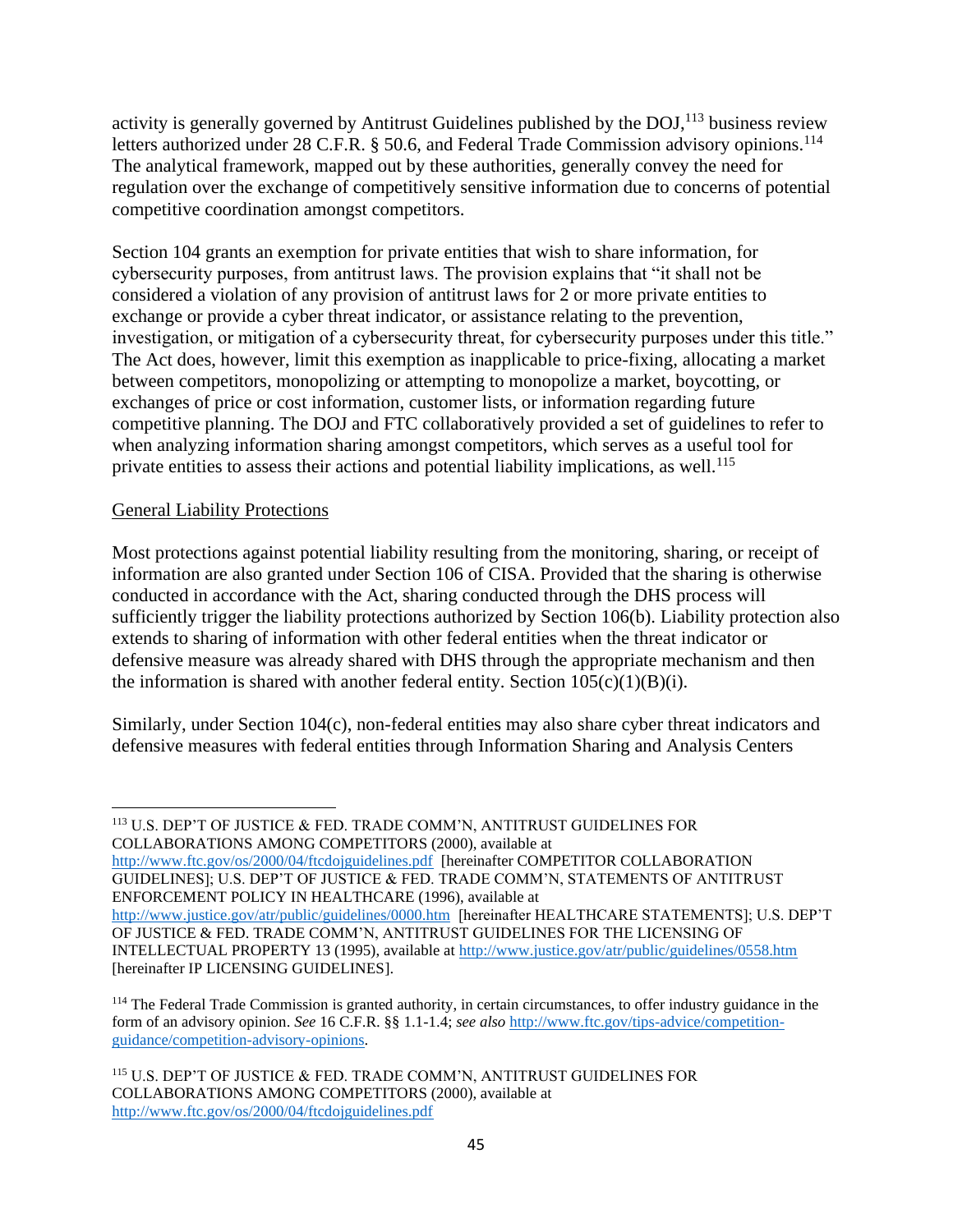(ISACs) or Information Sharing and Analysis Organizations (ISAOs), which may share them with federal entities through DHS on their behalf.

In general, ISACs and ISAOs are considered private entities and are thus granted certain protections from liability under Section 106. Section 106(b)(1) provides that private entities that share a cyber threat indicator or defensive measure with ISAC or ISAO in accordance with the Act receive liability protection and other protections and exemptions for such sharing. Section  $105(c)(1)(B)(ii)$  also applies to private entities and grants liability protection for the sharing of information by a regulated private entity with its regulating federal agency, regardless of whether the information is shared through the DHS' channels.

#### **Liability Protections for Sharing Information with ISAOs**

The Information Sharing and Analysis Organization Standards Organization (ISAO SO) is a nongovernmental organization that was created to facilitate the implementation of Presidential Executive Order 13636.<sup>116</sup> Upon the organization's establishment, the ISAO SO drafted numerous publications to serve as guidelines for entities and governmental bodies to refer to when faced with issues of liability protections.

The DHS guidelines, and ISAO SO guidance documents take a similar approach in establishing liability protections that exist when issues arise due to liability for sharing information with ISAOs. Both the DHS guidelines and ISAO SO publications rely on the liability protections established within Section 106 of CISA. Additionally, the ISAO SO guidance documents identify the "SAFETY Act"<sup>117</sup> as a possible source of liability protection for providers of Qualified Anti-Terrorism Technologies.

#### **ACTRA Approach in Seeking Liability Protections**

While there are clear and expansive protections authorized under CISA, with regard to liability protection implicated by the sharing of information, technical, political, and legal issues are bound to arise when different types of entities with different or even competing interests culminate to exchange information in a formal setting. However, an organization in Arizona was created for this purpose, and serves as a case study for information sharing between private and public entities.

<sup>116</sup> Executive Order 13636 of February 12, 2013, entitled "*Improving Critical Infrastructure Cybersecurity*," was issued in response to threats facing the Nation's critical infrastructure due to potential cyber attacks. EO 13636 directed Executive Branch to lead these efforts by means such as developing cybersecurity frameworks that were technology neutral and voluntary, increasing the amount of information sharing regarding cyber threats, incorporating privacy and civil liberties protections into the initiatives led under the Order, and exploring the use of existing policy and regulation to promote cybersecurity and protection of the Nation's critical infrastructure.

<sup>&</sup>lt;sup>117</sup> The "Support Anti-Terrorism by Fostering Effective Technologies Act of 2002," or the "SAFETY Act," was enacted as Subtitle G of Title VIII of the Homeland Security Act of 2002 and creates federal cause of action for claims against providers of qualified anti-terrorism technology where that technology was used to protect against, in response to, or for recovery purposes after an act of terrorism. 6 U.S.C.  $\phi$  44(a).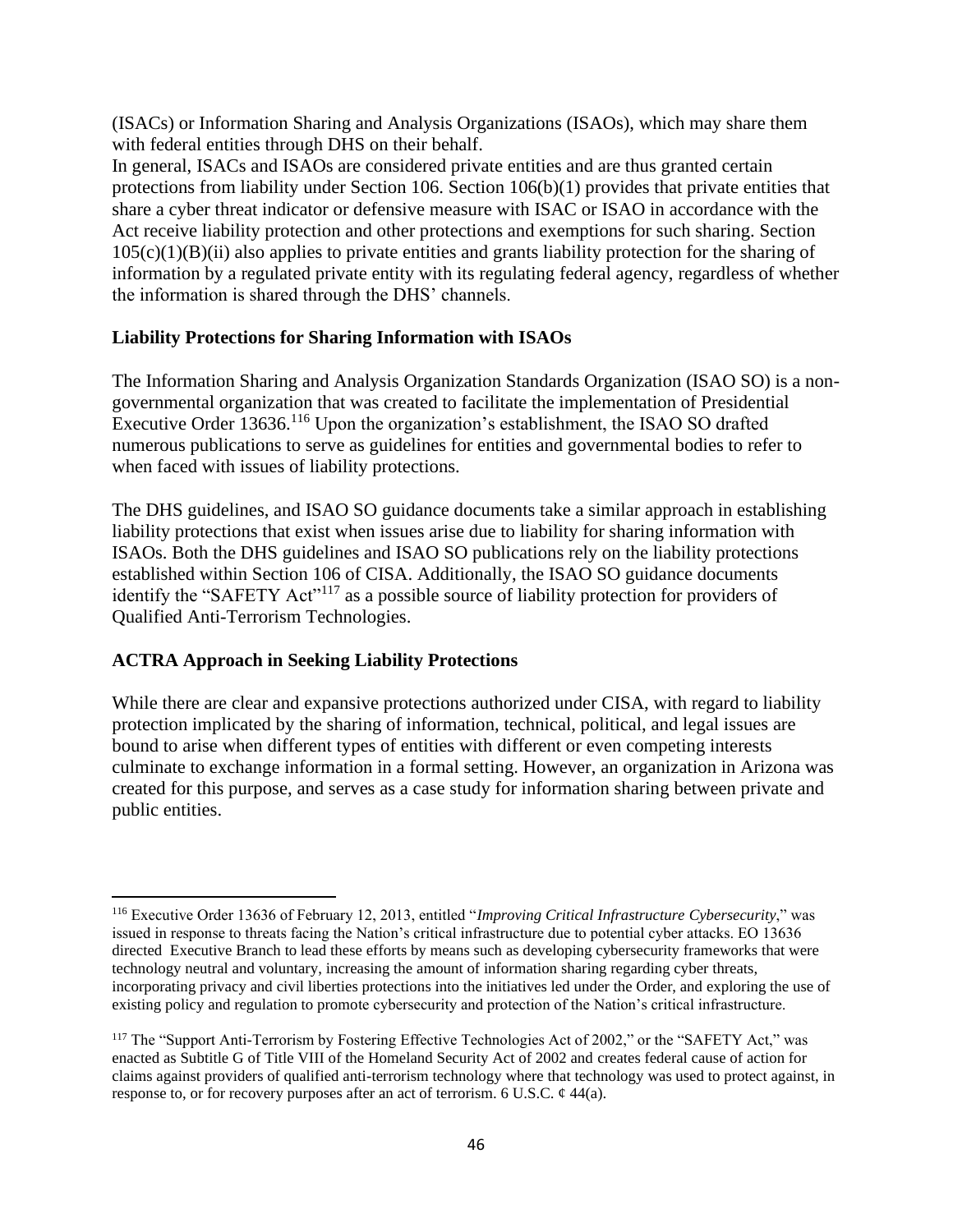The Arizona Cyber Threat Response Alliance, Inc. ("ACTRA") is a non-profit corporation that facilitates the sharing of information between different groups and entities with the goal of improving the Nation's response to cyber security events.<sup>118</sup> The organization was undertaken by the private sector with the active involvement of the FBI, DHS, and Arizona Counter Terrorism Information Center ("ACTIC"). Ultimately, ACTRA was created "to serve as the self-governed private sector-controlled hub for cyber information exchange and response."<sup>119</sup>

As part of their strategy in facilitating information, ACTRA sought to promote information sharing and trust-based communication between private and public sectors by creating a buffer between government agencies and private sector companies. As part of membership to ACTRA, all members are required to sign a non-disclosure agreement. Furthermore, the organization provides that all meetings are governed by "Chatham House Rules."<sup>120</sup> These legal requirements and standards in place prevent members of ACTRA from discussing any details about ACTRA or its members' companies and organizations without having explicit consent to do so.

Members of ACTRA attend monthly briefings facilitated by the FBI and DHS agencies for unclassified information sharing and are open to all members and key agency stakeholders. Briefings for classified information are held quarterly. These briefings are cited as "essential to developing a working relationship and inter-reliance between private and public-sector individuals and cyber professionals, and agency stakeholders within the state of Arizona." <sup>121</sup>

The actual platforms in which information is shared is owned by the member organizations themselves, which similarly provides members with a greater confidence in the anonymity of the information sharing fostered by ACTRA. As part of ACTRA's information sharing model, the organization places a strong emphasis upon the quality and value of the intelligence that is shared, and thus suggests that all intelligence shared amongst members be limited to new or unusual tactics, techniques, and procedures (TTPs), and/or vulnerabilities.<sup>122</sup>

<sup>118</sup> *See generally* <https://azinfragard.org/actra/>

<sup>119</sup> *See Id*.

<sup>120</sup> *Se[e https://www.newamerica.org/cybersecurity-initiative/reports/cybersecurity-states-lessons-across](https://www.newamerica.org/cybersecurity-initiative/reports/cybersecurity-states-lessons-across-america/appendix-ii-arizona-and-the-arizona-cyber-threat-response-alliance-actra-the-community-approach/)[america/appendix-ii-arizona-and-the-arizona-cyber-threat-response-alliance-actra-the-community-approach/](https://www.newamerica.org/cybersecurity-initiative/reports/cybersecurity-states-lessons-across-america/appendix-ii-arizona-and-the-arizona-cyber-threat-response-alliance-actra-the-community-approach/)* (Under Appendix II: Arizona and the Arizona Cyber Threat Response Alliance (ACTRA): The Community Approach"); *see also* <https://www.chathamhouse.org/chatham-house-rule>.

<sup>&</sup>lt;sup>121</sup> *Id. Citing* 25 Hellmer, M. (2018, 1 19). SSA Phoenix Cyber, Phoenix FBI Field Office. (N. Cohen, Interviewer).

<sup>122</sup> *Id*. *Citing 24 Grimmelmann, F. (2018, 1 Multiple Interviews). CEO, ACTRA. (N. Cohen, Interviewer); ACTRA Member Interviews. (2018, 1 18 & 19). (N. Cohen, Interviewer*) Note: Because ACTRA members are under NDA they cannot be cited specifically. The author spoke with 14 individual ACTRA members from both the public and private sectors.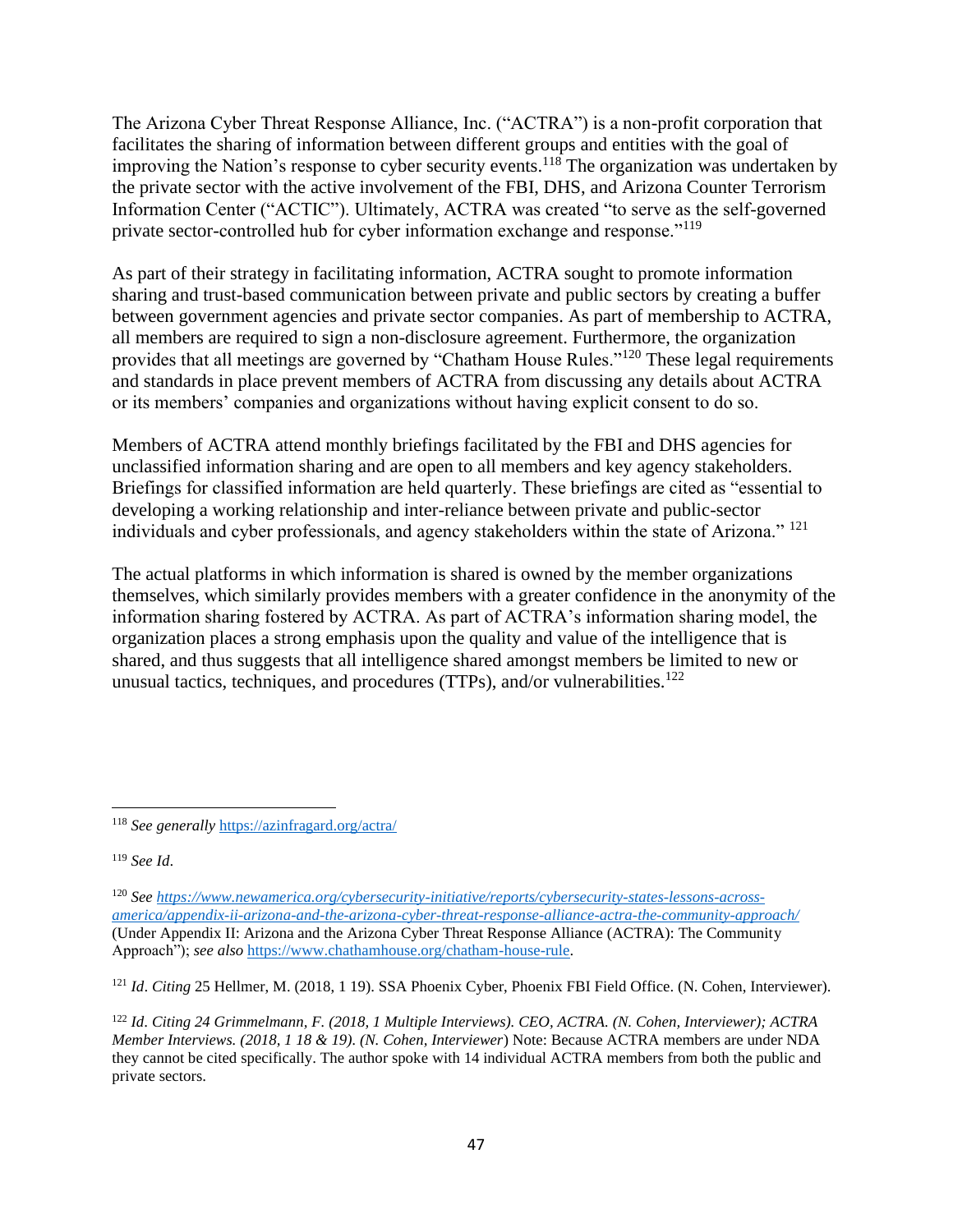#### ISAO APPENDIX C

#### ACTRA CASE STUDY:

#### THE ARIZONA CYBER THREAT AND RESPONSE CENTER (ACTRA) (From Cohen and Nussbaum, Cybersecurity for the States: Lessons from Across America, New America, May 2018, Appendix I)

#### **Overview**

To tackle the cybersecurity challenges facing the state, Arizona has created a "team of teams."<sup>16</sup> One of these teams, the Arizona Cyber Threat Response Alliance (ACTRA), is an Information Sharing and Analysis Organization (ISAO) formed in 2013. Its stated mission is to serve as the "hub for collaborative cyber information sharing in a neutral environment of trust where partners from industry, academia, law enforcement and intelligence come together, leveraging crosssector resources to more effectively analyze critical, real time intelligence and respond to emerging cyber threats to Arizona's Critical Infrastructure and Key Resources."<sup>17</sup>

ACTRA has its roots in the Arizona InfraGard<sup>18</sup> and remains wholly independent of, but closely aligned to that organization as its "operational cyber arm" by agreement. In 2012, the AZ InfraGard initiated a planning effort, led by current ACTRA CEO Frank Grimmelmann, to understand and respond to barriers to effective bi-directional communication and information sharing between private and public sector organizations. Although this effort was led by members of the private sector, there was active involvement from the local Federal Bureau of Investigation (FBI) and U.S. Department of Homeland Security (DHS) offices and the Arizona Counter Terrorism Information Center (ACTIC). The study found a need for a separate but affiliated non-profit entity that could serve as the "self- governed private sector-controlled hub for cyber information exchange and response."<sup>19</sup>

This arrangement allows ACTRA to focus only on cybersecurity information sharing and communication needs, and creates an effective, independent conduit (or buffer) between its private sector and public sector Member Organizations, and the agencies nationally. This separation engenders trust in the anonymization of data shared with government agencies and helps to coordinate the efficient flow of communication. Rather than place the burden on public sector agencies to choose which private sector entities to inform and involve in specific cybersecurity efforts, ACTRA serves as the point of contact for its private and public sector Members, engaging the various members as needed. Its affiliation with InfraGard—all direct member touchpoints of ACTRA must also be InfraGard members—allows ACTRA to pre-vet its members without additional expenditure of resources.

Representatives from ACTRA sit in the ACTIC, Arizona's "all-hazards" Fusion Center that serves as Arizona's analytic and dissemination organization statewide. ACTRA's president also sits on the ACTIC's executive board representing private sector, as a bridge to law enforcement and intelligence. The Fusion Center processes various threat and information feeds and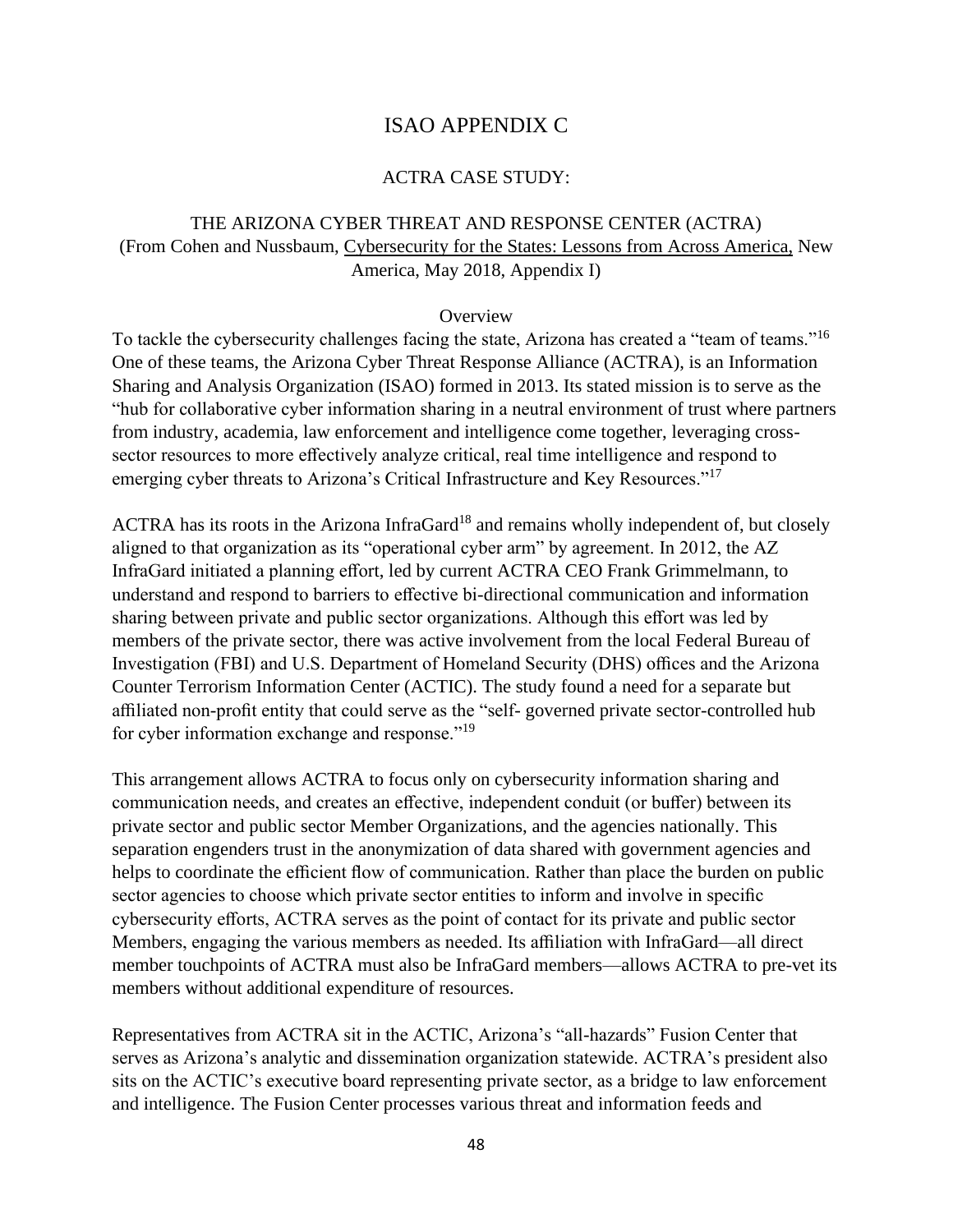communicates critical information to state/local/tribal entities, critical infrastructure operators, and nontraditional organizations. Structurally, the ACTIC sits within Arizona's Department of Homeland Security, although the chief information security officer for the state reports directly to the Arizona CIO, who resides in the Arizona Department of Administration.

Arizona also runs several other initiatives, some of which are run in concert with or are supported by ACTRA. These include various exercises that span across the private and public sectors, including federal and state partners, including regional cybersecurity workshops that reached over 750 people in the latter half of 2017, mostly in underserved areas. The State CISO and the ACTRA's CEO, Frank Grimmelmann, co-chair the new Arizona Cybersecurity Team (ACT), an executive level initiative launched in 2018 by Governor Doug Ducey to coordinate the various groups around Arizona working on cyber issues. The ACT includes representatives from federal, state (legislative and executive branches), and local government, the private sector, and higher education.<sup>20</sup> These members represent the various groups with a stake in cybersecurity in the state; given Arizona's established strategy of working through a team of teams, this organization will help to formalize this structure.

The following section describes the successes and challenges of having strong private sector leadership and widespread involvement in a state's cybersecurity program, and the factors that have enabled this model to flourish in Arizona.

**Successes** Information Sharing

Fusing Member Organization policymakers, legal representatives, and technical professionals, ACTRA's information sharing initiatives are diverse and highly dependent on the culture of trust established throughout the organization and its members. This sense of assurance is established first at the personal level, and subsequently empowers organizational dealings at every level. All ACTRA members sign an NDA, which prevents them from discussing any details about ACTRA or its member companies without explicit permission to do so. "Chatham House Rules" are also mandated for every ACTRA event. Because the information shared and the platform on which data is shared are owned by the member organizations themselves, members don't feel as though they are communicating directly with a U.S. government agency, and have greater confidence in the anonymization of the information sharing.<sup>21</sup> If the government needs or desires to identify the originator of the intelligence, they can route the request through  $ACTRA$ <sup>22</sup>

The need to share and deliver accurate information is manifested in efforts to align the selfinterest of all key stakeholders and drives ACTRA's National Security/Risk Management Value Proposition. ACTRA's goal is to "deliver a timely, cost effective, actionable individual and/or collective response to protect individual critical sector corporate assets, and improve our national security through adopting a unique collaborative structure."<sup>23</sup> In order to do so, ACTRA and its members place a heavy emphasis on the quality and value of the intelligence it shares. For its direct or manual information sharing mechanisms, ACTRA strongly suggests that intelligence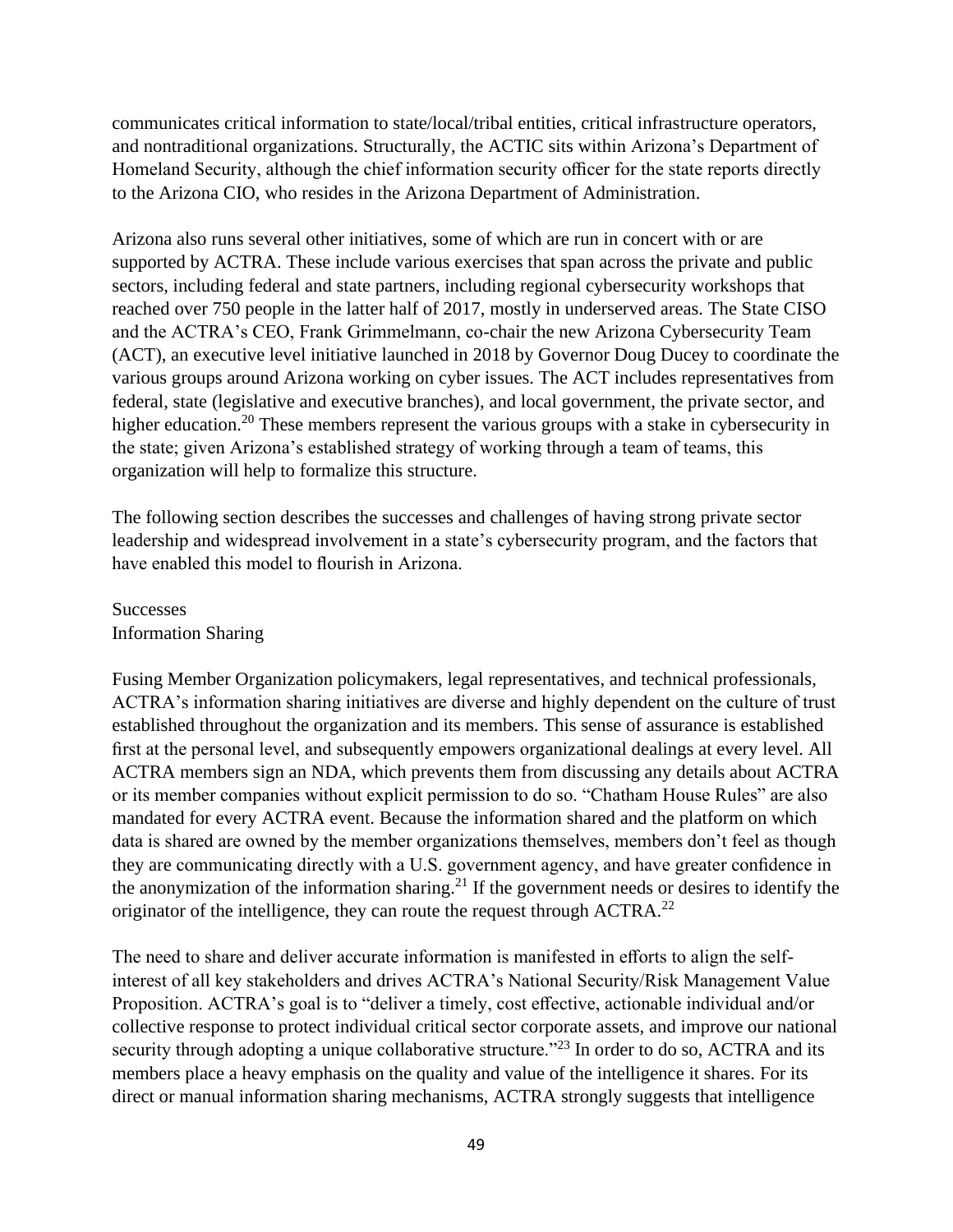shared be limited to *new* or unusual tactics, techniques, and procedures (TTPs), and/or vulnerabilities.<sup>24</sup>

Specific information sharing initiatives include email alerts sent directly by members to other vetted member touchpoints, specialized sharing per industry (e.g. supplier threats to an industry), disseminating information via a shared threat intelligence system that includes STIX/TAXII feeds and a plug-in for most SIEM platforms, and both unclassified and classified ACTRA FBI Tear Sheet Exchanges held at the Arizona Fusion Center, that include FBI and other agency briefs. The latter briefings, facilitated by the FBI and DHS agencies, are held monthly (classified briefings being held quarterly,) and are open to all members and key agency stakeholders under Chatham House Rules and legal protection.

The briefings are essential to developing a working relationship and inter- reliance between private and public-sector individuals and cyber professionals, and agency stakeholders within the state of Arizona. If the government stakeholders share real actionable information, private institutions are more likely to share information back. The discussions that stem from these briefings are also useful both for the private sector representatives in attendance and for the government briefers, as they often go further into detail and impact than a one-directional briefing could achieve.<sup>25</sup> Regular C-suite Level roundtables coordinated by Arizona's CISO Mike Lettman also aid in this ongoing effort.

The Threat Unit Fellow (TU F) Program

ACTRA's information sharing efforts are facilitated by the Threat Unit Fellow (TUF) Program. The ACTRA Cybersecurity Academy (ACA) runs a 300-hour apprenticeship/training program with a robust cyber threat analysis curriculum, and real-world experience across all ACTRA organizations. Upon graduation from this program, TUF members become a part of the ACTRA Virtual SME<sup>26</sup> Response TUFTeam (VSRT) and serve as analysts in ACTRA and at their own organizations, where they can feed information to the Threat Intelligence Platform and provide a virtual watch center service. This is further complemented by a physical Watch Center that triages incidents among VSRT TUFTeam members.

These physical ACTRA trained TUFTeam VSRT members are employed by an MSP stakeholder, and have dedicated hours and bifurcated systems so that they can monitor the ACTRA systems and their own client systems simultaneously. However, ACTRA information is fed only back to those customers who are members of ACTRA.<sup>27</sup> Additionally, ACTRA distributes formal non-attributed advisories as requests for information (RFI) across the InfraGard and ACTIC networks. By exception approved by a Member Organizations, these can be shared with attribution with these external networks or a subset of them under the control of the member.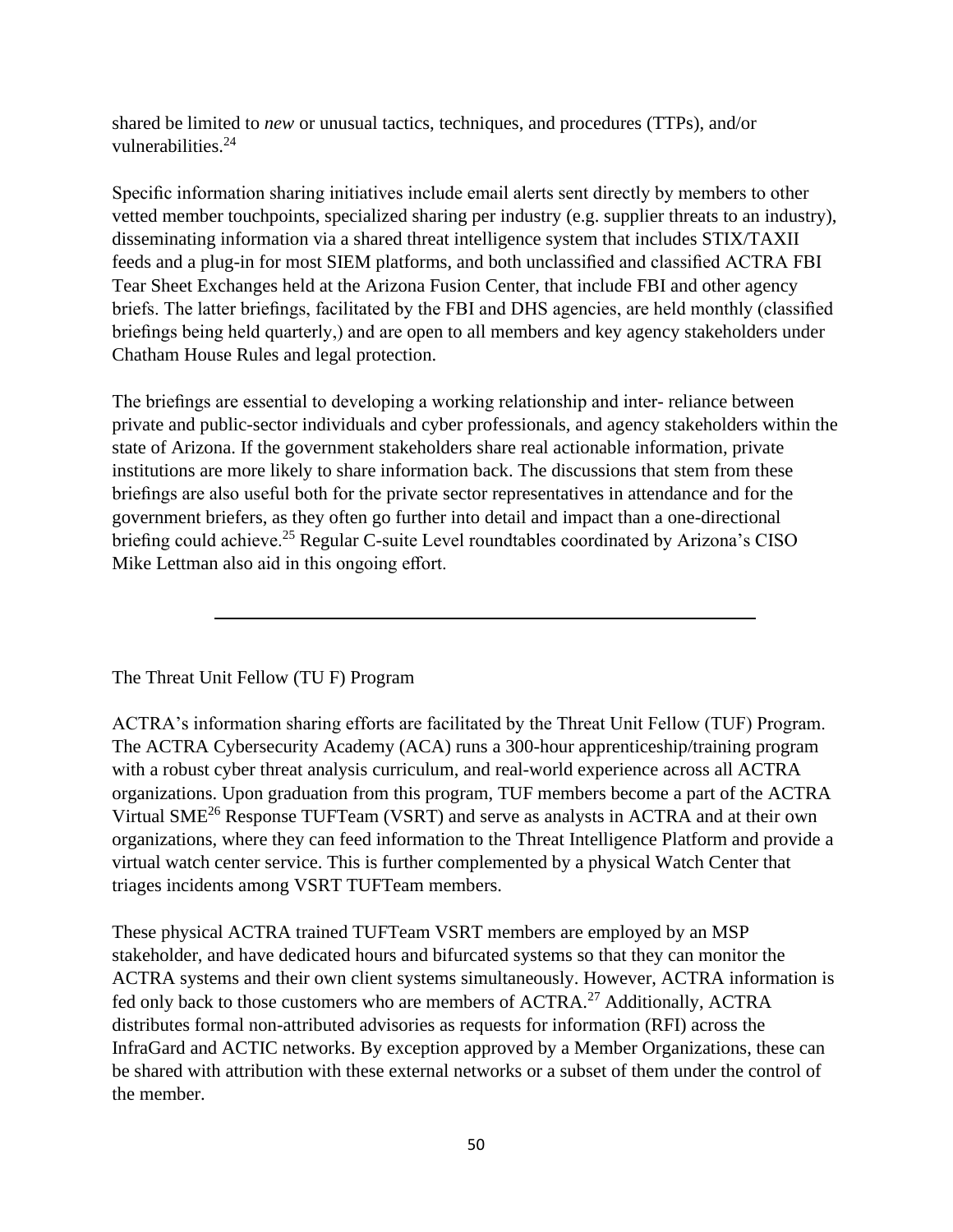The TUFTeam Training is available to ACTRA Member professionals across the private and public sector and serves to build relationships between individual organizations and across sectors. Thus far, private sector, state, federal and local analysts have gone through the training; law enforcement officials and National Guard service members are scheduled to attend a session in the second quarter of 2018, while keeping the lanes in the road separate to align diverse stakeholder's self-interests.

#### Workforce Development

In addition to the TUFTeam/VSRT programs, ACTRA has several collaborative volunteerdriven Cyber Warfare Ranges "in the wild" for community leveraging community outreach and workforce development. One range is physically located at Grand Canyon University (but not a university resource), and the second range is located in the City of Mesa's Arizona Labs also operating independently through an identical structure. These ranges "enable penalty-free offensive and defensive exercises, and real-world operations that provide knowledge and forensic insight into how to better defend infrastructure by getting into the head of the adversary."<sup>28</sup> They also enable security professionals to test defensive infrastructure without risking actual organizational data.<sup>29</sup>

These collaborative endeavors also serve as a training ground for any individuals who may want to gain practical expertise in the field. A headhunter volunteers at the range to help place individuals who have gained experience on the range with companies needing security professionals.<sup>30</sup> Volunteers at the ranges are working on curriculum sets that would institutionalize some of the training elements and make it more aligned with prospective employers.

ACTRA and its members also work with the Phoenix Chamber of Commerce, which has a cyber workforce collaborative initiative directed by Jennifer Mellor. One initiative, which utilizes the SkillBridge<sup>31</sup> and Career Skills Program  $(CSP)$ ,<sup>32</sup> both offered by the U.S. Department of Defense, provides government sponsored six-month apprenticeships in public and private organizations for service members leaving the military.

Once that period is completed, companies who take part in the program providing internships can then hire the trained individual at their own discretion. This program was discovered by an ACTRA member company as part of their relationship with southern Arizona military facilities and has now expanded as a pilot to other members and to other military installations in Arizona.<sup>33</sup> In turn, ACTRA just announced that the program will be rolled out across all of Arizona shortly through a rapid deployment methodology developed during the ACTRA pilot in cooperation with the ACTRA Member Organization serving as the Team Lead.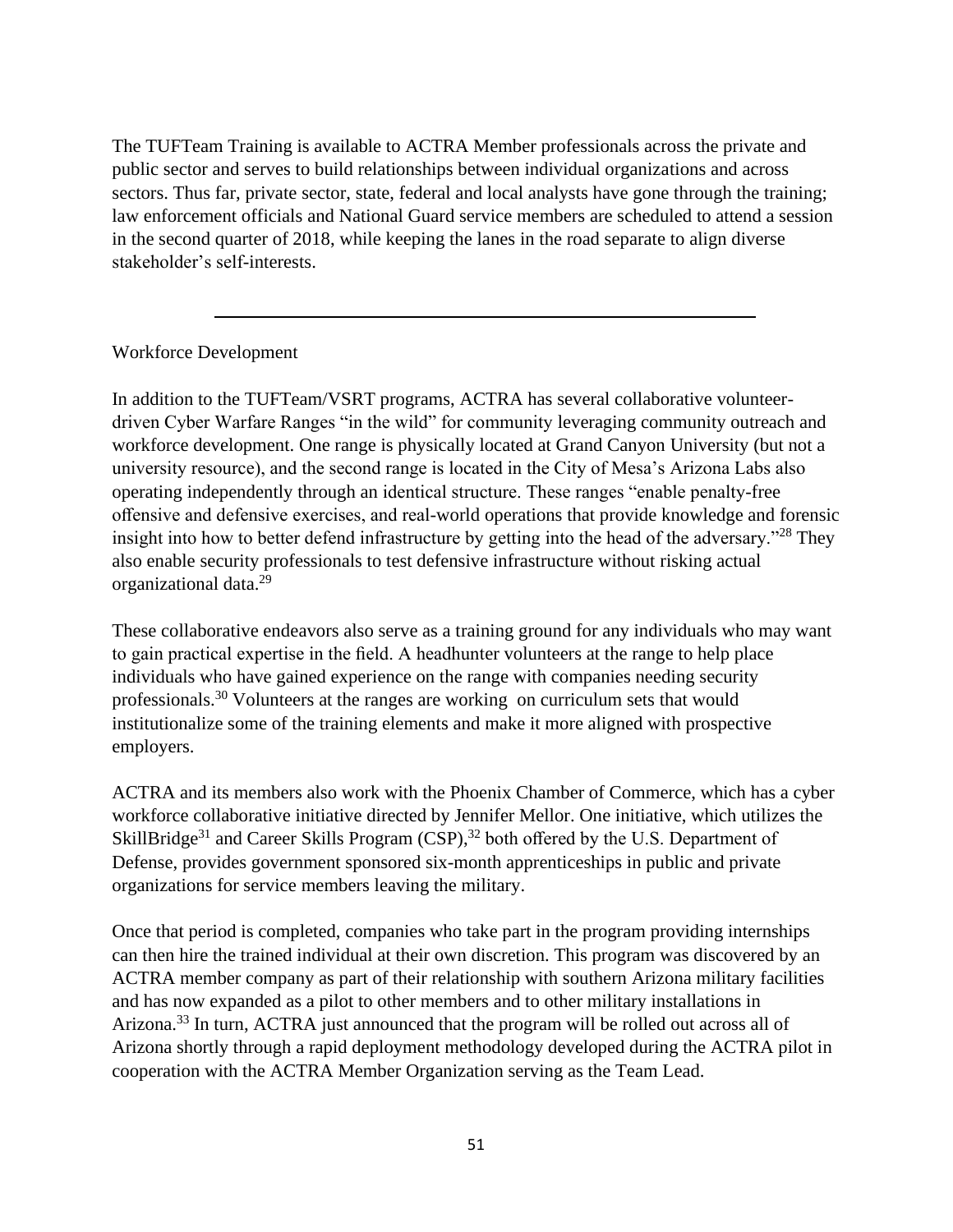#### Cyber Defense

ACTRA is written directly into the Cyber Annex to Arizona's emergency response plan.<sup>34</sup> Per this plan, in the case of an incident, ACTRA is tasked along with bidirectional communications to:

- provide resources to the Arizona Department of Administration and all Arizona state government agencies upon request;
- assist the FBI with managing and facilitate the state's role in critical infrastructure protection; and
- communicate and report information on observed cyber security incidents.

Since its inception, ACTRA has yet to be called upon for such a coordinated incident response, but after news broke about Russian targeting of the Arizona election system in  $2016^{35}$ , state officials received offers for aid from several members of ACTRA.<sup>36</sup> ACTIC and ACTRA have also held multiple exercises to coordinate efforts in the case of an incident.<sup>37</sup> Additionally, ACTRA VSRT Members have been stood up alongside agencies in the Multi-Agency Coordination Center (MACC) during a major event and expect to during other major Arizona events in the future.

ACTRA also facilitates participation in regional and national table top and live exercises run by DHS, DoD, and other organizations.<sup>38</sup> Representatives from public and private member organizations regularly participate in these exercises, which further increases the personal ties in the cyber ecosystem and provides exposure to national efforts and related activities performed in other areas of the country.<sup>39</sup>

ACTRA has three additional programs designed to increase the capabilities of cyber defense within its purview. The first such program is the ACTRA Think Tank, an invitation-only brain trust of experts who can translate the challenges experienced by members and threats observed on the ranges to solutions for the market. The think tanks drill down into particular issues and sometimes uses a member organization's infrastructure (with member approval) to test solutions.

The ACTRA Special Operations Group then operationalizes those findings. These two teams have made progress in efforts to increase reliable automation by connecting various SIEM platforms with ACTRA's Threat Intelligence system, and to leverage resources in the development of additional solutions available across ACTRA.

The third program is channeled through a local university and enables students to perform open source cyber intelligence collection. In large part because of ACTRA's imprimatur (or engagement), the Phoenix FBI, DHS and other agency stakeholders supports the program, and agency stakeholders provide briefings to the students on how to remain legal in their activities.<sup>40</sup> With its deep network, ACTRA also serves as a point of contact for technology transfer programs within universities and chosen vendor stakeholders, when they might be looking for potential pilot sites or feedback on new cyber technologies.<sup>41</sup>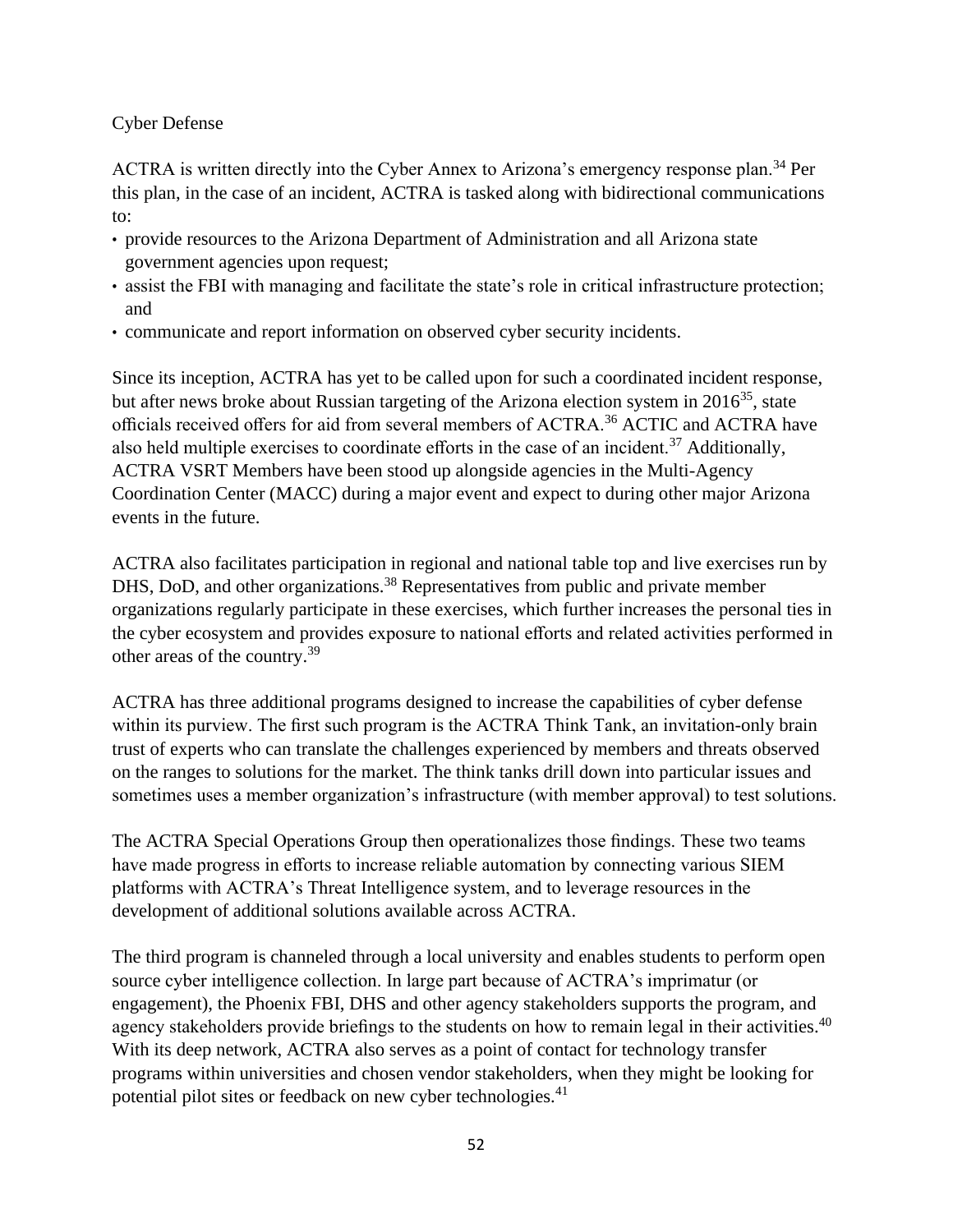#### Notes to ACTRA Case Study

16. Grimmelmann, F. (2018, 1 Multiple Interviews). CEO, ACTRA. (N. Cohen, Interviewer) 17. Arizona InfraGard. (2018, 3 25). Arizona Cyber Threat Response Alliance. Retrieved from Arizona InfraGard: [http://azinfragard.org/?page\\_id=8](http://azinfragard.org/?page_id=8)

18. InfraGard is a partnership between the FBI and members of the private sector. The InfraGard program provides a vehicle for public-private collaboration with government to expedite the timely exchange of information and promotes mutual learning opportunities relevant to the protection of Critical Infrastructure.

19. Arizona InfraGard. (2018, 3 25). Arizona Cyber Threat Response Alliance. Retrieved from Arizona InfraGard: [http://azinfragard.org/?page\\_id=8](http://azinfragard.org/?page_id=8)

20. Governor Ducey Announces Appointments to Arizona Cybersecurity Team. (2018, 3 7).

Retrieved from Office of the Governor Doug Ducey: [https://](https://azgovernor.gov/governor/news/2018/03/governorducey-announces-appointments-arizonacybersecurity-team)

[azgovernor.gov/governor/news/2018/03/governorducey-](https://azgovernor.gov/governor/news/2018/03/governorducey-announces-appointments-arizonacybersecurity-team)

[announces-appointments-arizonacybersecurity-](https://azgovernor.gov/governor/news/2018/03/governorducey-announces-appointments-arizonacybersecurity-team)

[team](https://azgovernor.gov/governor/news/2018/03/governorducey-announces-appointments-arizonacybersecurity-team)

21. Figueroa, C. (2018, 1 19). Protective Security Advisor for Arizona, Department of Homeland Security. (N. Cohen, Interviewer)

22. ACTRA Member Roundtable. (2018, 1 19). (N. Cohen, Interviewer)

23. Arizona InfraGard. (2018, 3 25). Arizona Cyber Threat Response Alliance. Retrieved from Arizona InfraGard: [http://azinfragard.org/?page\\_id=8](http://azinfragard.org/?page_id=8)

24. Grimmelmann, F. (2018, 1 Multiple Interviews). CEO, ACTRA. (N. Cohen, Interviewer); ACTRA Member Interviews. (2018, 1 18 & 19). (N. Cohen, Interviewer) Note: Because ACTRA members are under NDA they cannot be cited specifically. The author spoke with 14 individual ACTRA members from both the public and private sectors.

25. Hellmer, M. (2018, 1 19). SSA Phoenix Cyber, Phoenix FBI Field Once. (N. Cohen, Interviewer)

26. Subject Matter Expert

27. ACTRA Member Interviews. (2018, 1 18 & 19). (N. Cohen, Interviewer) Note: Because ACTRA members are under NDA they cannot be cited specifically. The author spoke with 14 individual ACTRA members from both the public and private sectors.

28. Grimmelmann, F., Halla, D., & Nix, M. (2016). A Development Guide for Regionally Based Information Sharing and Analysis Organizations. Laurel, MD: Johns Hopkins Applied Physics Laboratory.

29. ACTRA Member Interviews. (2018, 1 18 & 19). (N. Cohen, Interviewer) Note: Because ACTRA members are under NDA they cannot be cited specifically. The author spoke with 14 individual ACTRA members from both the public and private sectors.

[newamerica.org/cybersecurity-initiative/reports/cybersecurity-states-lessons-across-america/]( newamerica.org/cybersecurity-initiative/reports/cybersecurity-states-lessons-across-america/ ) 53 30. Halla, D. (2017, 12 7). Senior Advisor, Johns Hopkins Applied Physics Laboratory. (N. Cohen, Interviewer)

31. DoD SkillBridge: <https://dodskillbridge.com/>

32. U.S. Army Installation Management Command. (2017, 7 12). Army Career Skills Program. Retrieved from Stand-To!: <https://www.army.mil/standto/2017-07-13>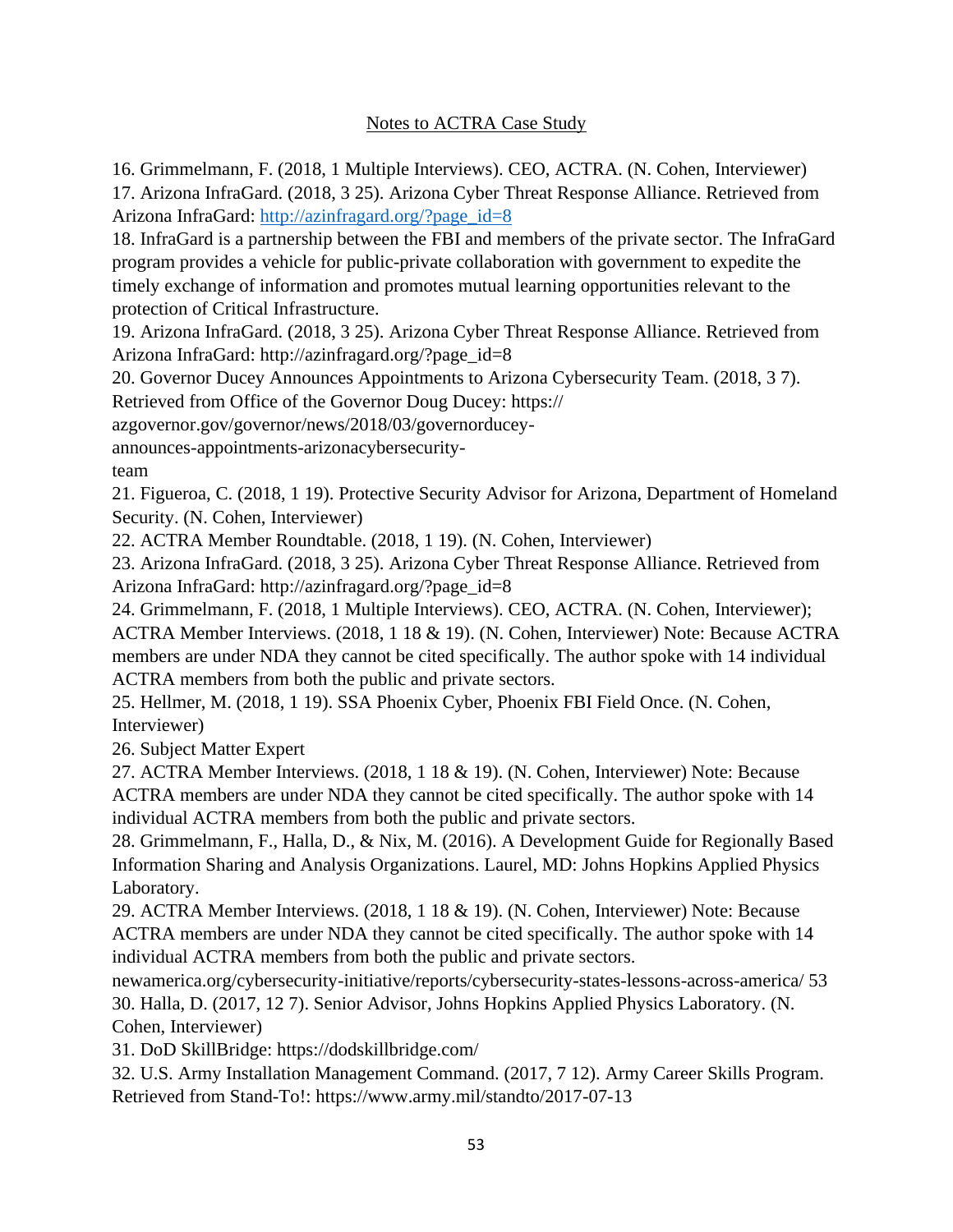33. ACTRA Member Roundtable. (2018, 1 19). (N. Cohen, Interviewer); Mellor, J. (2018, 1 18). Vice President of Economic Development, Phoenix Chamber of Commerce. (N. Cohen, Interviewer)

34. Arizona State Emergency Response and Recovery Plan. (2016, 9 1). Retrieved from Arizona Department of Emergency Management: [https://dema.az.gov/sites/](https://dema.az.gov/sites/default/les/publications/EMPLN_State_Emergency_Response_and_Recovery_Plan-Basic_Plan_SERRP_2016FINAL_Oct7.pdf)

[default/les/publications/EMPLN\\_State\\_Emergency\\_Response\\_and\\_Recovery\\_Plan](https://dema.az.gov/sites/default/les/publications/EMPLN_State_Emergency_Response_and_Recovery_Plan-Basic_Plan_SERRP_2016FINAL_Oct7.pdf) [-Basic\\_Plan\\_SERRP\\_2016FINAL\\_Oct7.pdf](https://dema.az.gov/sites/default/les/publications/EMPLN_State_Emergency_Response_and_Recovery_Plan-Basic_Plan_SERRP_2016FINAL_Oct7.pdf)

35. Nakashima, E. (2016, 8 29). Russian hackers said to have targeted Arizona election system. Washington Post. Retrieved from [https://www.washingtonpost.com/world/national-security/](��   h t t p s : / / w w w . w a s h i n g t o n p o s t . c o m / w o r l d / n a t i o n a l - s e c u r i t y / f b i - i s - i n v e s t i g a t i n g - f o r e i g n - h a c k s - o f - s t a t e - e l e c t i o n s y s t e m s / 2 0 1 6 / 0 8 / 2 9 / 6 e 7 5 8��� 4 - 6 e 0 0 - 1 1 e 6 - 8 3 6 5 - b 1 9 e 4 2 8 a 9 7 5 e _ s t o r y . h t m l ? u t m _ t e r m = . 7 4 3 e f 5 1 4 e f c e  ) fbi-is-investigating-foreign-hacks-of-state-electionsystems/2016/08/29/6e758 $\Box$ 4-6e00-11e6-[8365-b19e428a975e\\_story.html?utm\\_term=.743ef514efce](��   h t t p s : / / w w w . w a s h i n g t o n p o s t . c o m / w o r l d / n a t i o n a l - s e c u r i t y / f b i - i s - i n v e s t i g a t i n g - f o r e i g n - h a c k s - o f - s t a t e - e l e c t i o n s y s t e m s / 2 0 1 6 / 0 8 / 2 9 / 6 e 7 5 8��� 4 - 6 e 0 0 - 1 1 e 6 - 8 3 6 5 - b 1 9 e 4 2 8 a 9 7 5 e _ s t o r y . h t m l ? u t m _ t e r m = . 7 4 3 e f 5 1 4 e f c e  )

36. ACTRA Member Interviews. (2018, 1 18 & 19). (N. Cohen, Interviewer) Note: Because ACTRA members are under NDA they cannot be cited specifically. The author spoke with 14 individual ACTRA members from both the public and private sectors.

37. ACTRA Member Roundtable. (2018, 1 19). (N. Cohen, Interviewer)

38. ACTRA Member Roundtable. (2018, 1 19). (N. Cohen, Interviewer)

39. ACTRA Member Roundtable. (2018, 1 19). (N. Cohen, Interviewer)

40. Grimmelmann, F. (2018, 1 Multiple Interviews). CEO, ACTRA. (N. Cohen, Interviewer); Hellmer, M. (2018, 1 19). SSA Phoenix Cyber, Phoenix FBI Field Office. (N. Cohen, interviewer)

41. Shakarian, P. (2017, 12 13). Fulton Entrepreneurial Professor, Arizona State University. (N. Cohen, Interviewer)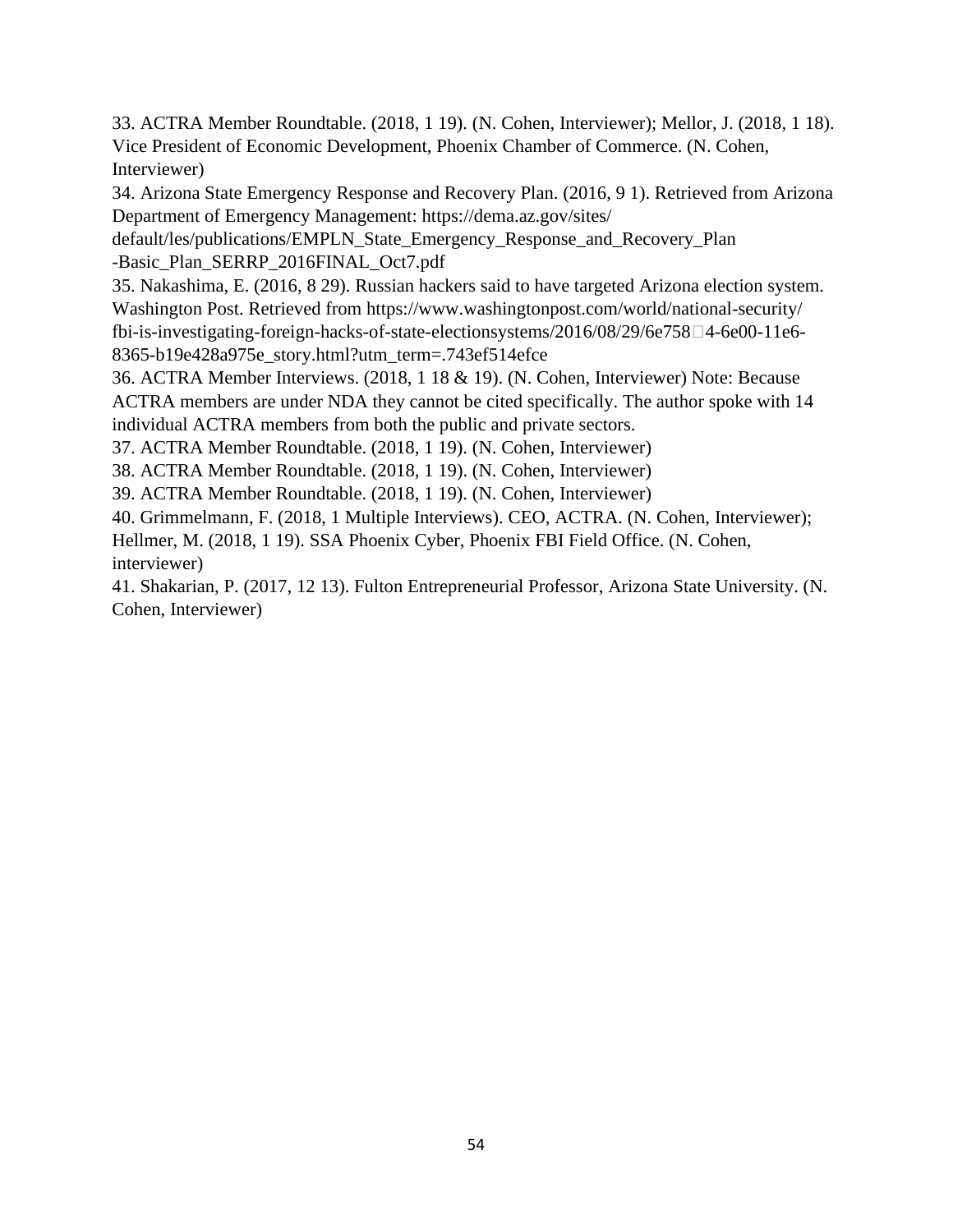# **APPENDIX C**

Maryland Cyber Security Council Members by Sector Maryland Cybersecurity Council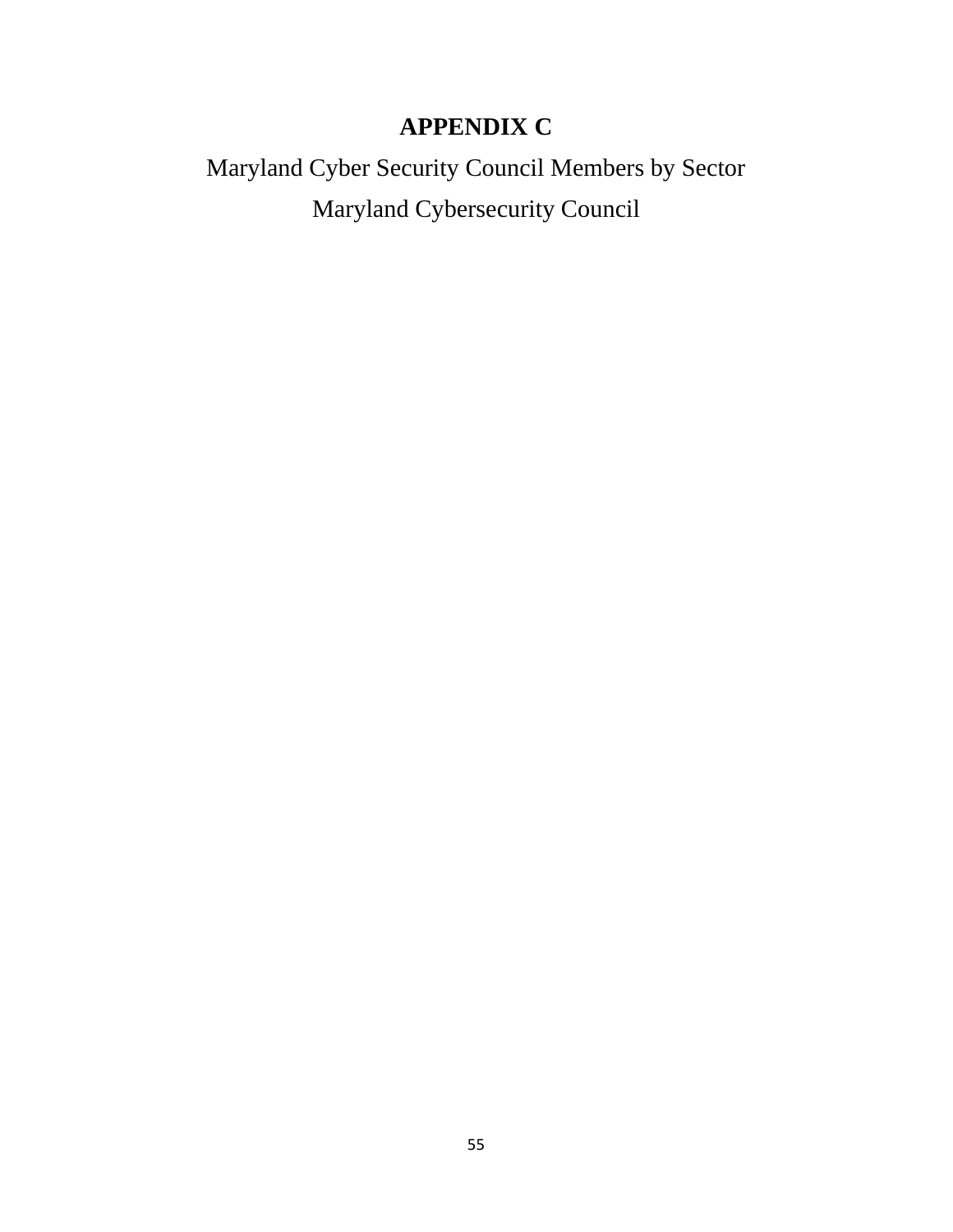#### **Chair**

Brian Frosh Maryland Attorney General

#### **Legislative Representatives**

Senator Katie Fry Hester (District 9) Senator Susan C. Lee (District 16) Senator Bryan W. Simonaire (District 31) Delegate Ned Carey (District 31A) Delegate MaryAnn Lisanti (District 34A)

#### **State Institutions**

Vince Difrancisci, Director, Cybersecurity and Aerospace Maryland Department of Commerce Designee for Kelly M. Schulz Secretary

David Engel **Director** Maryland Coordination and Analysis Center

Major General Timothy E. Gowen Adjutant General Maryland Military Department

Fred Hoover, Esq. Counsel Maryland Office of the People's Counsel

Mark Hubbard Deputy Director Governor's Office of Homeland Security Designee for Walter F. "Pete" Landon

Linda Lamone Administrator of Elections State Board of Elections

Michael Leahy Secretary of Information Technology Department of Information Technology

Colonel William Pallozzi Secretary of State Police Department of State Police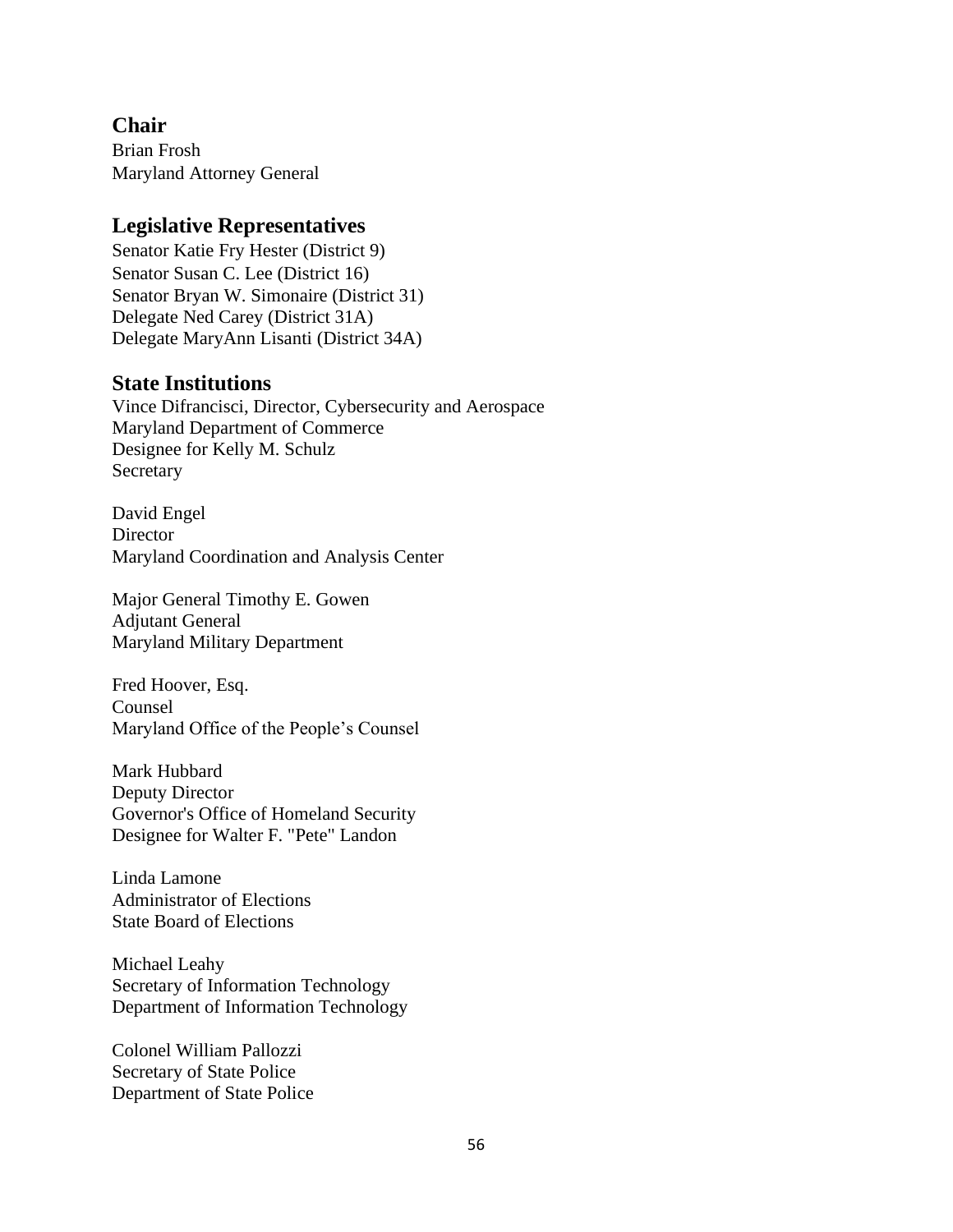Russell Strickland **Director** Maryland Emergency Management Agency

**Cybersecurity Companies**  John M. Abeles President and CEO Syst 1, Inc.

James Foster **CEO** ZeroFox

Zuly Gonzalez Co-Founder and CEO Lightpoint Security

Terri Jo Hayes Executive Consultant Mfusion, Inc.

Miheer Khona CEO Rising Sun Advisors

Belkis Leong-Hong Founder, President, and CEO Knowledge Advantage, Inc.

Larry Letow Executive Vice President Myriddian, LLC

Rajan Natarajan CEO QualityPro, Inc.

Jonathan Prutow Project Manager eGlobalTech

#### **Business Associations**

Don Fry President and CEO Greater Baltimore Committee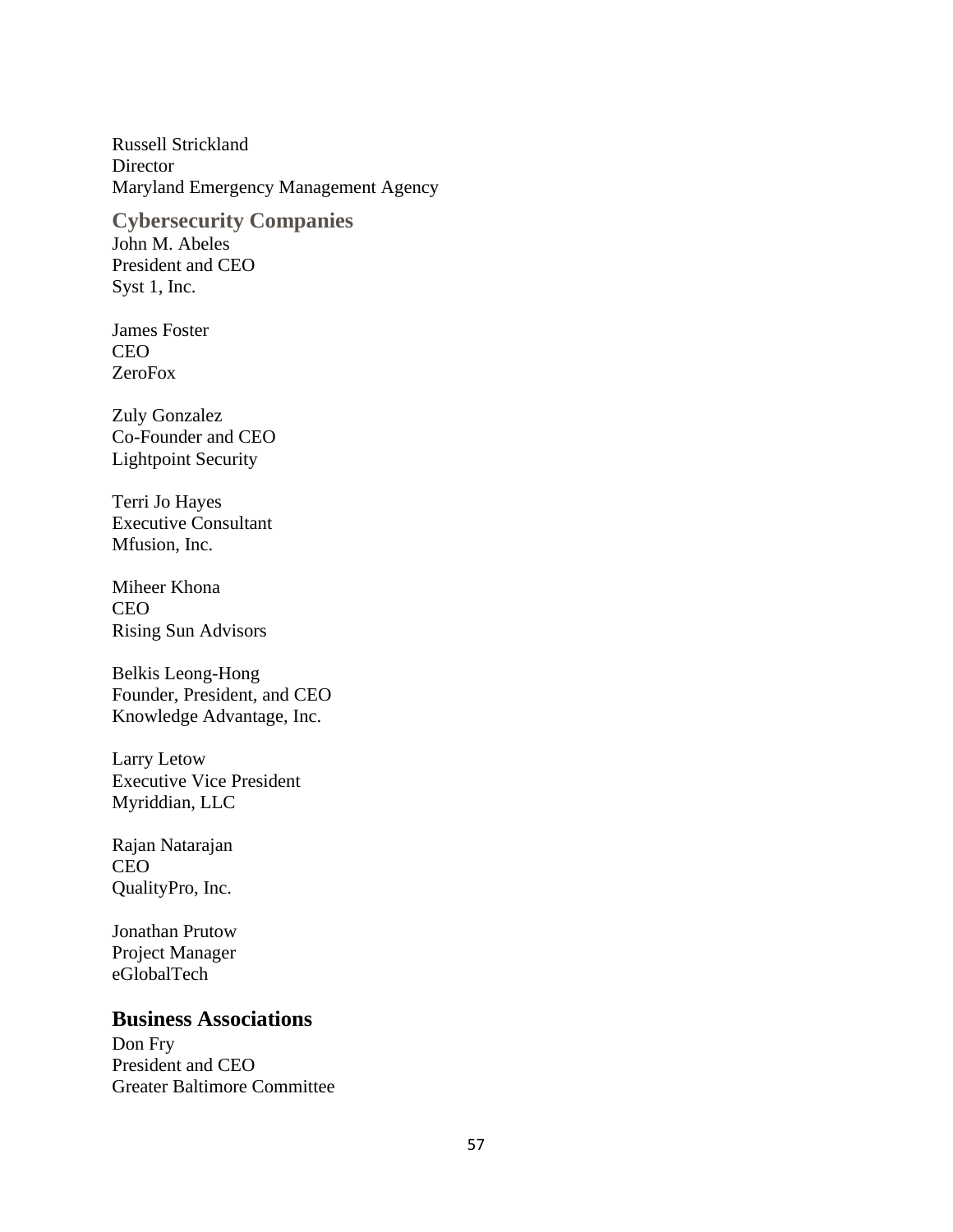Brian Levine Vice President for Technology and Innovation Tech Council of Maryland Designee for Marty Rosenberg, CEO

Anthony Lisuzzo President Army Alliance

Joe Morales, Esq. Attorney Maryland Hispanic Chamber of Commerce

Christine Ross CEO Maryland Chamber of Commerce

Gregg Smith Chairman of the Board Cybersecurity Association of Maryland

Troy Stoval CEO/Executive Director **TEDCO** 

Steven Tiller Board Member Fort Meade Alliance

#### **Higher Education**

David Anyiwo, PhD Professor and Chair, Department of Management Information Systems Bowie State University

Michel Cukier, Ph.D. Associate Professor and Director, ACES Program University of Maryland

Anton Dahbura, PhD Executive Director, Information Security Institute Johns Hopkins University

Cyril Draffin Project Advisor MIT Energy Initiative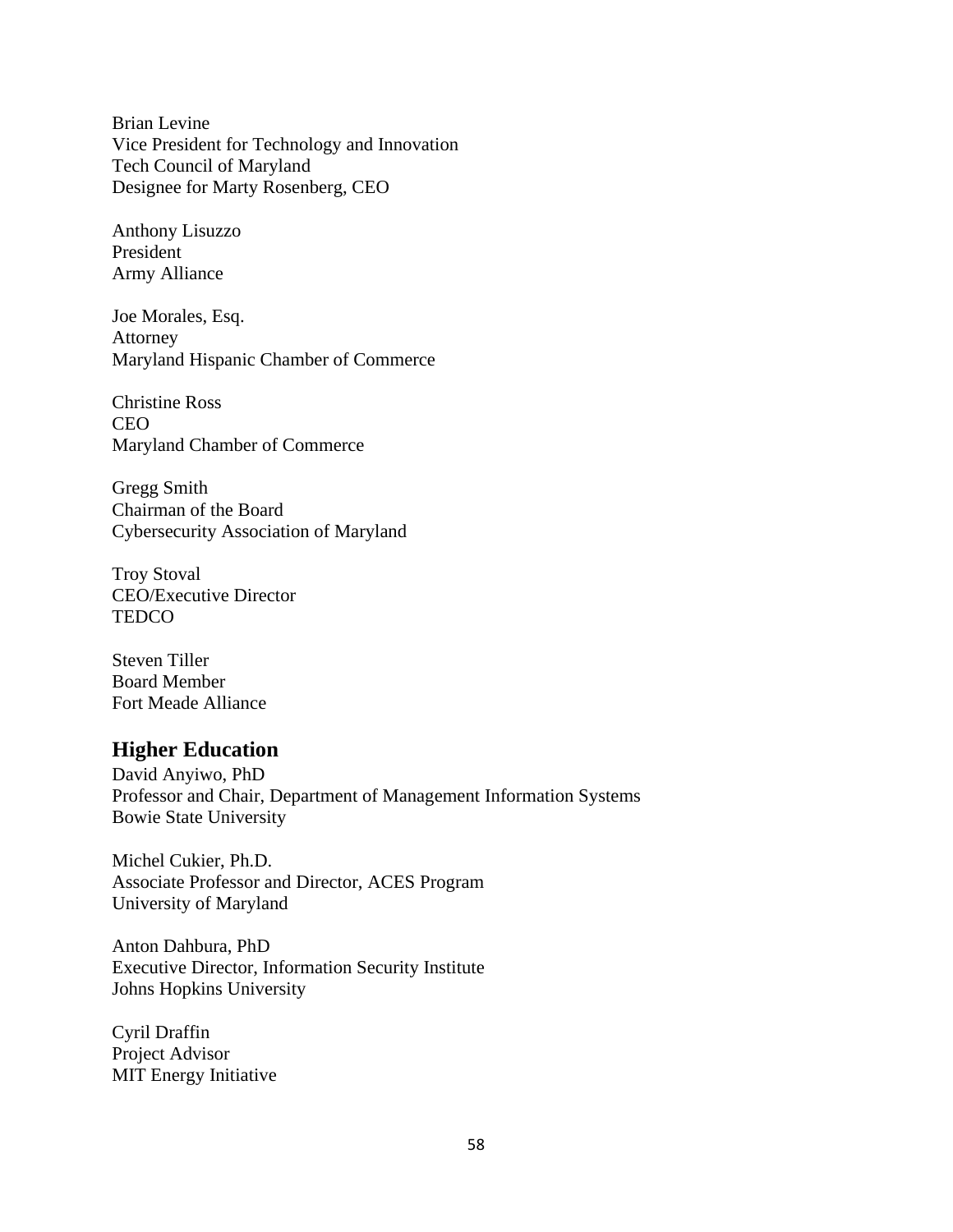Stewart Edelstein, PhD Executive Director Universities at Shady Grove

Michael Greenberger **Director** Center for Health and Homeland Security University of Maryland Carey School of Law

Anupam Joshi, PhD Director, Center for Security Studies University of Maryland, Baltimore County

Patrick Feehan Information Security Director, Privacy Director, and Data Protection Officer Montgomery College

Marcus Rauschecker Cybersecurity Program Director Center for Health and Homeland Security University of Maryland Carey School of Law

Dr. Kevin Kornegay, IoT Security Professor Cybersecurity Assurance & Policy (CAP) Center Director Designee for David Wilson, Ed.D. President, Morgan State University

#### **Crime Victim Representative**

Sue Rogan Director of Financial Education Maryland CASH Campaign

#### **Susceptible Industries**

Kristin Jones Bryce Vice President of External Affairs University of Maryland Medical System

Joseph Haskins Jr. Chairman, President, and CEO Harbor Bank Clay House Vice President of Architecture, Planning, and Security CareFirst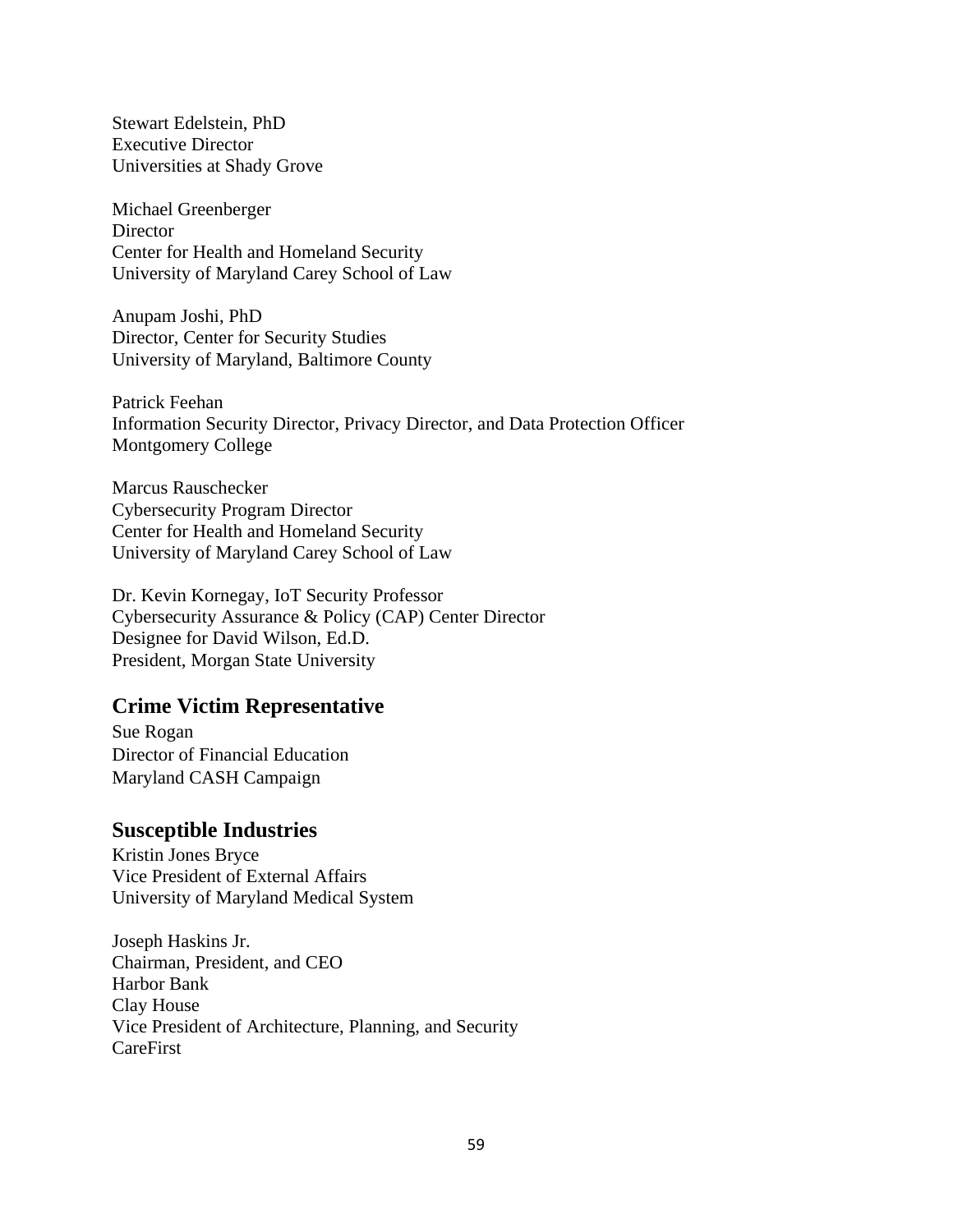Pegeen Townsend Vice President of Government Affairs Medstar Health

#### **Federal Institutions**

Barry Bosman Director for State and Local Affairs National Security Agency

Henry J. Muller Director of Communications-Electronics Research, Development and Engineering Center (CERDEC) U.S. Army, Aberdeen Proving Ground (APG)

Rodney Petersen Director, National Initiative of Cybersecurity Education National Institute of Standards and Technology

#### **Other Stakeholders**

Robert W. Day Sr. Councilman College Park City Council

Jayfus Doswell, PhD Founder, President, and CEO The Juxtopia Group, Inc.

Howard Feldman, Esq. Partner Whiteford, Taylor & Preston

Brian Israel Dixon Hughes Goodman LLP

Mathew Lee CEO Fastech

Blair Levin Nonresident Senior Fellow, Metropolitan Policy Program Brookings Institution

Jonathan Powell US Department of the Navy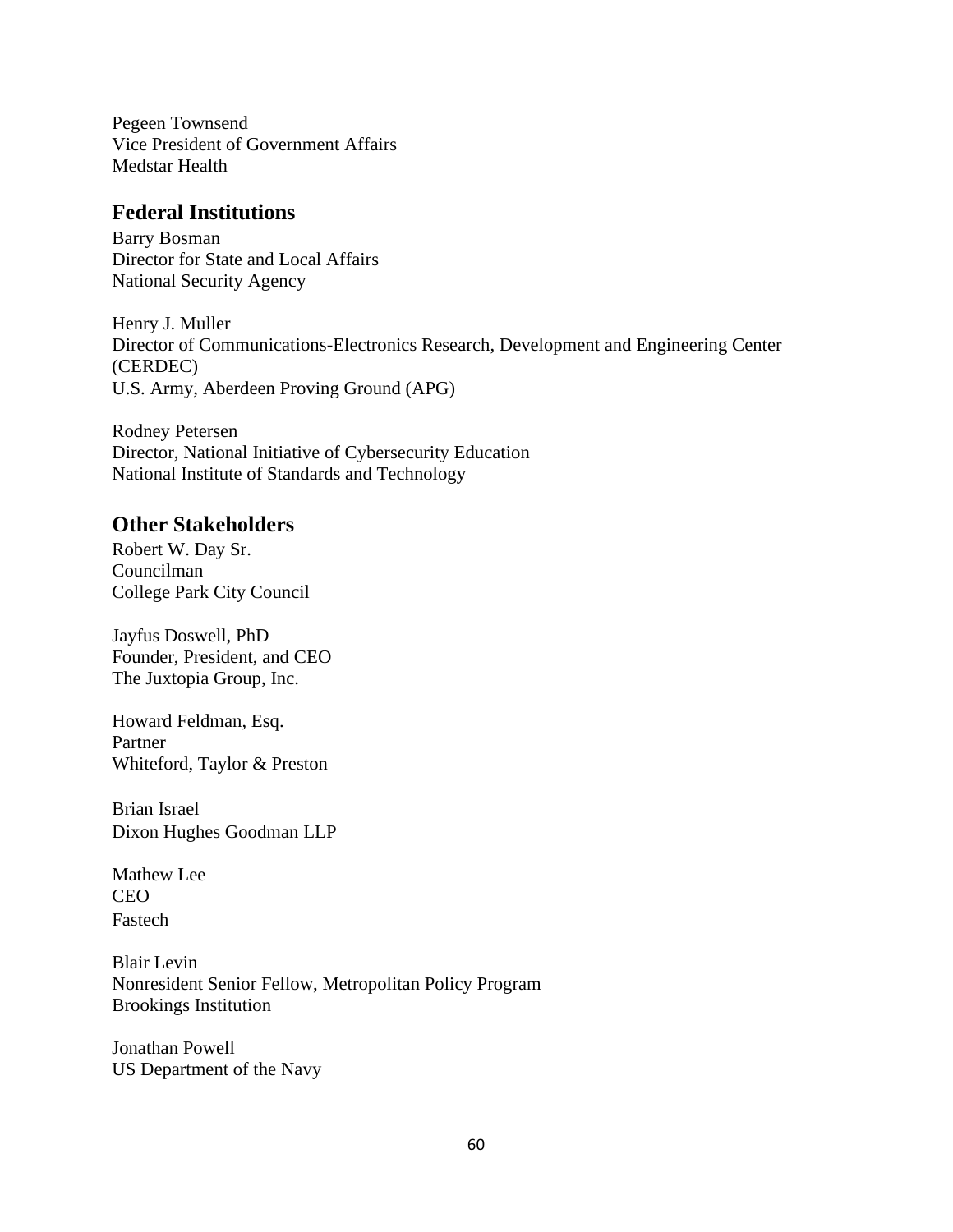Paul Tiao, Esq. Partner Hunton & Williams, LLP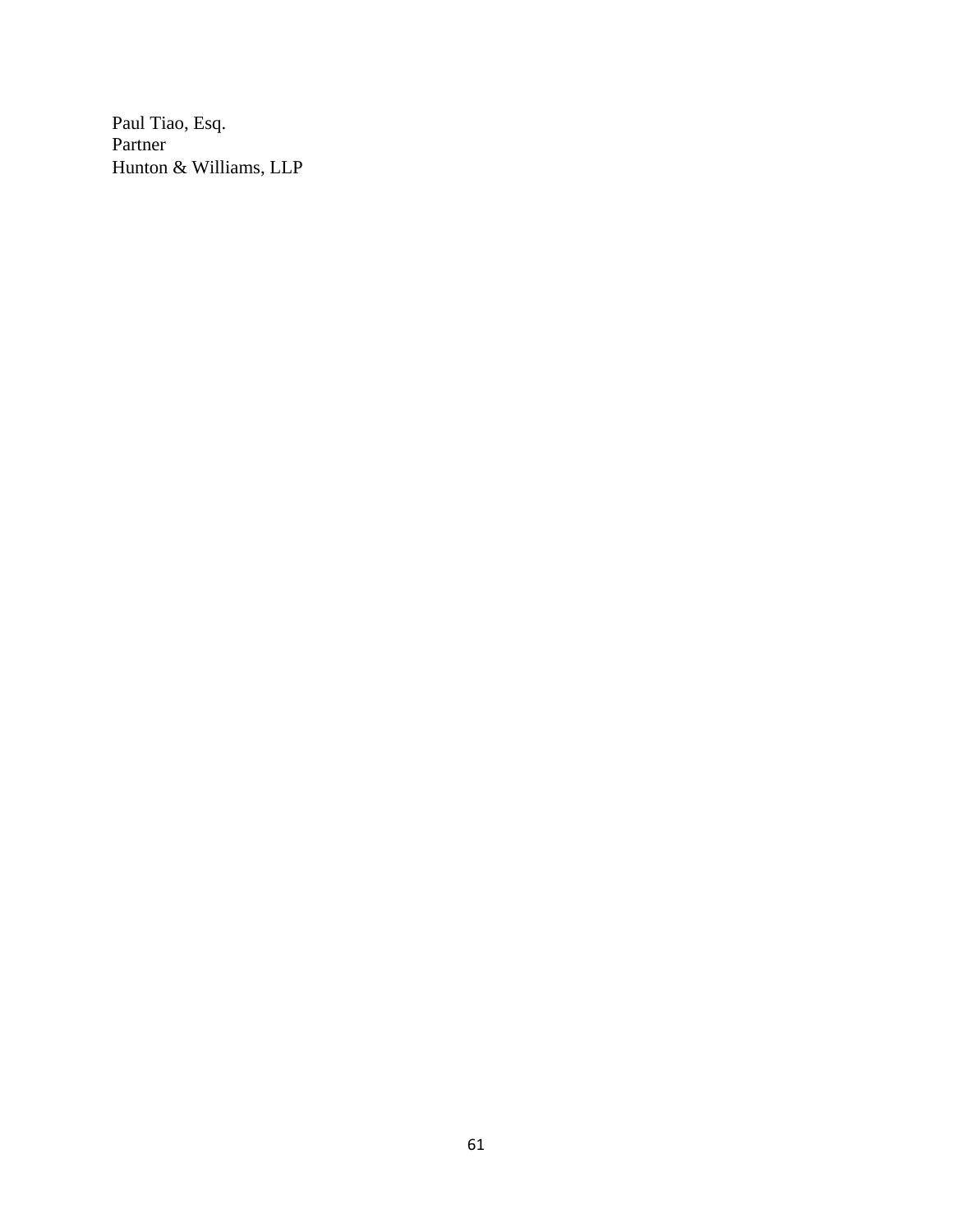# **APPENDIX D**

Cybersecurity Workforce Survey Sponsored by the Cybersecurity Association of Maryland (CAMI)